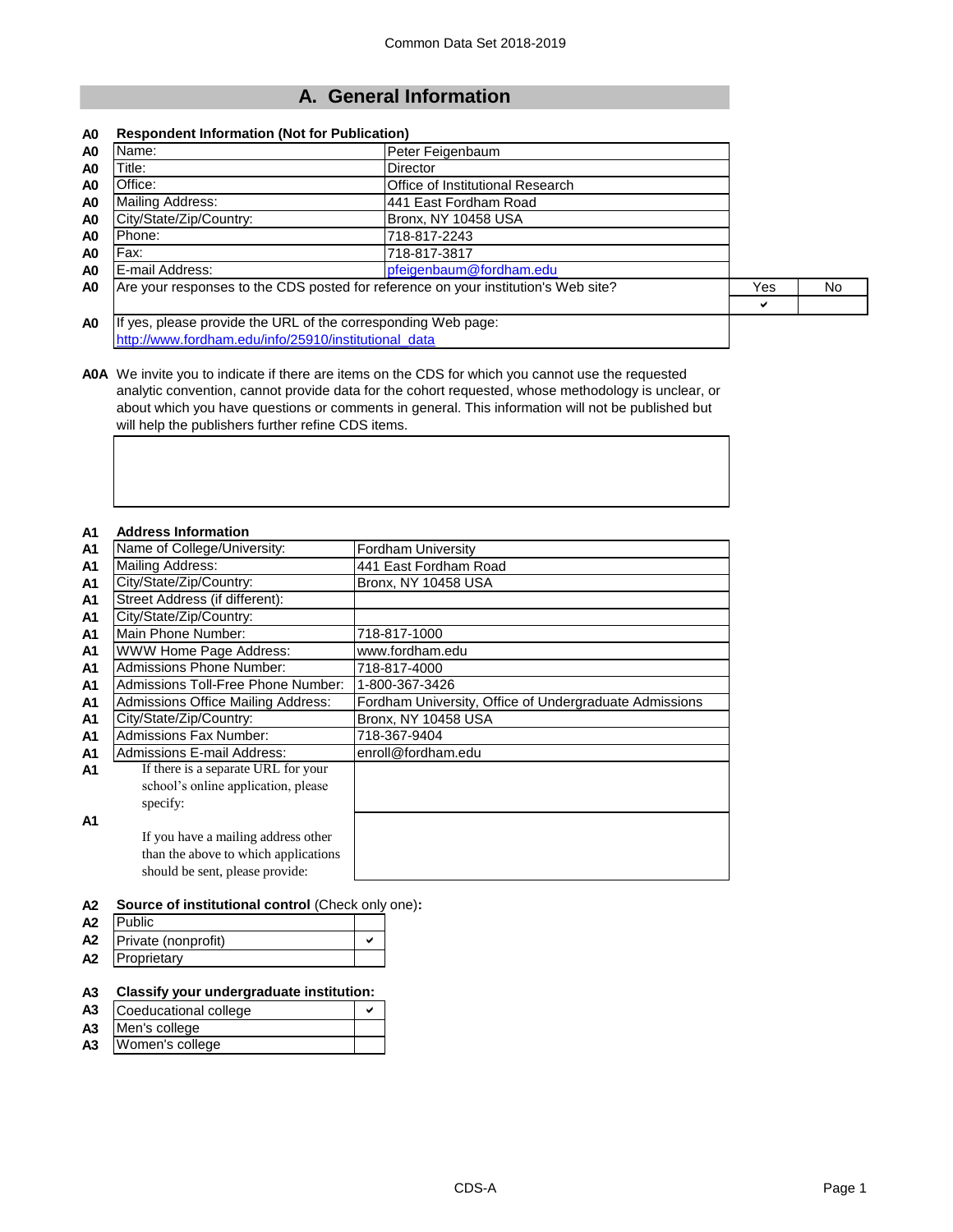#### **A4 Academic year calendar:**

| A4             | Semester                       |  |
|----------------|--------------------------------|--|
| A <sub>4</sub> | Quarter                        |  |
| A4             | Trimester                      |  |
| A4             | 4-1-4                          |  |
| A4             | Continuous                     |  |
| A <sub>4</sub> | Differs by program (describe): |  |
|                |                                |  |
| A <sub>4</sub> | Other (describe):              |  |
|                |                                |  |

#### **A5 Degrees offered by your institution:**

| A5             | Certificate                |  |
|----------------|----------------------------|--|
| A5             | Diploma                    |  |
| A5             | Associate                  |  |
| A5             | Transfer Associate         |  |
| A5             | Terminal Associate         |  |
| A5             | Bachelor's                 |  |
| A5             | Postbachelor's certificate |  |
| A5             | Master's                   |  |
| A5             | Post-master's certificate  |  |
| A <sub>5</sub> | Doctoral degree            |  |
|                | research/scholarship       |  |
| A <sub>5</sub> | Doctoral degree -          |  |
|                | professional practice      |  |
| A5             | Doctoral degree -- other   |  |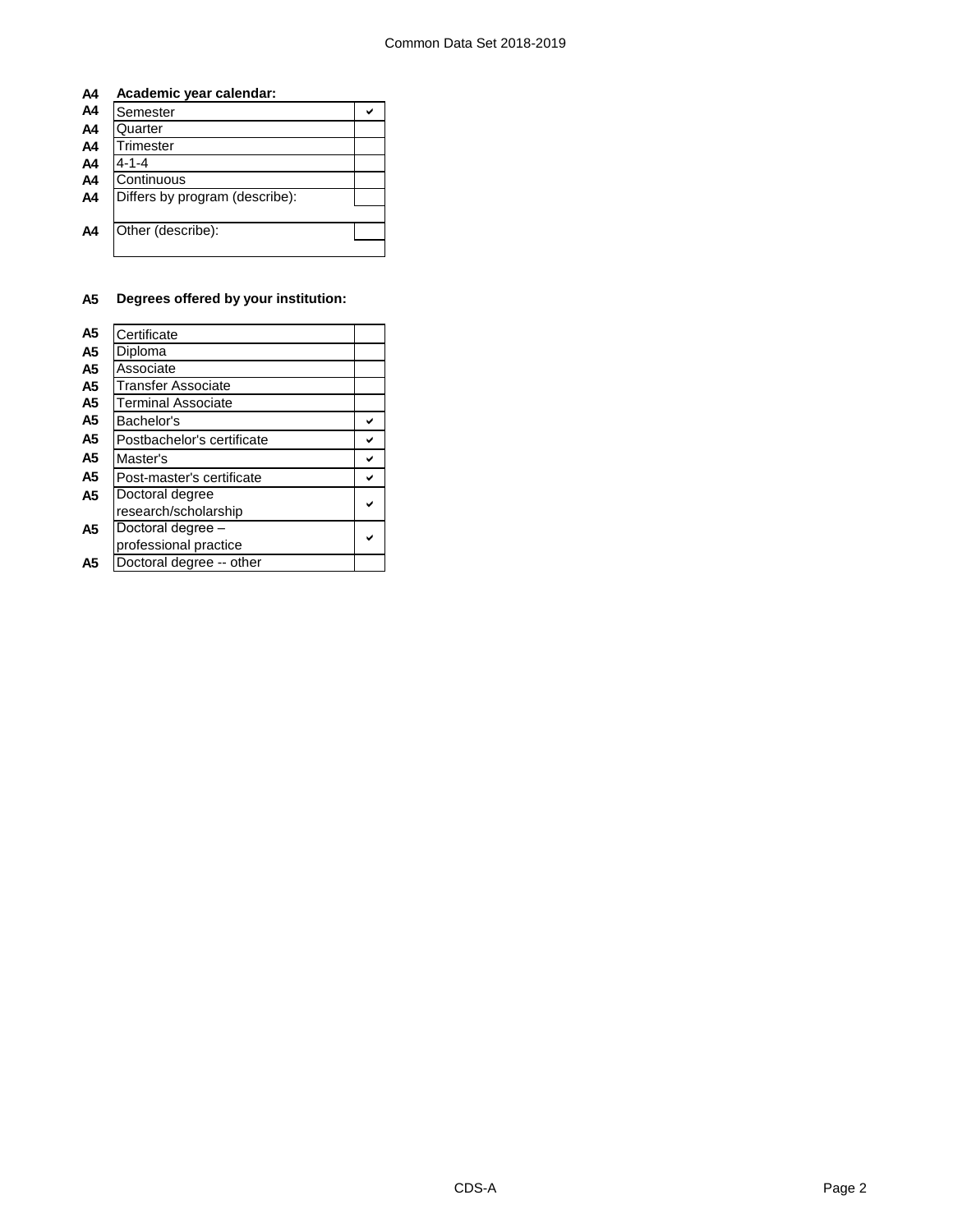# **B. ENROLLMENT AND PERSISTENCE**

**B1 Institutional Enrollment - Men and Women Provide numbers of students for each of the following categories as of the institution's official fall reporting date or as of October 15, 2018. Note: Report students formerly designated as "first professional" in the graduate cells.**

| <b>B1</b> |                                   | <b>FULL-TIME</b> |       | <b>PART-TIME</b> |        |
|-----------|-----------------------------------|------------------|-------|------------------|--------|
| <b>B1</b> |                                   | Men              | Women | Men              | Women  |
| <b>B1</b> | <b>Undergraduates</b>             |                  |       |                  |        |
| <b>B1</b> | Degree-seeking, first-time        |                  |       |                  |        |
|           | freshmen                          | 1014             | 1,271 | 11               | 3      |
| <b>B1</b> | Other first-year, degree-seeking  | 193              | 152   | 31               | 46     |
| <b>B1</b> | All other degree-seeking          | 2,693            | 3,752 | 101              | 125    |
| <b>B1</b> | Total degree-seeking              | 3,900            | 5,175 | 143              | 174    |
| <b>B1</b> | All other undergraduates enrolled |                  |       |                  |        |
|           | in credit courses                 | 15               | 59    | 57               | 122    |
| <b>B1</b> | Total undergraduates              | 3,915            | 5,234 | 200              | 296    |
| <b>B1</b> | <b>Graduate</b>                   |                  |       |                  |        |
| <b>B1</b> | Degree-seeking, first-time        | 740              | 1220  | 224              | 672    |
| <b>B1</b> | All other degree-seeking          | 892              | 1698  | 505              | 790    |
| <b>B1</b> | All other graduates enrolled in   |                  |       |                  |        |
|           | credit courses                    | 21               | 16    | 30               | 62     |
| <b>B1</b> | Total graduate                    | 1653             | 2934  | 759              | 1524   |
| <b>B1</b> | Total all undergraduates          |                  |       |                  | 9,645  |
| <b>B1</b> | Total all graduate                |                  |       |                  | 6,870  |
| <b>B1</b> | <b>GRAND TOTAL ALL STUDENTS</b>   |                  |       |                  | 16,515 |

**B2 Enrollment by Racial/Ethnic Category. Provide numbers of undergraduate students for each of the following categories as of the institution's official fall reporting date or as of October 15, 2018. Include international students only in the category "Nonresident aliens." Complete the "Total Undergraduates" column only if you cannot provide data for the first two columns. Report as your institution reports to IPEDS: persons who are Hispanic should be reported only on the Hispanic line, not under any race, and persons who are non-Hispanic multi-racial should be reported only under "Two or more races."** 

| <b>B2</b>      |                                                 | Degree-Seeking<br>First-Time<br><b>First Year</b> | Degree-Seeking<br>Undergraduates<br>(include first-time<br>first-year) | Total<br>Undergraduates<br>(both degree- and<br>non-degree-<br>seeking) |
|----------------|-------------------------------------------------|---------------------------------------------------|------------------------------------------------------------------------|-------------------------------------------------------------------------|
| <b>B2</b>      | Nonresident aliens                              | 208                                               | 821                                                                    | 849                                                                     |
| <b>B2</b>      | Hispanic/Latino                                 | 331                                               | 1,358                                                                  | 1,405                                                                   |
| <b>B2</b>      | Black or African American, non-Hispanic         | 92                                                | 377                                                                    | 407                                                                     |
| <b>B2</b>      | White, non-Hispanic                             | 1,218                                             | 5,284                                                                  | 5,373                                                                   |
| <b>B2</b>      | American Indian or Alaska Native, non-Hispanic  | 2                                                 |                                                                        |                                                                         |
| <b>B2</b>      | Asian, non-Hispanic                             | 319                                               | 1,022                                                                  | 1,044                                                                   |
| <b>B2</b>      | Native Hawaiian or other Pacific Islander, non- |                                                   |                                                                        |                                                                         |
|                | Hispanic                                        | 2                                                 | 12                                                                     | 12                                                                      |
| <b>B2</b>      | Two or more races, non-Hispanic                 | 115                                               | 365                                                                    | 371                                                                     |
| <b>B2</b>      | Race and/or ethnicity unknown                   | 12                                                | 146                                                                    | 177                                                                     |
| B <sub>2</sub> | <b>TOTAL</b>                                    | 2,299                                             | 9,392                                                                  | 9,645                                                                   |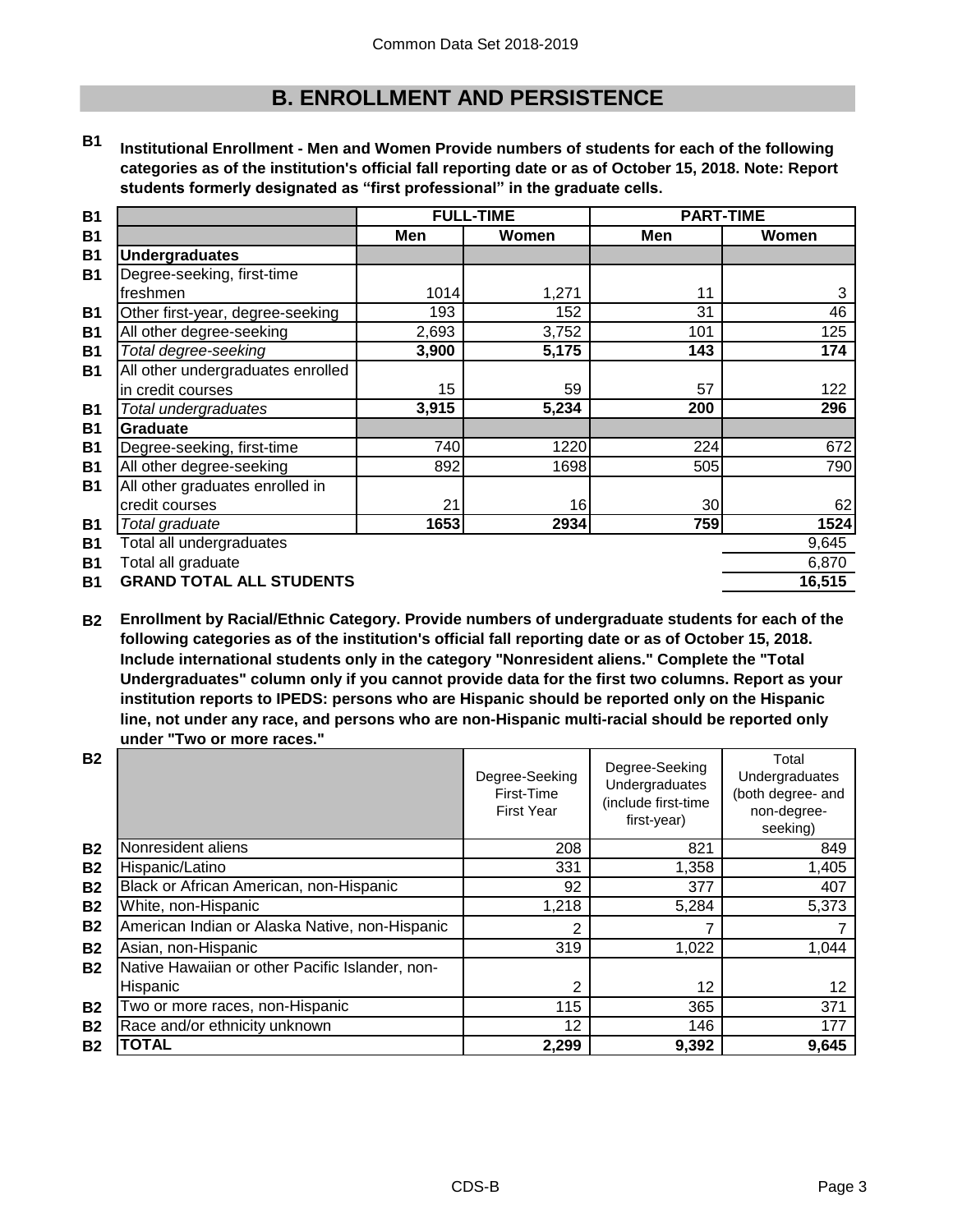# **Persistence**

# **B3 Number of degrees awarded from July 1, 2017 to June 30, 2018**

| <b>B3</b> | Certificate/diploma             |      |
|-----------|---------------------------------|------|
| <b>B3</b> | Associate degrees               |      |
| <b>B3</b> | Bachelor's degrees              | 2205 |
| <b>B3</b> | Postbachelor's certificates     | 82   |
| <b>B3</b> | Master's degrees                | 2274 |
| <b>B3</b> | Post-Master's certificates      | 3    |
| <b>B3</b> | Doctoral degrees -              |      |
|           | research/scholarship            | 12.  |
| <b>B3</b> | Doctoral degrees - professional |      |
|           | practice                        |      |
| Β3        | Doctoral degrees - other        |      |

# **Graduation Rates**

The items in this section correspond to data elements collected by the IPEDS Web-based Data Collection System's Graduation Rate Survey (GRS). For complete instructions and definitions of data elements, see the IPEDS GRS Forms and Instructions for the 2017-18 Survey

## **For Bachelor's or Equivalent Institutions**

In the following section for bachelor's or equivalent programs, please disaggregate the Fall 2011 and Fall 2012 cohorts (formerly CDS B4-B11) into four groups:

• Students who received a Federal Pell Grant\*

• Recipients of a subsidized Stafford Loan who did not receive a Pell Grant

• Students who did not receive either a Pell Grant or a subsidized Stafford Loan

• Total (all students, regardless of Pell Grant or subsidized loan status)

\*Students who received both a Federal Pell Grant and a subsidized Stafford Loan should be reported in the "Recipients of a Federal Pell Grant" column.

For each graduation rate grid below, the numbers in the first three columns for Questions A-G should sum to the cohort total in the fourth column (formerly CDS B4-B11).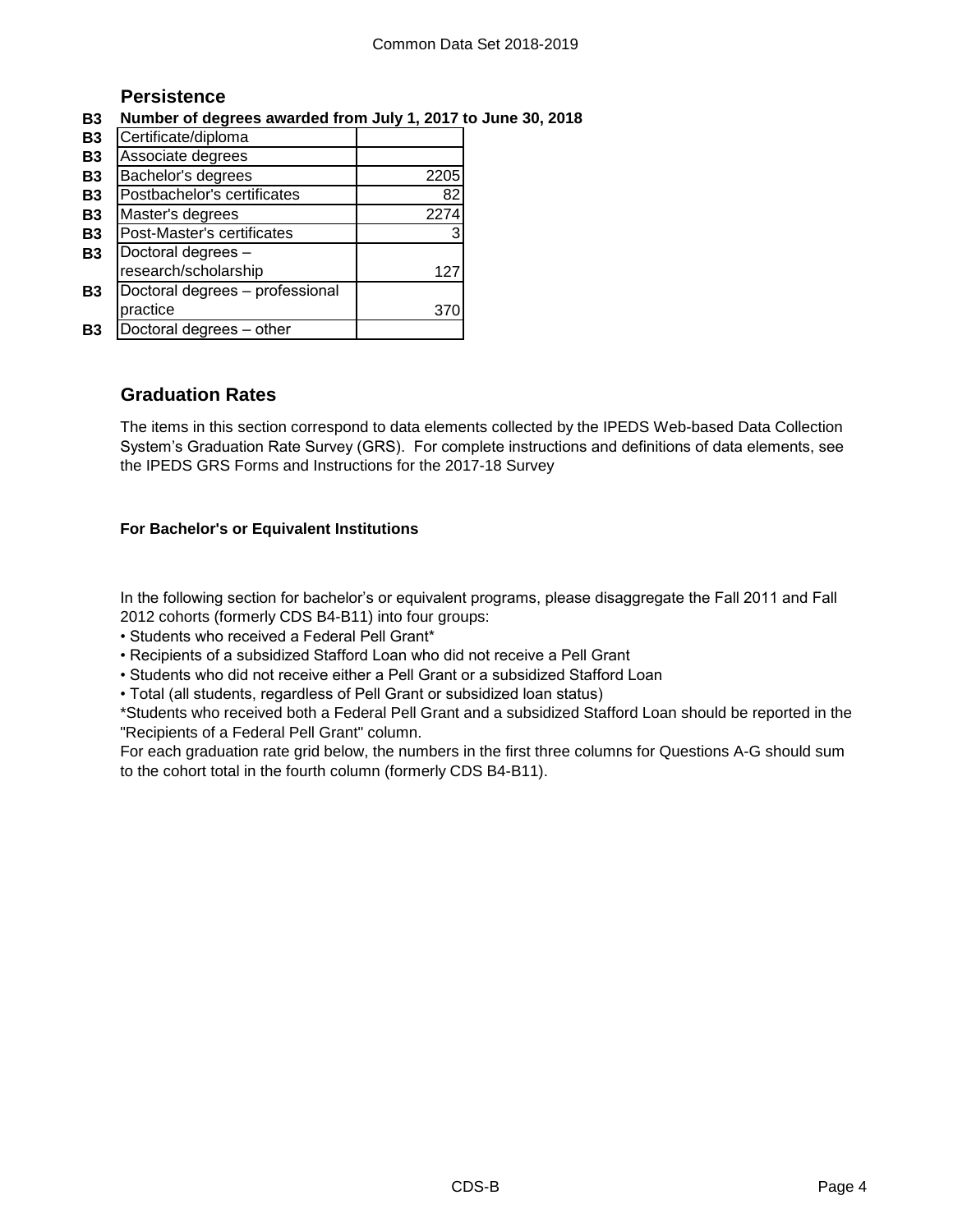# *Fall 2012 Cohort*

|                                    |                                                                                                                                                                                                                                                                             | <b>Recipients of</b><br>a Federal Pell<br>Grant | <b>Recipients of a</b><br><b>Subsidized</b><br><b>Stafford Loan</b><br>who did not<br>receive a Pell<br>Grant | <b>Students who</b><br>did not receive<br>either a Pell<br>Grant or a<br>subsidized<br><b>Stafford Loan</b> | Total (sum of 3<br>columes to the<br>left) |
|------------------------------------|-----------------------------------------------------------------------------------------------------------------------------------------------------------------------------------------------------------------------------------------------------------------------------|-------------------------------------------------|---------------------------------------------------------------------------------------------------------------|-------------------------------------------------------------------------------------------------------------|--------------------------------------------|
| For<br>mer<br>ly<br><b>B4</b>      | A- Initital 2012 cohort of first-time, full-<br>time bachelor's (or equivalent) degree<br>seeking undergraduate-students                                                                                                                                                    | 374                                             | 481                                                                                                           | 1000                                                                                                        | 1855                                       |
| For<br>mer<br>ly<br><b>B5</b>      | B- Of the initial 2012 cohort, how many did not<br>persist and did not graduate for the following<br>reasons: deceased, permanently disabled,<br>armed forces, foreign aid service of the federal<br>government, or official church missions; total<br>allowable exclusions | 1                                               | 0                                                                                                             | 1                                                                                                           | 2                                          |
| For<br>mer<br>ly<br><b>B6</b>      | C- Final 2012 cohort, after adjusting for<br>allowable exclusions                                                                                                                                                                                                           | 373                                             | 481                                                                                                           | 999                                                                                                         | 1853                                       |
| For<br>mer<br>ly<br><b>B7</b>      | D - Of the initial 2012 cohort, how many<br>completed the program in four years or<br>less (by Aug. 31, 2016)                                                                                                                                                               | 267                                             | 393                                                                                                           | 803                                                                                                         | 1463                                       |
| For<br>mer<br>ly<br>B <sub>8</sub> | E - Of the initial 2012 cohort, how many<br>completed the program in more than four<br>years but in five years or less (after Aug.<br>31, 2016 and by Aug. 31, 2017)                                                                                                        | 25                                              | 6                                                                                                             | 42                                                                                                          | 73                                         |
| For<br>mer<br>ly<br><b>B9</b>      | F - Of the initial 2012 cohort, how many<br>completed the program in more than five<br>years but in six years or less (after Aug.<br>31, 2017 and by Aug. 31, 2018)                                                                                                         | 4                                               | 2                                                                                                             | $\overline{2}$                                                                                              | 8                                          |
| For<br>ly<br><b>B10</b>            | <b>mer</b> G - Total graduating within six years (sum<br>of lines D, E, and F)                                                                                                                                                                                              | 296                                             | 401                                                                                                           | 847                                                                                                         | 1544                                       |
| For<br>ly.<br><b>B11</b>           | <b>mer</b>  H - Six-year graduation rate for 2012<br>cohort (G divided by C)                                                                                                                                                                                                | 0.793565684                                     | 0.833679834                                                                                                   | 0.847847848                                                                                                 | 0.833243389                                |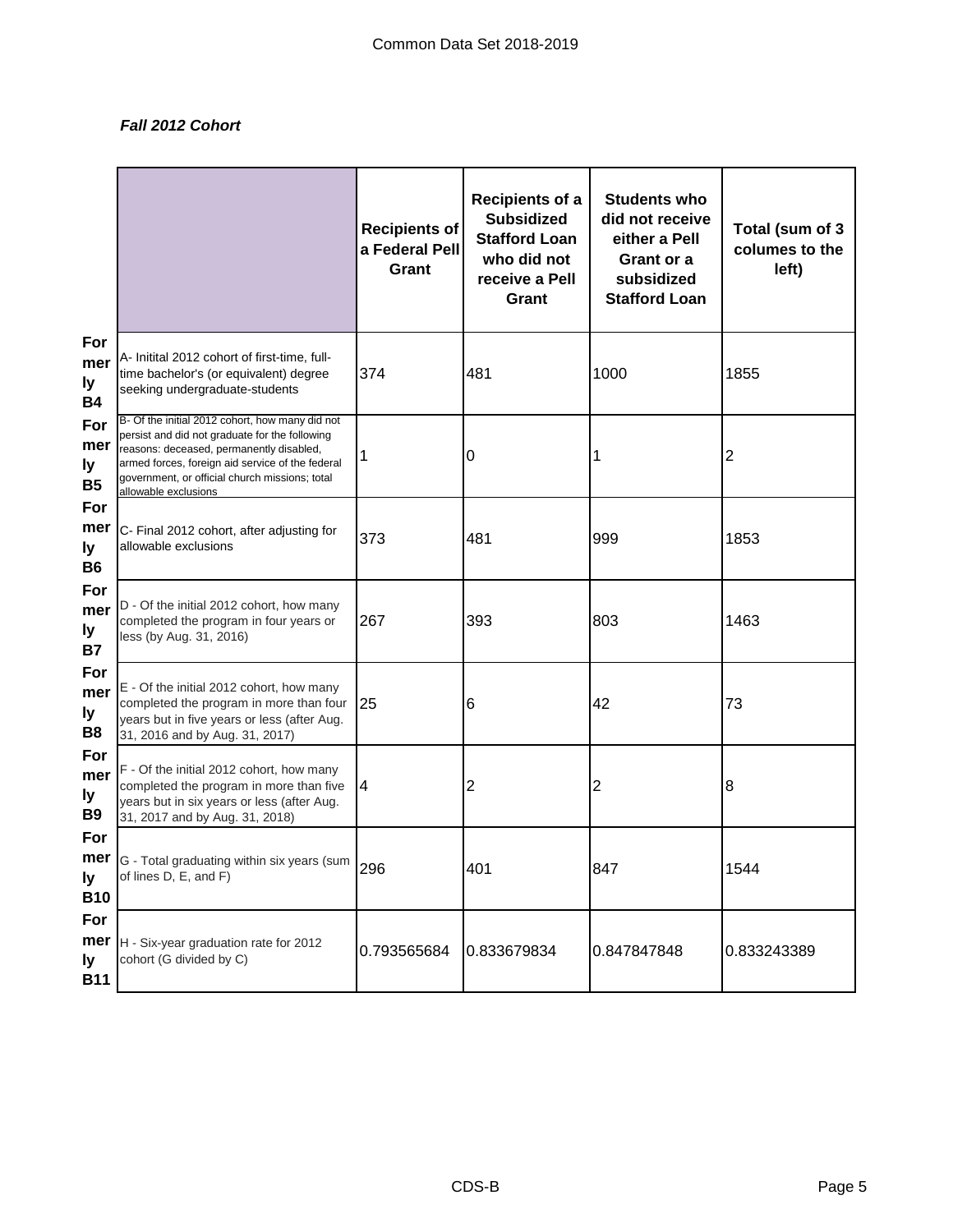## *Fall 2011 Cohort*

|                                    |                                                                                                                                                                                                                                                                             | <b>Recipients of</b><br>a Federal Pell<br>Grant | <b>Recipients of a</b><br><b>Subsidized</b><br><b>Stafford Loan</b><br>who did not<br>receive a Pell<br>Grant | <b>Students who</b><br>did not receive<br>either a Pell<br>Grant or a<br>subsidized<br><b>Stafford Loan</b> | Total (sum of 3<br>columes to the<br>left) |
|------------------------------------|-----------------------------------------------------------------------------------------------------------------------------------------------------------------------------------------------------------------------------------------------------------------------------|-------------------------------------------------|---------------------------------------------------------------------------------------------------------------|-------------------------------------------------------------------------------------------------------------|--------------------------------------------|
| For<br>mer<br>ly<br><b>B4</b>      | A- Initital 2011 cohort of first-time, full-<br>time bachelor's (or equivalent) degree<br>seeking undergraduate-students                                                                                                                                                    |                                                 |                                                                                                               |                                                                                                             | 0                                          |
| For<br>mer<br>ly<br><b>B5</b>      | B- Of the initial 2011 cohort, how many did not<br>persist and did not graduate for the following<br>reasons: deceased, permanently disabled,<br>armed forces, foreign aid service of the federal<br>government, or official church missions; total<br>allowable exclusions |                                                 |                                                                                                               |                                                                                                             | $\boldsymbol{0}$                           |
| For<br>mer<br>ly<br><b>B6</b>      | C- Final 2011 cohort, after adjusting for<br>allowable exclusions                                                                                                                                                                                                           | $\mathbf 0$                                     | $\mathbf 0$                                                                                                   | $\boldsymbol{0}$                                                                                            | 0                                          |
| For<br>mer<br>ly<br><b>B7</b>      | D - Of the initial 2011 cohort, how many<br>completed the program in four years or<br>less (by Aug. 31, 2015)                                                                                                                                                               |                                                 |                                                                                                               |                                                                                                             | $\boldsymbol{0}$                           |
| For<br>mer<br>ly<br>B <sub>8</sub> | E - Of the initial 2011 cohort, how many<br>completed the program in more than four<br>years but in five years or less (after Aug.<br>31, 2015 and by Aug. 31, 2016)                                                                                                        |                                                 |                                                                                                               |                                                                                                             | $\boldsymbol{0}$                           |
| For<br>mer<br>ly<br><b>B9</b>      | F - Of the initial 2011 cohort, how many<br>completed the program in more than five<br>years but in six years or less (after Aug.<br>31, 2016 and by Aug. 31, 2017)                                                                                                         |                                                 |                                                                                                               |                                                                                                             | 0                                          |
| For<br>ly<br><b>B10</b>            | <b>mer</b> G - Total graduating within six years (sum<br>of lines D, E, and F)                                                                                                                                                                                              | O                                               | $\cup$                                                                                                        | O                                                                                                           | O                                          |
| For<br>mer<br>ly<br><b>B11</b>     | H - Six-year graduation rate for 2011<br>cohort (G divided by C)                                                                                                                                                                                                            | #DIV/0!                                         | #DIV/0!                                                                                                       | #DIV/0!                                                                                                     | #DIV/0!                                    |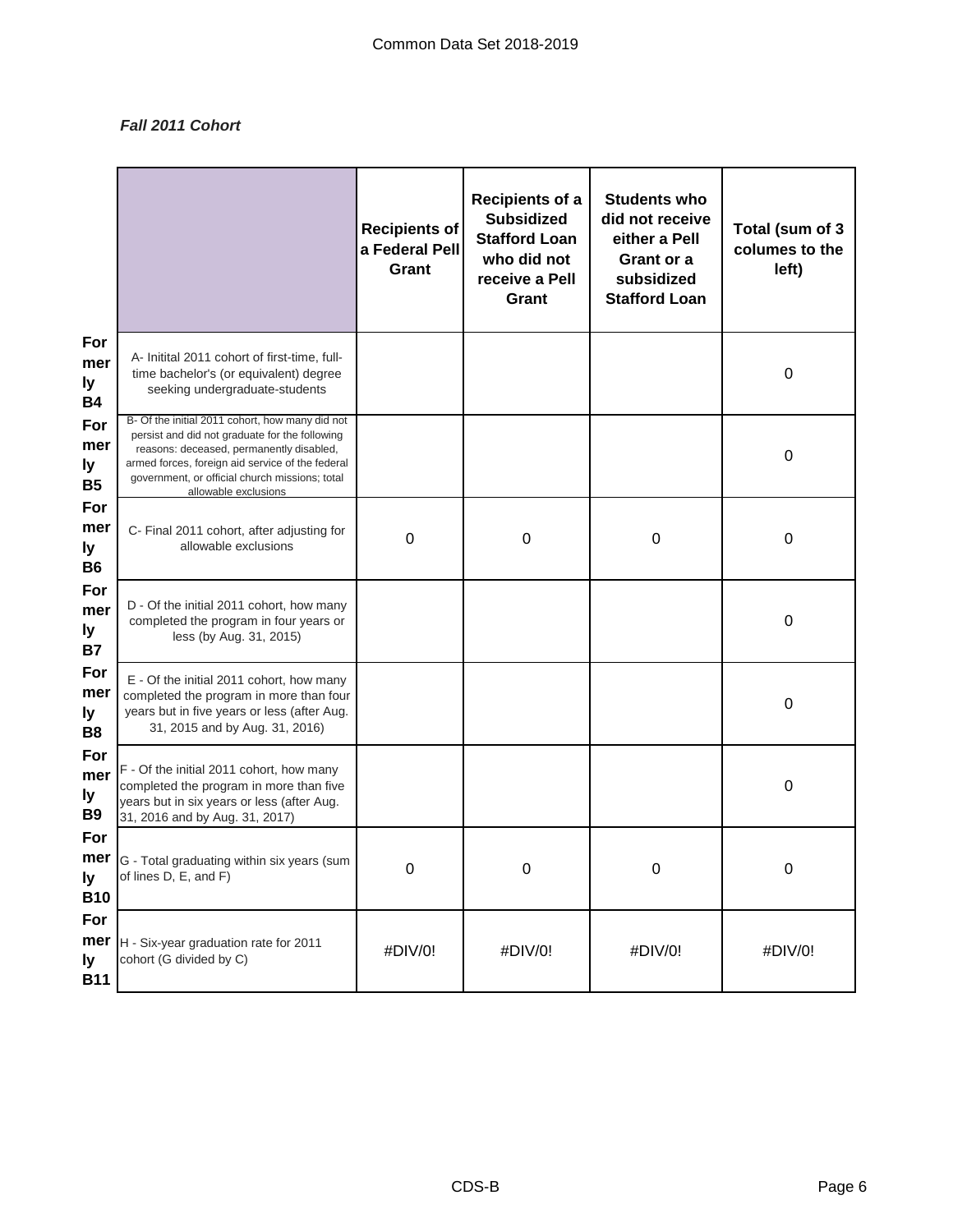# **For Two-Year Institutions**

Please provide data for the 2015 cohort if available. If 2014 cohort data are not available, provide data for the 2014 cohort.

# *2015 Cohort*

|            | B12   Initial 2015 cohort, total of first-time, full-time degree/certificate-seeking students:                                                                                                                                                                                             |  |
|------------|--------------------------------------------------------------------------------------------------------------------------------------------------------------------------------------------------------------------------------------------------------------------------------------------|--|
|            | <b>B13</b> Of the initial 2015 cohort, how many did not persist and did not graduate for the<br>following reasons: death, permanent disability, service in the armed forces, foreign aid<br>service of the federal government, or official church missions; total allowable<br>exclusions: |  |
|            | <b>B14</b> Final 2015 cohort, after adjusting for allowable exclusions (Subtract question B13 from<br>question B12):                                                                                                                                                                       |  |
|            | <b>B15</b> Completers of programs of less than two years duration (total):                                                                                                                                                                                                                 |  |
|            | <b>B16</b> Completers of programs of less than two years within 150 percent of normal time:                                                                                                                                                                                                |  |
|            | <b>B17</b> Completers of programs of at least two but less than four years (total):                                                                                                                                                                                                        |  |
|            | <b>B18</b> Completers of programs of at least two but less than four-years within 150 percent of<br>normal time:                                                                                                                                                                           |  |
| <b>B19</b> | Total transfers-out (within three years) to other institutions:                                                                                                                                                                                                                            |  |
| <b>B20</b> | Total transfers to two-year institutions:                                                                                                                                                                                                                                                  |  |
| <b>B21</b> | Total transfers to four-year institutions:                                                                                                                                                                                                                                                 |  |

## *2014 Cohort*

|            | <b>B12</b> Initial 2014 cohort, total of first-time, full-time degree/certificate-seeking students:                                                                                                                                                                                        |  |
|------------|--------------------------------------------------------------------------------------------------------------------------------------------------------------------------------------------------------------------------------------------------------------------------------------------|--|
|            | <b>B13</b> Of the initial 2014 cohort, how many did not persist and did not graduate for the<br>following reasons: death, permanent disability, service in the armed forces, foreign aid<br>service of the federal government, or official church missions; total allowable<br>exclusions: |  |
|            | <b>B14</b> Final 2014 cohort, after adjusting for allowable exclusions (Subtract question B13 from<br>question B12):                                                                                                                                                                       |  |
| <b>B15</b> | Completers of programs of less than two years duration (total):                                                                                                                                                                                                                            |  |
| <b>B16</b> | Completers of programs of less than two years within 150 percent of normal time:                                                                                                                                                                                                           |  |
| <b>B17</b> | Completers of programs of at least two but less than four years (total):                                                                                                                                                                                                                   |  |
|            | <b>B18</b> Completers of programs of at least two but less than four-years within 150 percent of                                                                                                                                                                                           |  |
|            | normal time:                                                                                                                                                                                                                                                                               |  |
| <b>B19</b> | Total transfers-out (within three years) to other institutions:                                                                                                                                                                                                                            |  |
| <b>B20</b> | Total transfers to two-year institutions:                                                                                                                                                                                                                                                  |  |
| <b>B21</b> | Total transfers to four-year institutions:                                                                                                                                                                                                                                                 |  |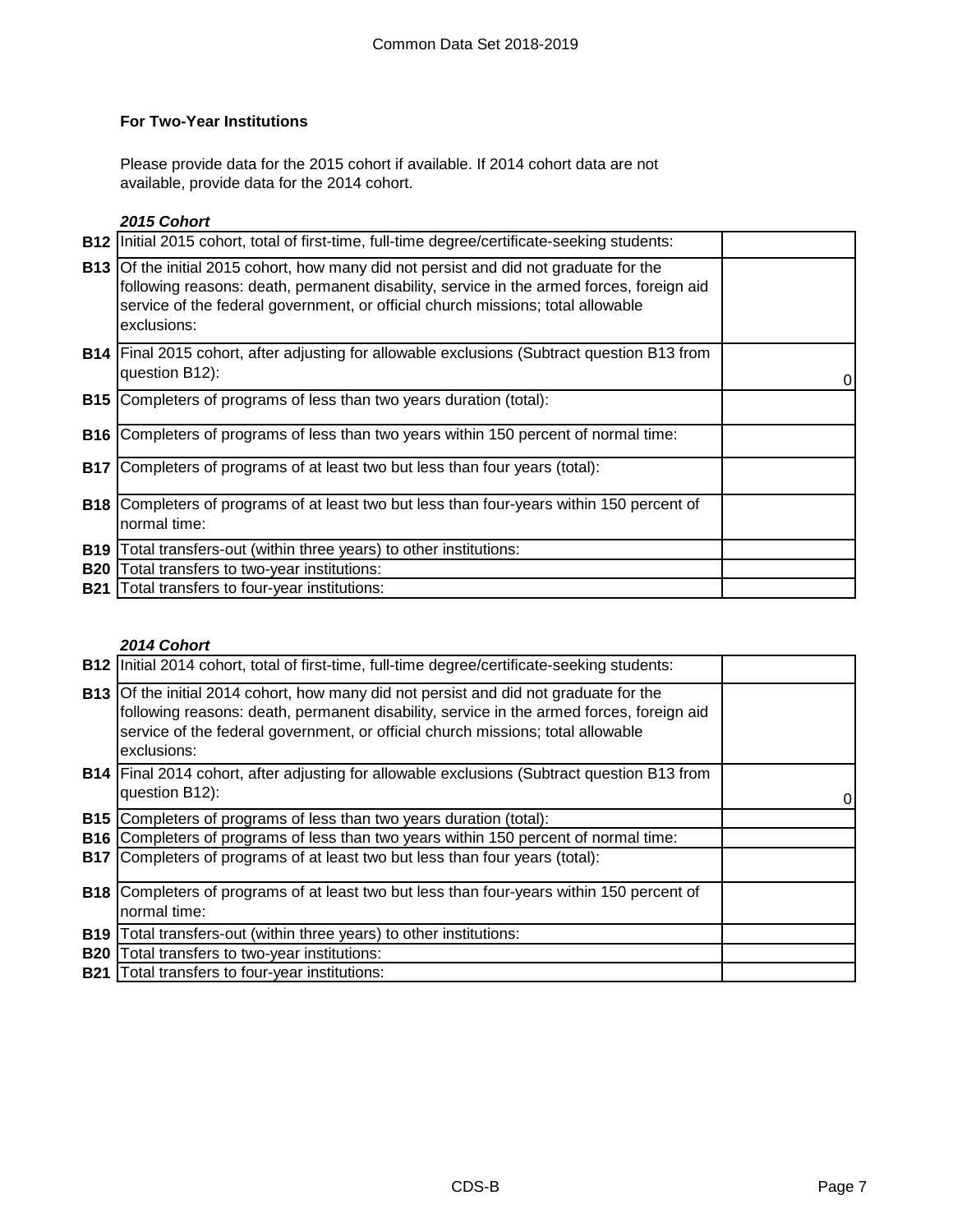## **Retention Rates**

Report for the cohort of all full-time, first-time bachelor's (or equivalent) degree-seeking undergraduate students who entered in Fall 2017 (or the preceding summer term). The initial cohort may be adjusted for students who departed for the following reasons: death, permanent disability, service in the armed forces, foreign aid service of the federal government or official church missions. No other adjustments to the initial cohort should be made.

| <b>B22</b> For the cohort of all full-time bachelor's (or equivalent) degree-seeking undergraduate |        |
|----------------------------------------------------------------------------------------------------|--------|
| students who entered your institution as freshmen in Fall 2017 (or the preceding                   |        |
| summer term), what percentage was enrolled at your institution as of the date your                 |        |
| linstitution calculates its official enrollment in Fall 2018?                                      |        |
|                                                                                                    | 89.70% |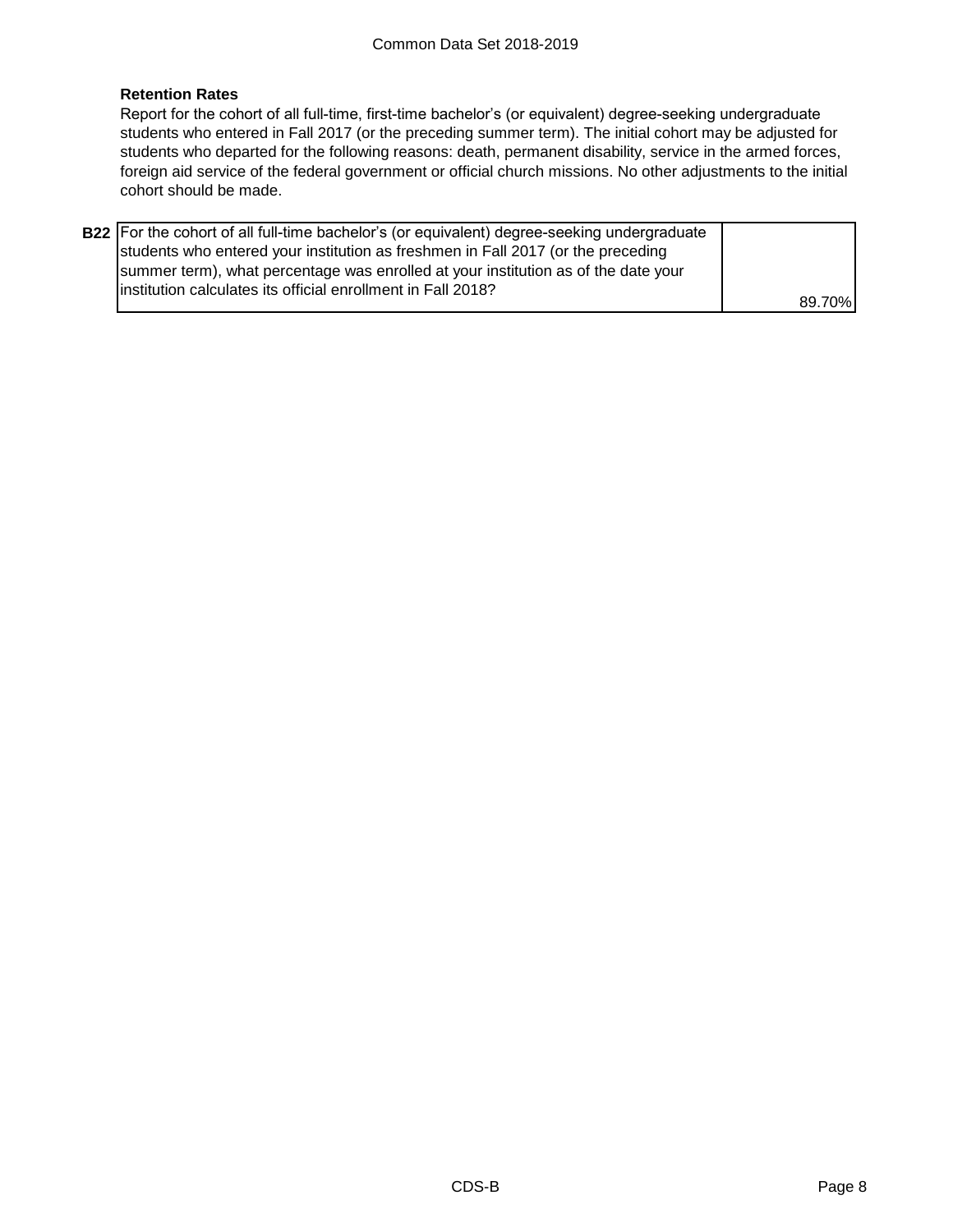# **C. FIRST-TIME, FIRST-YEAR (FRESHMAN) ADMISSION**

#### **Applications**

**C1 First-time, first-year, (freshmen) students: Provide the number of degree-seeking, first-time, firstyear students who applied, were admitted, and enrolled (full- or part-time) in Fall 2018. Include early decision, early action, and students who began studies during summer in this cohort. Applicants should include only those students who fulfilled the requirements for consideration for admission (i.e., who completed actionable applications) and who have been notified of one of the following actions: admission, nonadmission, placement on waiting list, or application withdrawn (by applicant or institution). Admitted applicants should include wait-listed students who were subsequently offered admission.**

| C <sub>1</sub> | Total first-time, first-year (freshman) men who applied               | 18470 |
|----------------|-----------------------------------------------------------------------|-------|
| C <sub>1</sub> | Total first-time, first-year (freshman) women who applied             | 27838 |
|                |                                                                       |       |
| C <sub>1</sub> | Total first-time, first-year (freshman) men who were admitted         | 8367  |
| C <sub>1</sub> | Total first-time, first-year (freshman) women who were admitted       | 12946 |
|                |                                                                       |       |
| C <sub>1</sub> | Total full-time, first-time, first-year (freshman) men who enrolled   | 1014  |
| C <sub>1</sub> | Total part-time, first-time, first-year (freshman) men who enrolled   | 11    |
|                |                                                                       |       |
| C <sub>1</sub> | Total full-time, first-time, first-year (freshman) women who enrolled | 1271  |
| <b>C1</b>      | Total part-time, first-time, first-year (freshman) women who enrolled | 3     |
|                |                                                                       |       |

#### **C2 Freshman wait-listed students (students who met admission requirements but whose final admission was contingent on space availability)**

|                |                                                                  | Yes  | No |
|----------------|------------------------------------------------------------------|------|----|
| C <sub>2</sub> | Do you have a policy of placing students on a waiting list?      | ✓    |    |
| C <sub>2</sub> | yes, please answer the questions below for Fall 2018 admissions: |      |    |
| C <sub>2</sub> | Number of qualified applicants offered a place on waiting list   | 9215 |    |
| C <sub>2</sub> | Number accepting a place on the waiting list                     | 2423 |    |
| C <sub>2</sub> | Number of wait-listed students admitted                          | 68   |    |
|                |                                                                  | Yes  | No |
| C <sub>2</sub> | Is your waiting list ranked?                                     |      | ✔  |
| C <sub>2</sub> | yes, do you release that information to students?                |      |    |
| C <sub>2</sub> | Do you release that information to school counselors?            |      |    |

## **Admission Requirements**

#### **C3 High school completion requirement**

| C <sub>3</sub> | High school diploma is required and GED is        |  |  |
|----------------|---------------------------------------------------|--|--|
|                | accepted                                          |  |  |
| C <sub>3</sub> | High school diploma is required and GED is not    |  |  |
|                | accepted                                          |  |  |
| C <sub>3</sub> | High school diploma or equivalent is not required |  |  |

#### **C4 Does your institution require or recommend a general college-preparatory program for degreeseeking students?**

| C4 Require                              |  |
|-----------------------------------------|--|
| <b>C4</b> Recommend                     |  |
| <b>C4</b> Neither require nor recommend |  |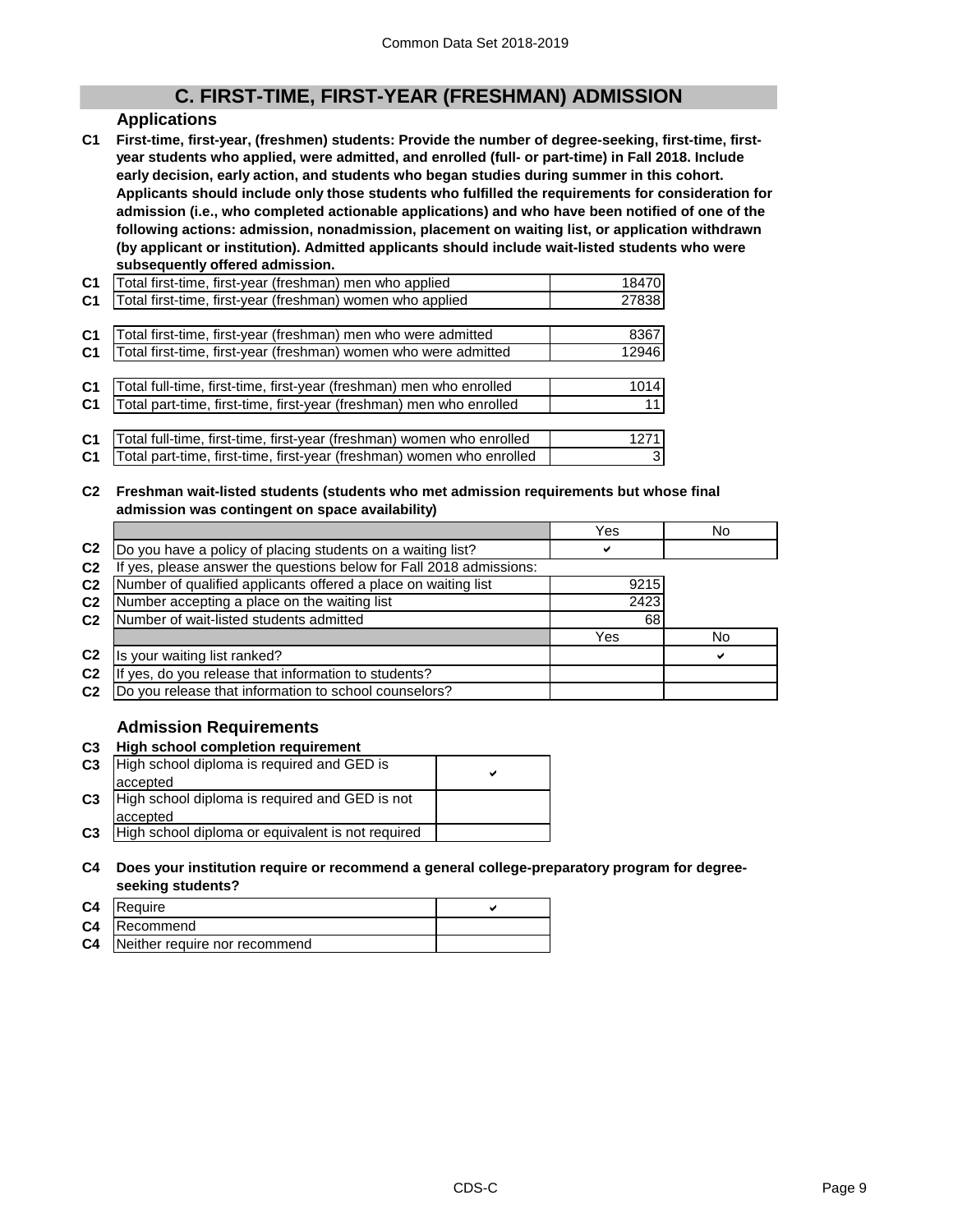**C5 Distribution of high school units required and/or recommended.** Specify the distribution of academic high school course units required and/or recommended of all or most degree-seeking students using Carnegie units (one unit equals one year of study or its equivalent). If you use a different system for calculating units, please convert.

| C <sub>5</sub> |                              | <b>Units</b>    | <b>Units</b> |
|----------------|------------------------------|-----------------|--------------|
|                |                              | <b>Required</b> | Recommended  |
| C <sub>5</sub> | Total academic units         | 15              | 20           |
| C <sub>5</sub> | English                      | 4               | 4            |
| C <sub>5</sub> | <b>Mathematics</b>           | 3               | 4            |
| C <sub>5</sub> | Science                      | 3               | 4            |
| C <sub>5</sub> | Of these, units that must be |                 |              |
|                | lab                          |                 |              |
| C <sub>5</sub> | Foreign language             | 2               | 4            |
| C <sub>5</sub> | Social studies               | 3               | 4            |
| C <sub>5</sub> | History                      |                 |              |
| C <sub>5</sub> | Academic electives           |                 |              |
| C <sub>5</sub> | <b>Computer Science</b>      |                 |              |
| C <sub>5</sub> | Visual/Performing Arts       |                 |              |
| C <sub>5</sub> | Other (specify)              |                 |              |

## **Basis for Selection**

**C6** Do you have an open admission policy, under which virtually all secondary school graduates or students with GED equivalency diplomas are admitted without regard to academic record, test scores, or other qualifications? If so, check which applies:

| C6 | Open admission policy as described above for all students         |  |
|----|-------------------------------------------------------------------|--|
| C6 | Open admission policy as described above for most students, but-- |  |
| C6 | selective admission for out-of-state students                     |  |
| C6 | selective admission to some programs                              |  |
| C6 | other (explain):                                                  |  |
|    |                                                                   |  |

**C7 Relative importance of each of the following academic and nonacademic factors in first-time, firstyear, degree-seeking (freshman) admission decisions.**

| C7 |                                     | <b>Very Important</b> | Important | <b>Considered</b>       | <b>Not Considered</b> |
|----|-------------------------------------|-----------------------|-----------|-------------------------|-----------------------|
| C7 | <b>Academic</b>                     |                       |           |                         |                       |
| C7 | Rigor of secondary school<br>record | X                     |           |                         |                       |
| C7 | Class rank                          |                       |           | X                       |                       |
| C7 | Academic GPA                        | X                     |           |                         |                       |
| C7 | Standardized test scores            | Χ                     |           |                         |                       |
| C7 | <b>Application Essay</b>            |                       | X         |                         |                       |
| C7 | Recommendation(s)                   |                       | X         |                         |                       |
| C7 | Nonacademic                         |                       |           |                         |                       |
| C7 | Interview                           |                       |           |                         | X                     |
| C7 | <b>Extracurricular activities</b>   |                       | X         |                         |                       |
| C7 | Talent/ability                      |                       | X         |                         |                       |
| C7 | Character/personal qualities        |                       | Χ         |                         |                       |
| C7 | First generation                    |                       |           | X                       |                       |
| C7 | Alumni/ae relation                  |                       |           | $\overline{\mathsf{x}}$ |                       |
| C7 | Geographical residence              |                       |           | X                       |                       |
| C7 | State residency                     |                       |           |                         | X                     |
| C7 | Religious                           |                       |           |                         | Χ                     |
|    | affiliation/commitment              |                       |           |                         |                       |
| C7 | Racial/ethnic status                |                       |           | X                       |                       |
| C7 | Volunteer work                      |                       | X         |                         |                       |
| C7 | Work experience                     |                       |           | X                       |                       |
| C7 | Level of applicant's interest       |                       |           | X                       |                       |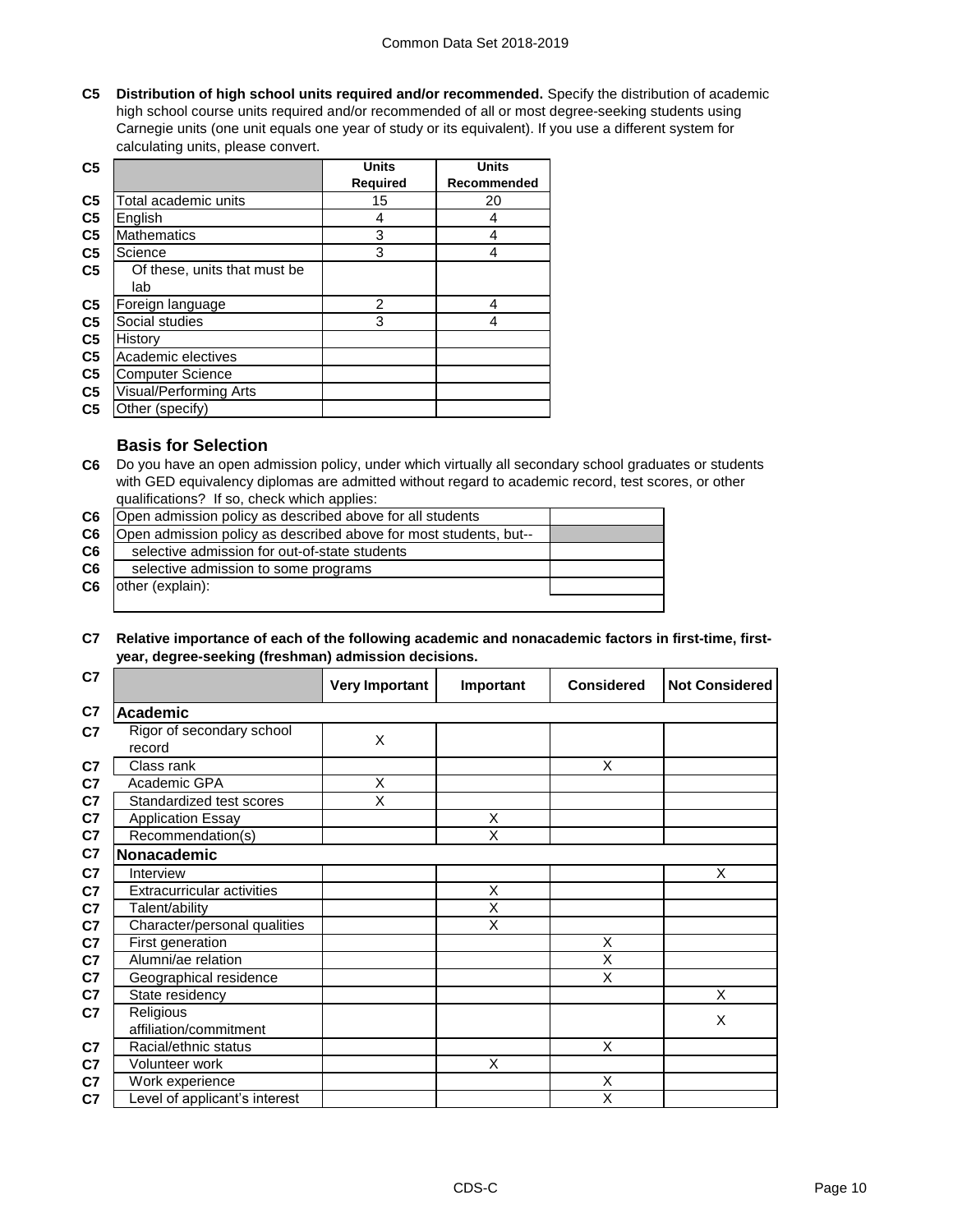# **SAT and ACT Policies**

#### **C8 Entrance exams**

|                                                                     | Yes | Nο |
|---------------------------------------------------------------------|-----|----|
| C8A Does your institution make use of SAT, ACT, or SAT Subject Test |     |    |
| scores in admission decisions for first-time, first-year, degree-   |     |    |
| seeking applicants?                                                 |     |    |

**C8A** If yes, place check marks in the appropriate boxes below to reflect your institution's policies for use in admission for Fall 2020.

| C8AI             |                                         | <b>ADMISSION</b> |           |                         |                                        |                           |
|------------------|-----------------------------------------|------------------|-----------|-------------------------|----------------------------------------|---------------------------|
| C <sub>8</sub> A |                                         | Require          | Recommend | <b>Require for Some</b> | <b>Consider if</b><br><b>Submitted</b> | <b>Not</b><br><b>Used</b> |
|                  | C8A SAT or ACT                          |                  |           |                         |                                        |                           |
|                  | C8A ACT only                            |                  |           |                         |                                        |                           |
|                  | <b>C8A SAT only</b>                     |                  |           |                         |                                        |                           |
|                  | <b>C8A</b> SAT and SAT Subject Tests or |                  |           |                         |                                        |                           |
|                  | <b>ACT</b>                              |                  |           |                         |                                        |                           |
|                  | <b>C8A SAT Subject Tests only</b>       |                  |           |                         |                                        |                           |

**C8B** If your institution will make use of the ACT in admission decisions for first-time, first-year, degree-seeking applicants for Fall 2020, please indicate which ONE of the following applies: (regardless of whether the writing score will be used in the admissions process):

**C8B** ACT with writing required

**C8B** ACT with writing recommended

**C8B** ACT with or without writing accepted **ACT ACT ACT ACT ACT ACT ACT ACT ACT ACT ACT ACT ACT ACT ACT ACT ACT ACT ACT ACT ACT ACT ACT ACT ACT ACT ACT ACT ACT ACT** 

| $\overline{\phantom{a}}$ |  |
|--------------------------|--|

**C8B** If your institution will make use of the SAT in admission decisions for first-time, first-year, degree-seeking applicants for Fall 2020 please indicate which ONE of the following applies (regardless of whether the Essay score will be used in the admissions process:

**C8B** SAT with Essay component required

**C8B** SAT with Essay component recommended

**C8B** SAT with or without Essay component accepted **EXALL SAT SET ASSESS** 

| X |  |
|---|--|

**C8C** Please indicate how your institution will use the SAT or ACT writing component; check all that apply:

| C8C |                                              | <b>SAT</b> essay | <b>ACT</b> essay |
|-----|----------------------------------------------|------------------|------------------|
|     | C8C For admission                            |                  |                  |
|     | <b>C8C</b> For placement                     |                  |                  |
|     | C8C For advising                             |                  |                  |
|     | <b>C8C</b> In place of an application essay  |                  |                  |
| C8C |                                              |                  |                  |
|     | As a validity check on the application essay |                  |                  |
|     | C8C No college policy as of now              |                  |                  |
|     | <b>C8C</b> Not using essay component         | х                |                  |

**C8D In addition**, does your institution use applicants' test scores for academic advising?

| C <sub>8</sub> D'<br>--- | es: |  |
|--------------------------|-----|--|
|                          |     |  |

| <b>C8E</b> Latest date by which SAT or ACT scores must be received for fall- | January 25 |
|------------------------------------------------------------------------------|------------|
| C8E Latest date by which SAT Subject Test scores must be received for        |            |
| fall-term admission                                                          |            |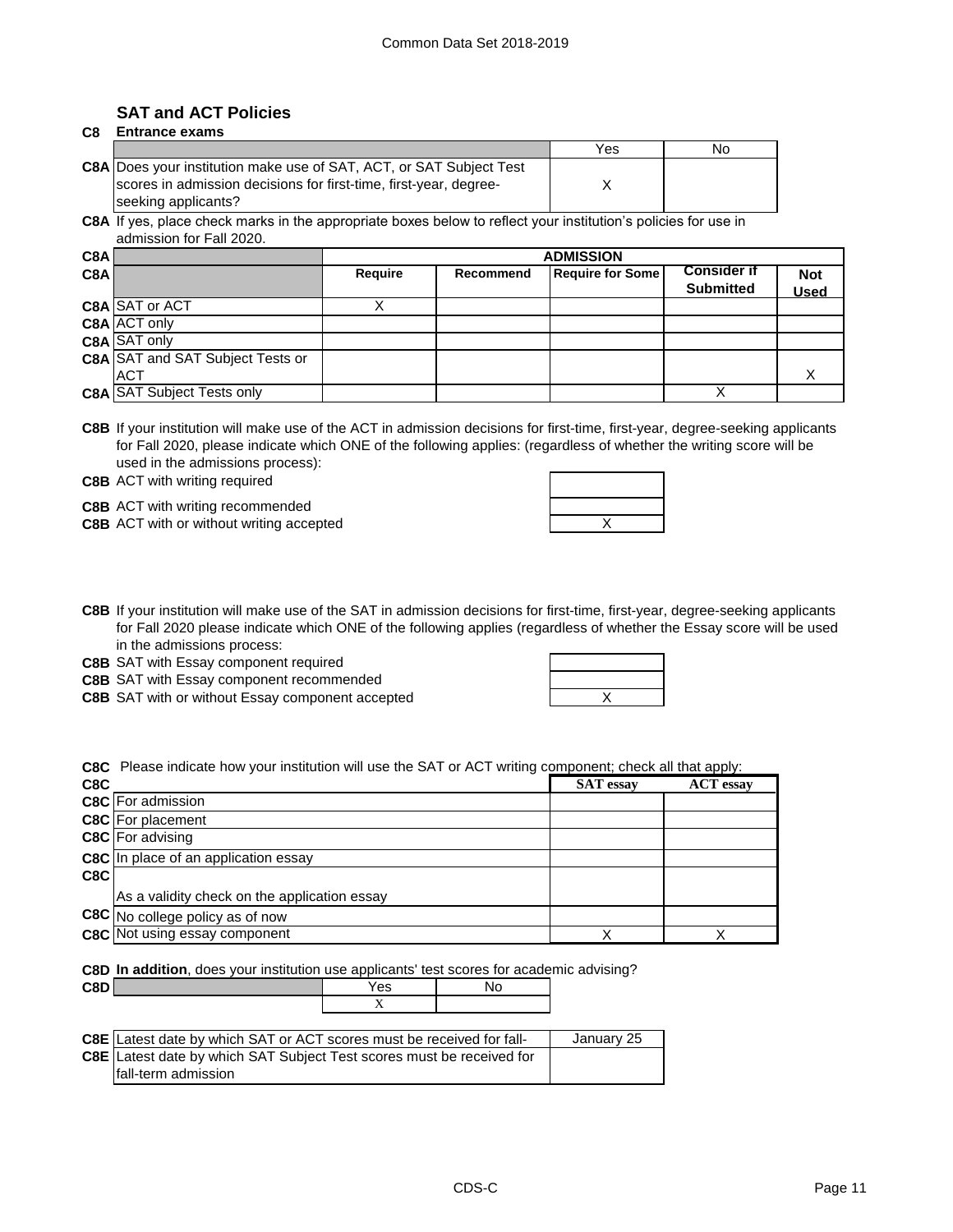**C8F** If necessary, use this space to clarify your test policies (e.g., if tests are recommended for some **C8F**

**C8G** Please indicate which tests your institution uses for placement (e.g., state tests):

| $C8G$ SAT  |                                  |  |
|------------|----------------------------------|--|
| C8G ACT    |                                  |  |
|            | <b>C8G</b> SAT Subject Tests     |  |
| $CSG$ $AP$ |                                  |  |
|            | C8G CLEP                         |  |
|            | <b>C8G</b> Institutional Exam    |  |
|            | <b>C8G</b> State Exam (specify): |  |

#### **Freshman Profile**

Provide information for ALL enrolled, degree-seeking, full-time and part-time, first-time, first-year (freshman) students enrolled in Fall 2018, including students who began studies during summer, international students/nonresident aliens, and students admitted under special arrangements.

**C9 Percent and number of first-time, first-year (freshman) students enrolled in Fall 2018 who submitted national standardized (SAT/ACT) test scores. Include information for ALL enrolled, degree-seeking, first-time, first-year (freshman) students who submitted test scores. Do not include partial test scores (e.g., mathematics scores but not critical reading for a category of students) or combine other standardized test results (such as TOEFL) in this item.** *Do* **not convert SAT scores to ACT scores and vice versa.** *Do* **convert Old SAT scores to New SAT scores using the College Board's concordance tools and tables (sat.org/concordance).**

| C9             | Percent submitting SAT scores      |                 | 71% Number submitting SAT scores | 1626 |
|----------------|------------------------------------|-----------------|----------------------------------|------|
| C <sub>9</sub> | Percent submitting ACT scores      |                 | 39% Number submitting ACT scores | 899  |
|                |                                    |                 |                                  |      |
| C <sub>9</sub> |                                    | 25th Percentile | 75th Percentile                  |      |
| C <sub>9</sub> | <b>ISAT Evidence-Based Reading</b> |                 |                                  |      |
|                | and Writing                        | 620             | 700                              |      |
| C9             | <b>SAT Math</b>                    | 630             | 730                              |      |
| C9             | <b>ACT Composite</b>               | 28              | 32                               |      |
| C <sub>9</sub> | <b>ACT Math</b>                    | 26              | 30                               |      |
| C <sub>9</sub> | <b>ACT English</b>                 | 28              | 35                               |      |
| C9             | <b>ACT Writing</b>                 |                 |                                  |      |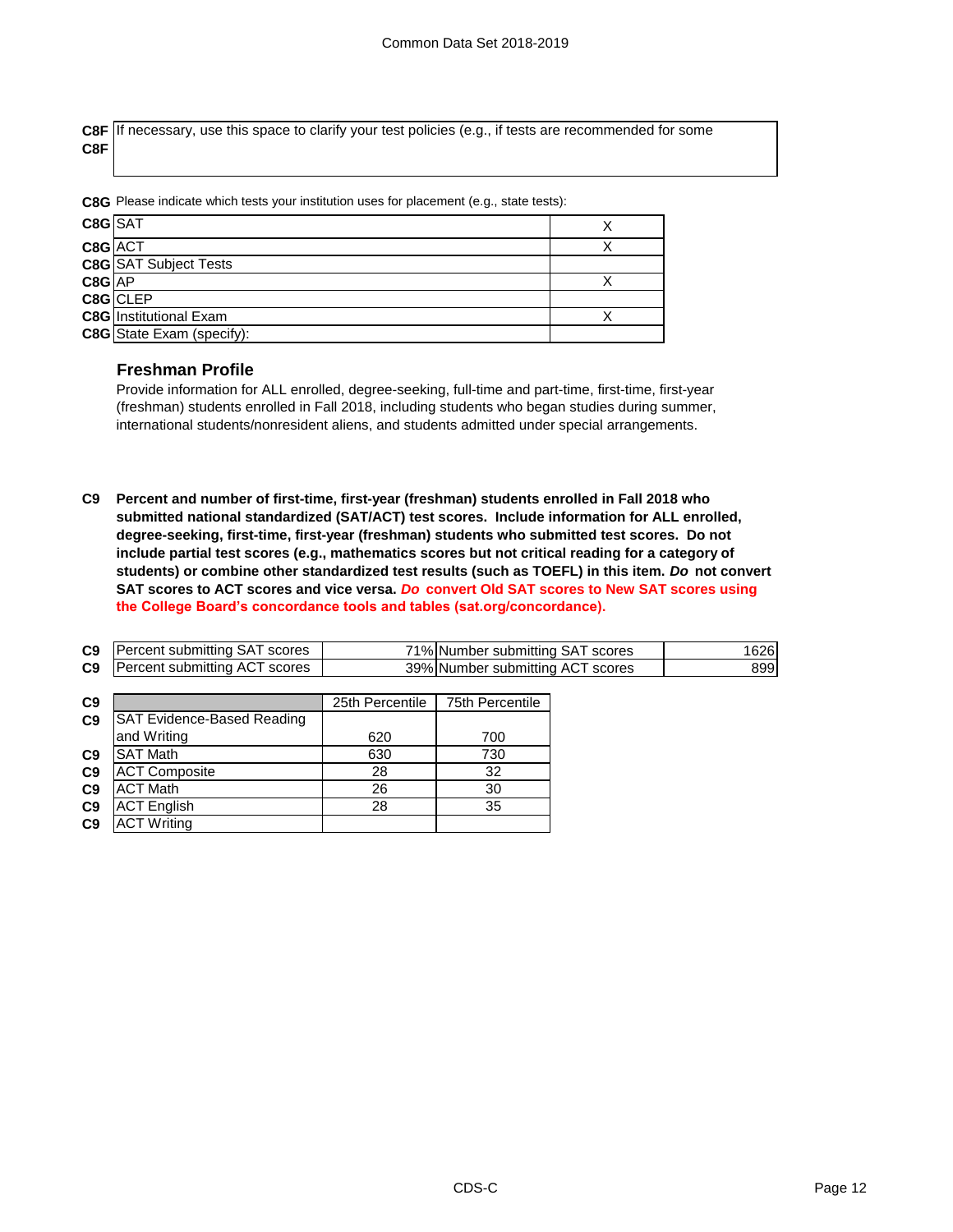|  |  | C9 Percent of first-time, first-year (freshman) students with scores in each range: |
|--|--|-------------------------------------------------------------------------------------|
|  |  |                                                                                     |

| C <sub>9</sub> |                         | <b>SAT Evidence-</b> |                    |                 |
|----------------|-------------------------|----------------------|--------------------|-----------------|
|                |                         | <b>Based Reading</b> |                    |                 |
|                |                         | and Writing          | <b>SAT Math</b>    |                 |
| C <sub>9</sub> | 700-800                 | 30.00%               | 41.80%             |                 |
| C <sub>9</sub> | 600-699                 | 56.25%               | 42.90%             |                 |
| C <sub>9</sub> | 500-599                 | 13.05%               | 14.70%             |                 |
| C <sub>9</sub> | 400-499                 | 0.70%                | 0.60%              |                 |
| C <sub>9</sub> | 300-399                 |                      |                    |                 |
| C9             | 200-299                 |                      |                    |                 |
|                | Totals should = $100\%$ | 100.00%              | 100.00%            |                 |
| C <sub>9</sub> |                         | <b>ACT Composite</b> | <b>ACT English</b> | <b>ACT Math</b> |
| C <sub>9</sub> | 30-36                   | 58.30%               | 68.40%             | 29.40%          |
| C <sub>9</sub> | 24-29                   | 36.60%               | 24.70%             | 60.40%          |
| C <sub>9</sub> | 18-23                   | 5.10%                | 6.70%              | 9.20%           |
| C <sub>9</sub> | $12 - 17$               |                      | 0.20%              | 1.00%           |
| C9             | $6 - 11$                |                      |                    |                 |
| C <sub>9</sub> | Below 6                 |                      |                    |                 |
|                | Totals should = $100\%$ | 100.00%              | 100.00%            | 100.00%         |

**C10** Percent of all degree-seeking, first-time, first-year (freshman) students who had high school class rank within each of the following ranges (report information for those students from whom you collected high school rank information).

| C10 Percent in top tenth of high school graduating class                                  | 44%   |                          |
|-------------------------------------------------------------------------------------------|-------|--------------------------|
| C10 Percent in top quarter of high school graduating class                                | 76%   |                          |
| C <sub>10</sub> Percent in top half of high school graduating class                       |       | $97\%$ Top half +        |
| C10 Percent in bottom half of high school graduating class                                |       | $3\%$ bottom half = 100% |
| <b>C10</b> Percent in bottom quarter of high school graduating class                      | $0\%$ |                          |
| C10 Percent of total first-time, first-year (freshmen) students who submitted high school |       |                          |
| class rank:                                                                               |       | 23%                      |

**C11** Percentage of all enrolled, degree-seeking, first-time, first-year (freshman) students who had high school grade-point averages within each of the following ranges (using 4.0 scale). Report information only for those students from whom you collected high school GPA.

|                 | C11 Percent who had GPA of 3.75 and higher      | 44.60%  |
|-----------------|-------------------------------------------------|---------|
| C <sub>11</sub> | Percent who had GPA between 3.50 and 3.74       | 27.10%  |
| C <sub>11</sub> | Percent who had GPA between 3.25 and 3.49       | 16.40%  |
|                 | C11   Percent who had GPA between 3.00 and 3.24 | 9.10%   |
|                 | C11 Percent who had GPA between 2.50 and 2.99   | 2.40%   |
|                 | C11 Percent who had GPA between 2.0 and 2.49    | 0.40%   |
|                 | C11   Percent who had GPA between 1.0 and 1.99  |         |
|                 | C11 Percent who had GPA below 1.0               |         |
|                 | Totals should = 100%                            | 100.00% |
|                 |                                                 |         |

| C12   Average high school GPA of all degree-seeking, first-time, first-year |        |
|-----------------------------------------------------------------------------|--------|
| (freshman) students who submitted GPA:                                      | 3.64   |
| C12 Percent of total first-time, first-year (freshman) students who         |        |
| submitted high school GPA:                                                  | 99.00% |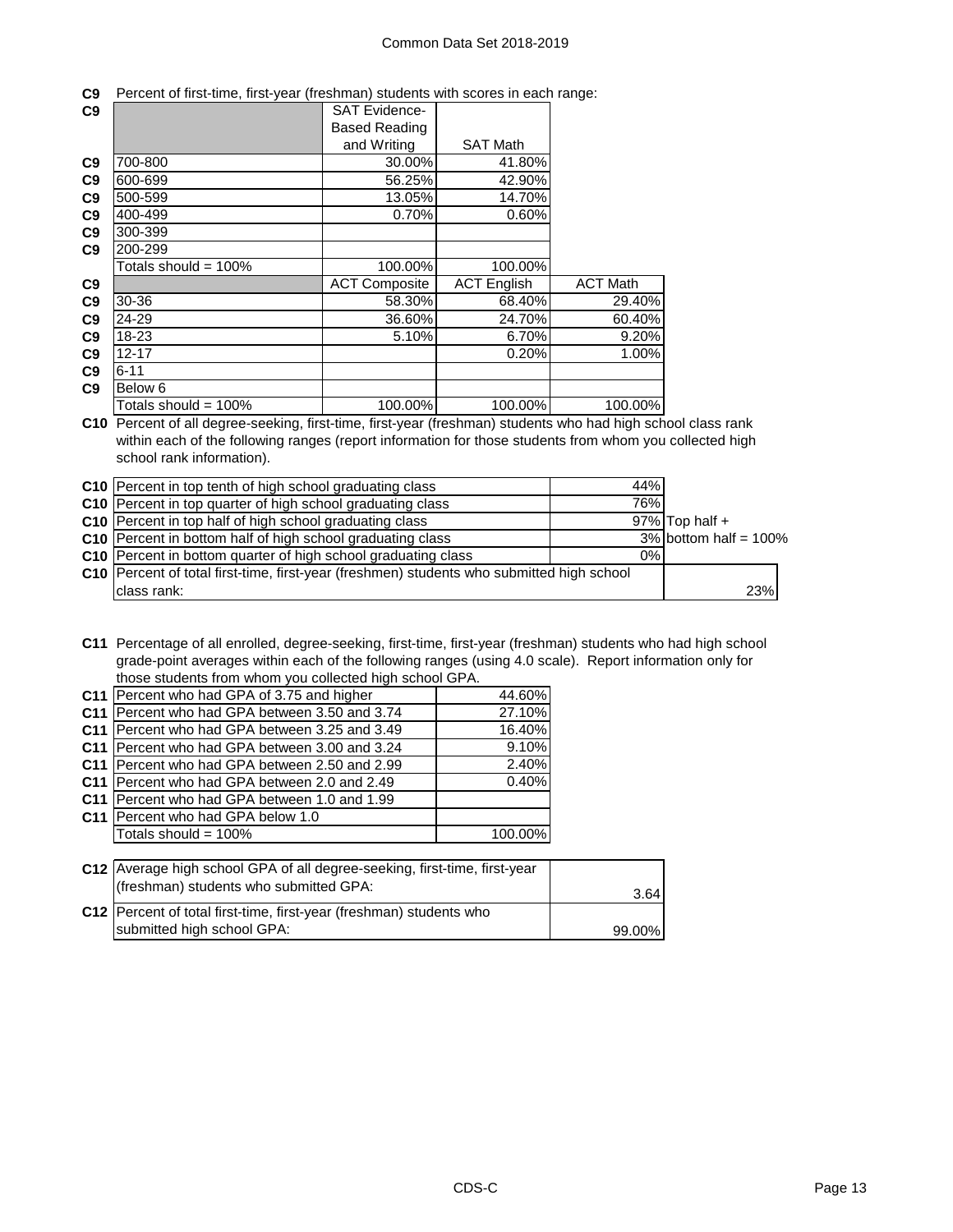## **Admission Policies**

### **C13 Application Fee**

| C <sub>13</sub> |                                                             | Yes     | N٥ |
|-----------------|-------------------------------------------------------------|---------|----|
|                 | C13 Does your institution have an<br>application fee?       |         |    |
|                 | C13 Amount of application fee:                              | \$70.00 |    |
| C <sub>13</sub> |                                                             | Yes     | N٥ |
|                 | C13 Can it be waived for applicants<br>with financial need? |         |    |

**C13** If you have an application fee and an on-line application option,

**C13** Same fee:

**C13** Free: **C13** Reduced:

| C <sub>13</sub> |                                           | Yes | N٥ |
|-----------------|-------------------------------------------|-----|----|
|                 | <b>C13</b> Can on-line application fee be |     |    |
|                 | waived for applicants with                |     |    |
|                 | financial need?                           |     |    |

#### **C14 Application closing date**

| C <sub>14</sub> |                                             | Yes  | No |
|-----------------|---------------------------------------------|------|----|
|                 | C14 Does your institution have an           |      |    |
|                 | application closing date?                   |      |    |
|                 | <b>C14</b> Application closing date (fall): |      |    |
|                 | <b>C14</b> Priority date:                   | 11/1 |    |

| C <sub>15</sub> |                                                                       | N. |
|-----------------|-----------------------------------------------------------------------|----|
|                 | C15 Are first-time, first-year students accepted for terms other than |    |

#### **C16 Notification to applicants of admission decision sent** *(fill in one only)*

| C16 On a rolling basis beginning                       |  |
|--------------------------------------------------------|--|
| (data):                                                |  |
| $C16$ By (date):                                       |  |
| C16 Other: Regular Decision applicants are notified no |  |
|                                                        |  |

later than April 1. (please see C21 and C22 for EA and ED deadlines).

#### **C17 Reply policy for admitted applicants** *(fill in one only)*

| C17 Must reply by (date):     |   |                                                                                 |
|-------------------------------|---|---------------------------------------------------------------------------------|
| No set date:                  |   |                                                                                 |
| Must reply by May 1 or within |   |                                                                                 |
| weeks if notified             |   |                                                                                 |
| thereafter                    |   |                                                                                 |
| Other:                        |   |                                                                                 |
|                               |   |                                                                                 |
|                               |   | 5/1                                                                             |
| Amount of housing deposit:    |   | 200.00                                                                          |
|                               |   |                                                                                 |
| Yes, in full                  |   |                                                                                 |
| Yes, in part                  | Χ |                                                                                 |
| No                            |   |                                                                                 |
|                               |   | Deadline for housing deposit (MM/DD):<br>Refundable if student does not enroll? |

#### **C18 Deferred admission C18** Yes No **C18** Does your institution allow students to postpone enrollment after X **C18** If yes, maximum period of postponement:  $\vert$ 1 year admission?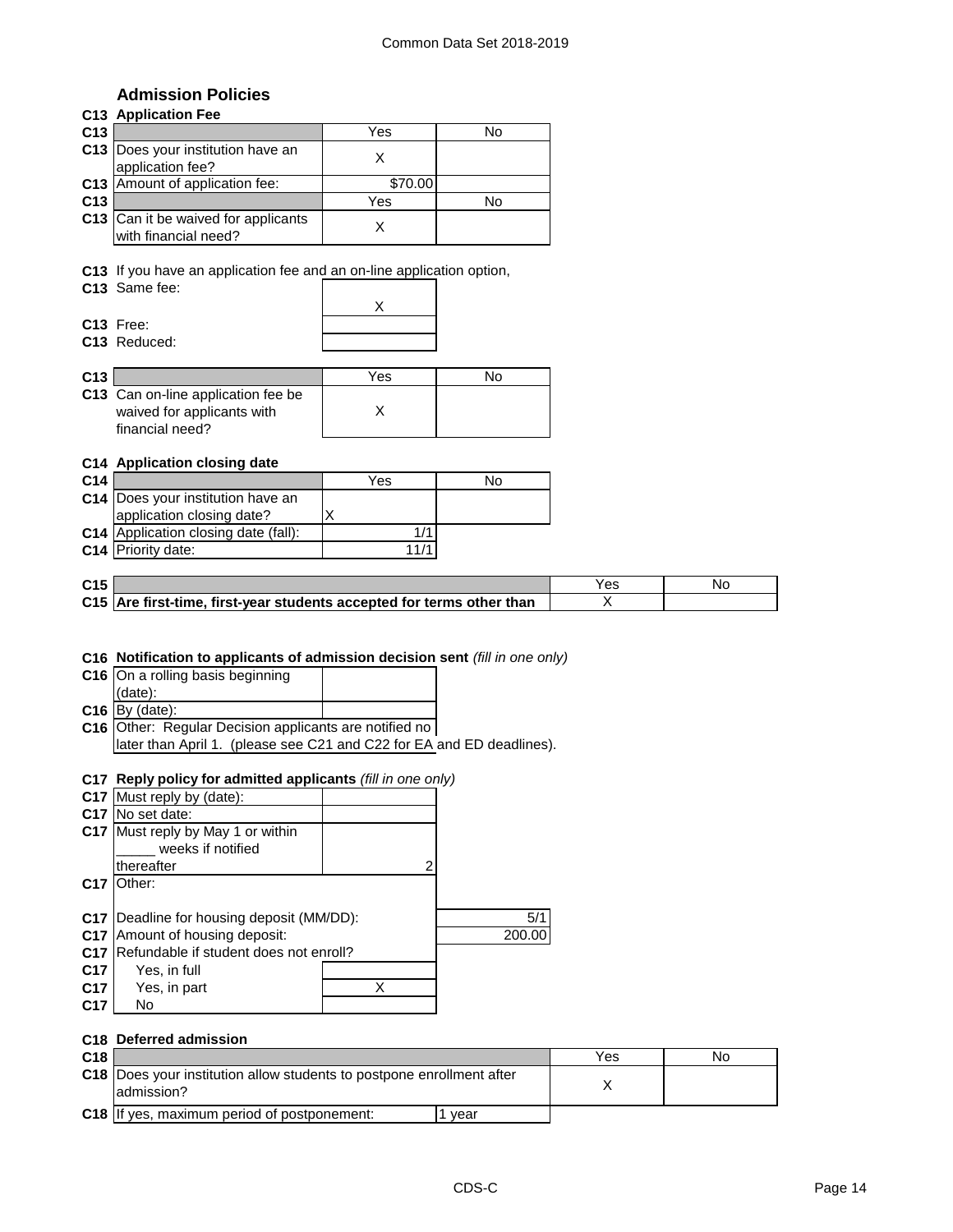### **C19 Early admission of high school students**

| C <sub>19</sub> |                                                                                                                                                                               | Yes | No |
|-----------------|-------------------------------------------------------------------------------------------------------------------------------------------------------------------------------|-----|----|
|                 | C19 Does your institution allow high school students to enroll as full-time,<br>first-time, first-year (freshman) students one year or more before<br>high school graduation? |     |    |

- 
- 

**C20 Common Application Question removed from CDS.** (Initiated during 2006-2007 cycle)

# **Early Decision and Early Action Plans**

|                 | <b>C21 Early Decision</b>                                                                                                                                                                                                                                                                                                                   |            |    |
|-----------------|---------------------------------------------------------------------------------------------------------------------------------------------------------------------------------------------------------------------------------------------------------------------------------------------------------------------------------------------|------------|----|
| C <sub>21</sub> |                                                                                                                                                                                                                                                                                                                                             | Yes        | No |
| C <sub>21</sub> | Does your institution offer an early decision plan (an admission plan<br>that permits students to apply and be notified of an admission<br>decision well in advance of the regular notification date and that asks<br>students to commit to attending if accepted) for first-time, first-year<br>(freshman) applicants for fall enrollment? | X          |    |
| C21             | If "yes," please complete the following:                                                                                                                                                                                                                                                                                                    |            |    |
| C <sub>21</sub> | First or only early decision plan closing date                                                                                                                                                                                                                                                                                              | 11/1       |    |
| C21             | First or only early decision plan notification date                                                                                                                                                                                                                                                                                         | 12/20      |    |
|                 | <b>C21</b> Other early decision plan closing date                                                                                                                                                                                                                                                                                           |            |    |
|                 | C21 Other early decision plan notification date                                                                                                                                                                                                                                                                                             |            |    |
| C21             | C21 For the Fall 2018 entering class:<br>C21 Number of early decision applications received by your institution<br>Number of applicants admitted under early decision plan                                                                                                                                                                  | 294<br>157 |    |
|                 | C21 Please provide significant details about your early decision plan:                                                                                                                                                                                                                                                                      |            |    |
|                 |                                                                                                                                                                                                                                                                                                                                             |            |    |

#### **C22 Early action**

| C <sub>22</sub> |                                                                                                                                                                                                                    | Yes   | No |
|-----------------|--------------------------------------------------------------------------------------------------------------------------------------------------------------------------------------------------------------------|-------|----|
|                 | C22  Do you have a nonbinding early action plan whereby students are<br>notified of an admission decision well in advance of the regular<br>notification date but do not have to commit to attending your college? |       |    |
|                 | C22 If "yes," please complete the following:                                                                                                                                                                       |       |    |
|                 | C22 Early action closing date                                                                                                                                                                                      | 11/1  |    |
|                 | C22 Early action notification date                                                                                                                                                                                 | 12/20 |    |

**C22** Is your early action plan a "restrictive" plan under which you limit students from applying to other early plans?

| C <sub>22</sub> | ′es |  |
|-----------------|-----|--|
| C <sub>22</sub> |     |  |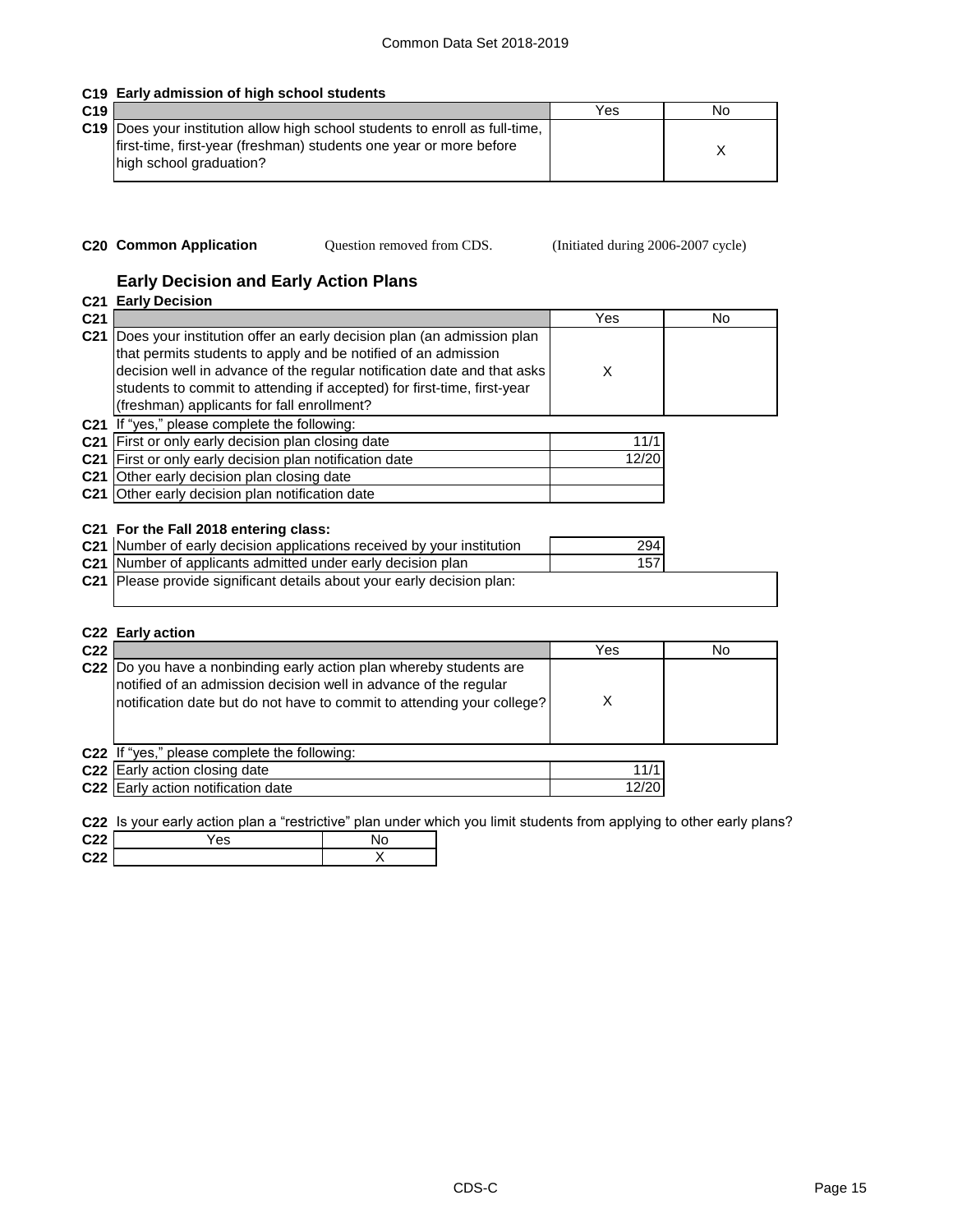# **D. TRANSFER ADMISSION**

# **Fall Applicants**

| D1             |                                                                                                                                                             | Yes | No |
|----------------|-------------------------------------------------------------------------------------------------------------------------------------------------------------|-----|----|
| D1             | Does your institution enroll transfer students? (If no,<br>please skip to Section E)                                                                        | v   |    |
| D <sub>1</sub> | If yes, may transfer students earn advanced standing<br>credit by transferring credits earned from course work<br>completed at other colleges/universities? |     |    |

**D2** Provide the number of students who applied, were admitted, and enrolled as degree-seeking transfer students in Fall 2018.

| D <sub>2</sub> |       | Applicants | Admitted   | Enrolled   |
|----------------|-------|------------|------------|------------|
|                |       |            | Applicants | Applicants |
| D <sub>2</sub> | Men   | 903        | 361        | 158        |
| D <sub>2</sub> | Women | 1.060      | 495        | 153        |
| D <sub>2</sub> | 'otal | 1.963      | 856        | 311        |

# **Application for Admission**

**D3** Indicate terms for which transfers may enroll:

| D3  | Fall  |  |
|-----|-------|--|
| no. | 11.01 |  |

- **D3** Winter
- $D3$  Spring  $\checkmark$
- **D3** Summer

| D4 |                                                                                                                         | Yes | No |
|----|-------------------------------------------------------------------------------------------------------------------------|-----|----|
| D4 | Must a transfer applicant have a minimum number of<br>credits completed or else must apply as an entering<br>lfreshman? |     | м  |
| D4 | If yes, what is the minimum number of credits and the unit<br>lof measure?                                              |     |    |

**D5** Indicate all items required of transfer students to apply for admission:

| D <sub>5</sub> |                                                            | Required of All | Recommended<br>of All | Recommended<br>of Some | Required of Some | Not Required |
|----------------|------------------------------------------------------------|-----------------|-----------------------|------------------------|------------------|--------------|
| D <sub>5</sub> | High school transcript                                     |                 |                       |                        |                  |              |
| D <sub>5</sub> | College transcript(s)                                      |                 |                       |                        |                  |              |
| D <sub>5</sub> | Essay or personal<br>statement                             |                 |                       |                        |                  |              |
| D <sub>5</sub> | <b>Interview</b>                                           |                 |                       |                        |                  |              |
| D <sub>5</sub> | Standardized test scores                                   |                 |                       |                        |                  |              |
| D <sub>5</sub> | Statement of good<br>standing from prior<br>institution(s) |                 |                       |                        |                  |              |

**D6** If a minimum high school grade point average is required of transfer applicants, specify (on a 4.0 scale):

| <b>D7</b> If a minimum college grade point average is required of |      |
|-------------------------------------------------------------------|------|
| transfer applicants, specify (on a 4.0 scale):                    | 3.00 |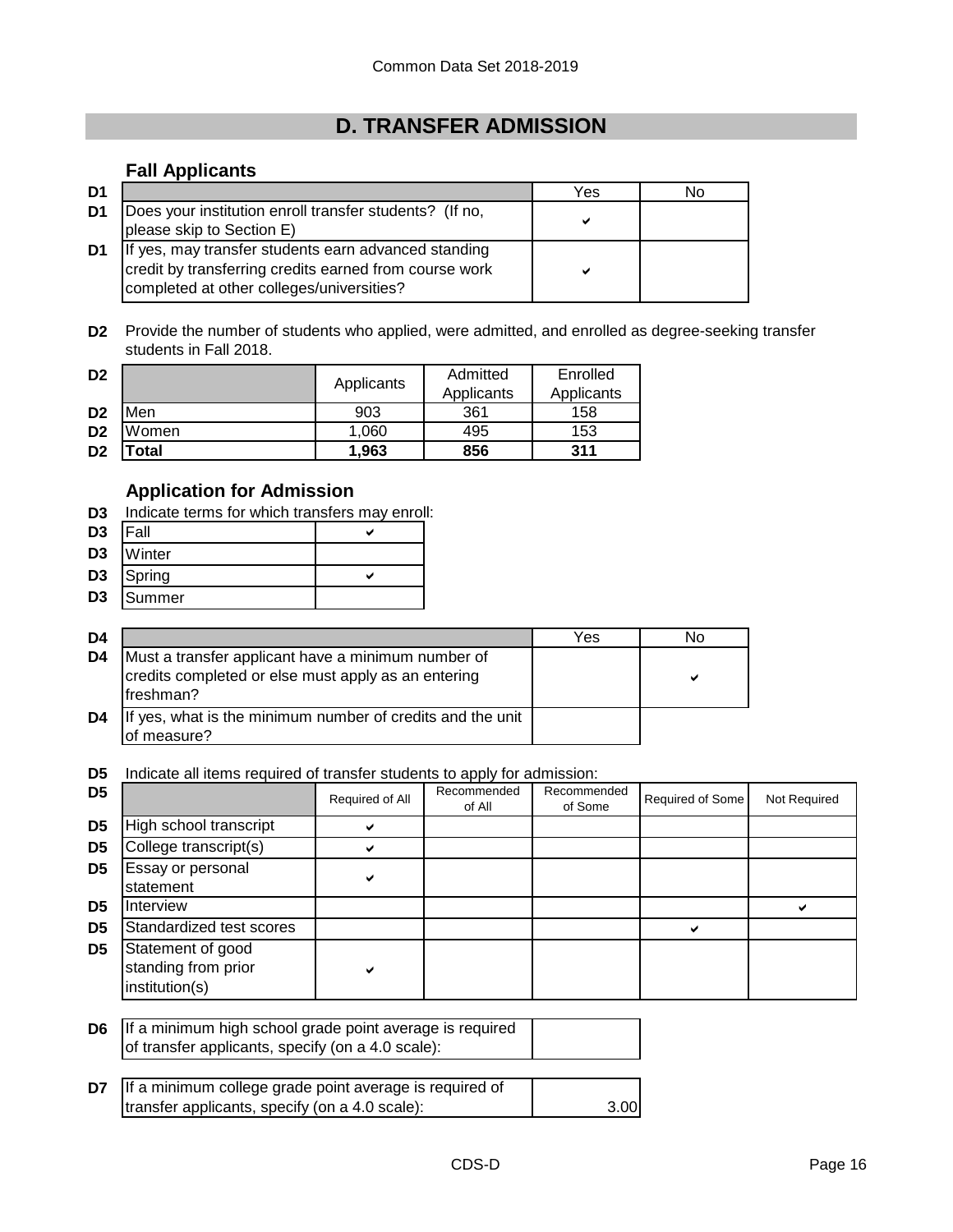**D8**

List any other application requirements specific to transfer applicants:

**D9** List application priority, closing, notification, and candidate reply dates for transfer students. If applications are reviewed on a continuous or rolling basis, place a check mark in the "Rolling admission" column.

| D <sub>9</sub>  |                                                                                | <b>Priority Date</b> | <b>Closing Date</b> | <b>Notification Date</b> | <b>Reply Date</b> | Rolling<br><b>Admission</b> |
|-----------------|--------------------------------------------------------------------------------|----------------------|---------------------|--------------------------|-------------------|-----------------------------|
| D <sub>9</sub>  | Fall                                                                           |                      | 6/1                 |                          |                   | ✔                           |
| D <sub>9</sub>  | Winter                                                                         |                      |                     |                          |                   |                             |
| D <sub>9</sub>  | Spring                                                                         |                      | 11/1                |                          |                   | ✔                           |
| D <sub>9</sub>  | Summer                                                                         |                      |                     |                          |                   |                             |
|                 |                                                                                |                      |                     |                          |                   |                             |
| <b>D10</b>      |                                                                                |                      |                     | Yes                      | <b>No</b>         |                             |
|                 | D10 Does an open admission policy, if reported, apply to<br>transfer students? |                      |                     |                          |                   |                             |
|                 |                                                                                |                      |                     |                          |                   |                             |
| D <sub>11</sub> | Describe additional requirements for transfer admission, if applicable:        |                      |                     |                          |                   |                             |
|                 |                                                                                |                      |                     |                          |                   |                             |
|                 |                                                                                |                      |                     |                          |                   |                             |
|                 | <b>Transfer Credit Policies</b>                                                |                      |                     |                          |                   |                             |
|                 | D12 Report the lowest grade earned for any course that may be                  |                      |                     |                          |                   |                             |
|                 | transferred for credit:                                                        |                      |                     |                          |                   |                             |
|                 |                                                                                |                      |                     |                          |                   |                             |
| D <sub>13</sub> | D13 Maximum number of credits or courses that may be                           |                      |                     | Number                   | Unit Type         |                             |
|                 | transferred from a two-year institution:                                       |                      |                     | 60                       | credits           |                             |
|                 |                                                                                |                      |                     |                          |                   |                             |
| D <sub>14</sub> |                                                                                |                      |                     | Number                   | Unit Type         |                             |
|                 | D14 Maximum number of credits or courses that may be                           |                      |                     |                          |                   |                             |
|                 | transferred from a four-year institution:                                      |                      |                     | 60                       | credits           |                             |
|                 |                                                                                |                      |                     |                          |                   |                             |
|                 | D15 Minimum number of credits that transfers must complete                     |                      |                     |                          |                   |                             |
|                 | at your institution to earn an associate degree:                               |                      |                     |                          |                   |                             |
|                 | D16 Minimum number of credits that transfers must complete                     |                      |                     |                          |                   |                             |
|                 | at your institution to earn a bachelor's degree:                               |                      |                     | 64.00                    |                   |                             |
|                 |                                                                                |                      |                     |                          |                   |                             |
| <b>D17</b>      | Describe other transfer credit policies:                                       |                      |                     |                          |                   |                             |
|                 |                                                                                |                      |                     |                          |                   |                             |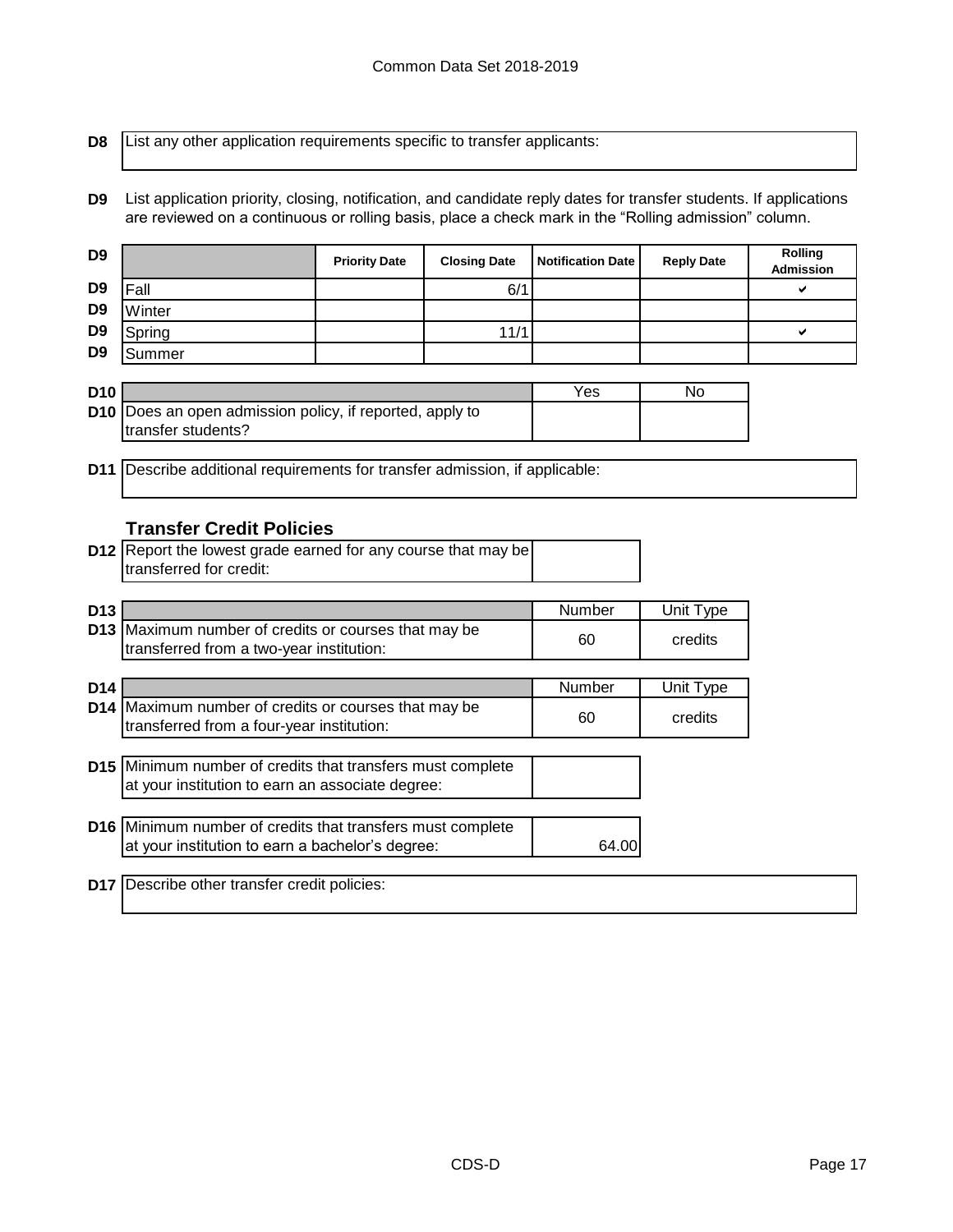# **Military Service Transfer Credit Policies**

**D18** Does your institution accept the following military/veteran transfer credits:

|                                          | Yes | No |
|------------------------------------------|-----|----|
| American Council on Education (ACE)      |     |    |
| College Level Examination Program (CLEP) |     |    |
| DANTES Subject Standardized Tests (DSST) |     |    |

| D <sub>19</sub> |                                                          | Number | Unit Type |
|-----------------|----------------------------------------------------------|--------|-----------|
|                 | Maximum number of credits or courses that may be         |        |           |
|                 | transferred based on military education evaluated by the |        |           |
|                 | American Council on Education (ACE):                     |        |           |

| <b>D20</b> |                                                              | Number | Unit Type |
|------------|--------------------------------------------------------------|--------|-----------|
|            | Maximum number of credits or courses that may be transferred |        |           |
|            | based on Department of Defense supported prior learning      |        |           |
|            | assessments (College Level Examination Program (CLEP) or     |        |           |
|            | DANTES Subject Standardized Tests (DSST)):                   |        |           |

|                 |                                                                    | Yes |  |
|-----------------|--------------------------------------------------------------------|-----|--|
| D <sub>21</sub> |                                                                    |     |  |
|                 | Are the military/veteran credit transfer policies on your website? |     |  |

## **D21** If yes, please provide the URL where they can be located:

**D22** Describe other military/veteran transfer credit policies unique to your institution: Military/veteran credit may only be applied to Fordham's School of Professional and Continuing Studies (PCS) program. For more information, please visit fordham.edu/pcs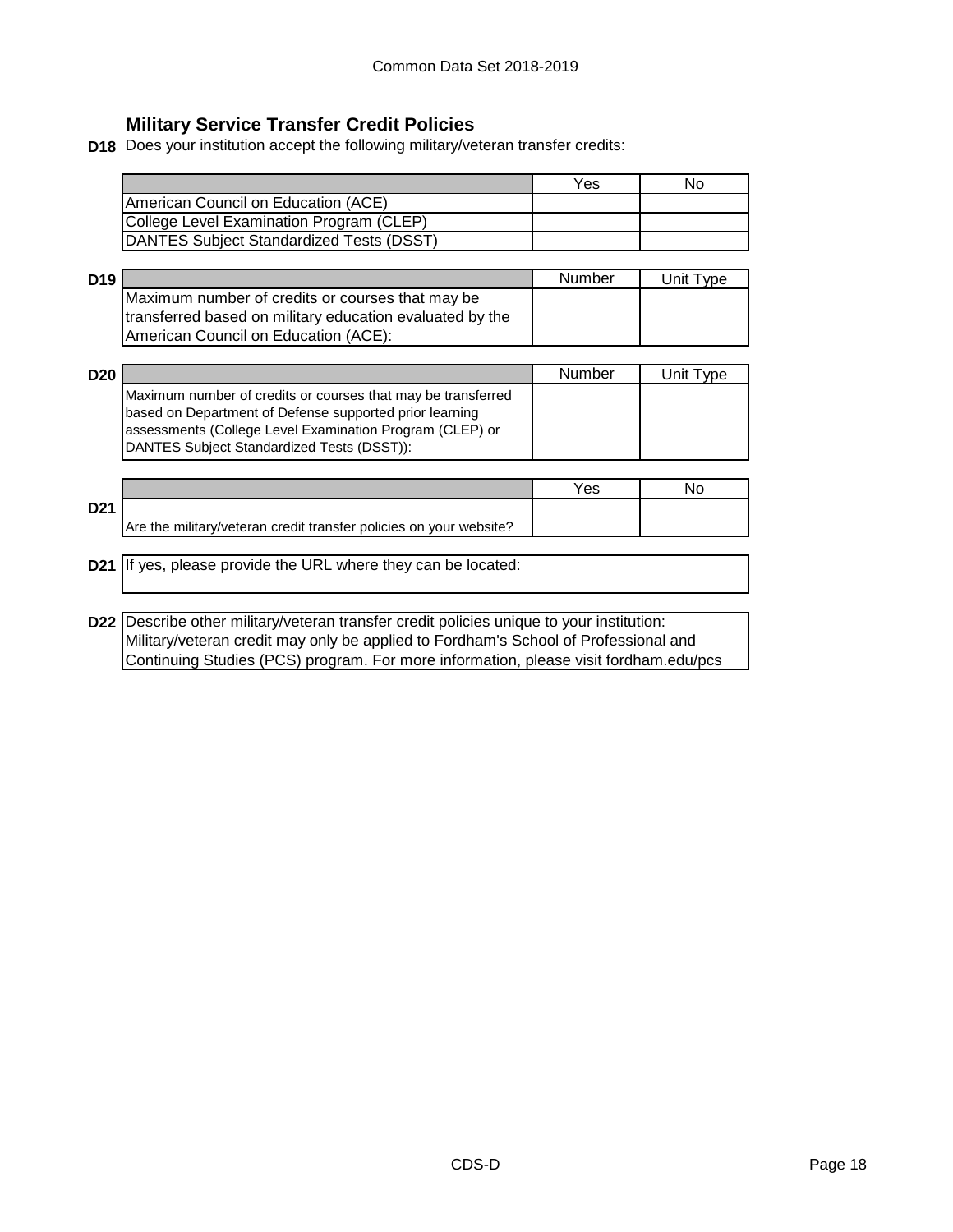# **E. ACADEMIC OFFERINGS AND POLICIES**

**E1 Special study options:** Identify those programs available at your institution. Refer to the glossary for definitions.

| E1             | Accelerated program                 | ✔ |
|----------------|-------------------------------------|---|
| E <sub>1</sub> | Cooperative education program       |   |
| E <sub>1</sub> | Cross-registration                  | ✔ |
| E <sub>1</sub> | Distance learning                   | ✔ |
| E1             | Double major                        | ✔ |
| E1             | Dual enrollment                     |   |
| E1             | English as a Second Language (ESL)  | ✔ |
| E1             | Exchange student program (domestic) | ✔ |
| E1             | External degree program             |   |
| E1             | Honors Program                      | ✔ |
| E <sub>1</sub> | Independent study                   | ✔ |
| E <sub>1</sub> | Internships                         | ✔ |
| E1             | Liberal arts/career combination     | ✔ |
| E1             | Student-designed major              | ✔ |
| E <sub>1</sub> | Study abroad                        | ✔ |
| E1             | Teacher certification program       | ✔ |
| E1             | Weekend college                     | ✔ |
| E1             | Other (specify):                    |   |
|                |                                     |   |

**E2 This question has been removed from the Common Data Set.**

#### **E3 Areas in which all or most students are required to complete some course work prior to graduation:**

|                | <u></u> .                         |   |
|----------------|-----------------------------------|---|
| E <sub>3</sub> | Arts/fine arts                    |   |
| E <sub>3</sub> | Computer literacy                 |   |
| E <sub>3</sub> | English (including composition)   | ✔ |
| E <sub>3</sub> | Foreign languages                 | ✔ |
| E <sub>3</sub> | History                           | ✔ |
| E <sub>3</sub> | <b>Humanities</b>                 |   |
| E <sub>3</sub> | <b>Mathematics</b>                | ✔ |
| E <sub>3</sub> | Philosophy                        | ✔ |
| E <sub>3</sub> | Sciences (biological or physical) |   |
| E <sub>3</sub> | Social science                    | ✔ |
| E <sub>3</sub> | Other (describe):                 |   |
|                |                                   |   |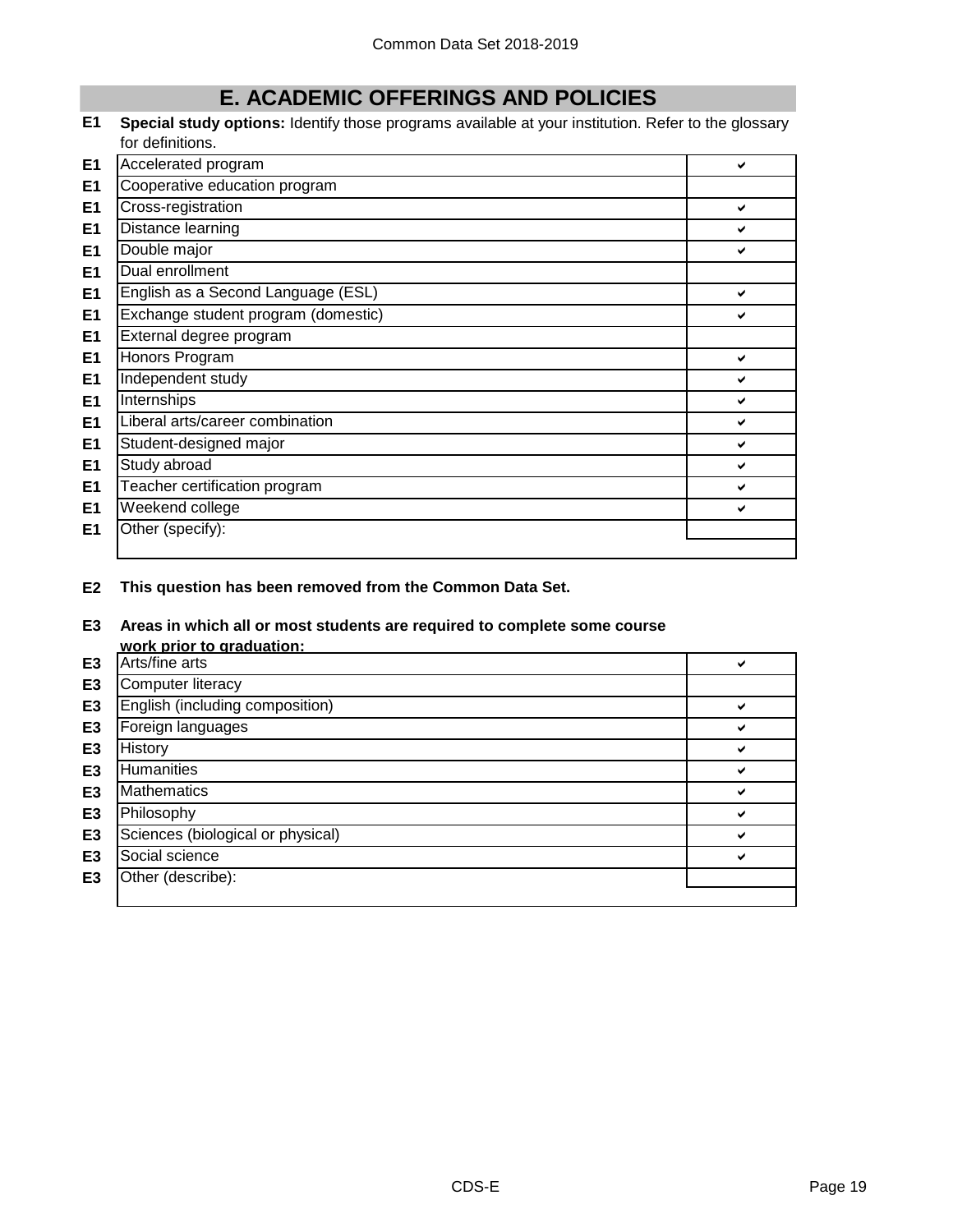# **F. STUDENT LIFE**

**F1** Percentages of first-time, first-year (freshman) degree-seeking students and degree-seeking undergraduates enrolled in Fall 2018 who fit the following categories:

| F <sub>1</sub> |                                                     | First-time, first-year |                |
|----------------|-----------------------------------------------------|------------------------|----------------|
|                |                                                     | (freshman)             | Undergraduates |
|                |                                                     | students               |                |
| F <sub>1</sub> | Percent who are from out of state (exclude          |                        |                |
|                | international/nonresident aliens from the numerator |                        |                |
|                | and denominator)                                    | 61%                    | 58%            |
| F <sub>1</sub> | Percent of men who join fraternities                |                        |                |
| F <sub>1</sub> | Percent of women who join sororities                |                        |                |
| F <sub>1</sub> | Percent who live in college-owned, -operated, or -  |                        |                |
|                | affiliated housing                                  | 76%                    | 50%            |
| F <sub>1</sub> | Percent who live off campus or commute              | 24%                    | 50%            |
| F1             | Percent of students age 25 and older                | 1%                     | 5%             |
| F <sub>1</sub> | Average age of full-time students                   | 18.06                  | 19.87          |
| F1             | Average age of all students (full- and part-time)   | 18.12                  | 20.34          |

**F2 Activities offered** Identify those programs available at your institution.

| <b>Campus Ministries</b>                     | V            |
|----------------------------------------------|--------------|
| Choral groups                                | ✓            |
| Concert band                                 | V            |
| Dance                                        | $\checkmark$ |
| Drama/theater                                | $\checkmark$ |
| <b>International Student</b><br>Organization | V            |
| Jazz band                                    | V            |
| Literary magazine                            | V            |
| Marching band                                | V            |
| Model UN                                     |              |
| Music ensembles                              | V            |
| <b>Musical theater</b>                       | V            |
| Opera                                        |              |
| Pep band                                     | V            |
| Radio station                                | V            |
| Student government                           | V            |
| Student newspaper                            | $\checkmark$ |
| Student-run film society                     | V            |
| Symphony orchestra                           | $\checkmark$ |
| <b>Television station</b>                    | V            |
| Yearbook                                     | ✓            |
|                                              |              |

## **F3 ROTC** (program offered in cooperation with Reserve Officers' Training Corps)

| F <sub>3</sub> |                                 | On Campus | At Cooperating<br>Institution | Name of Cooperating<br><b>Institution</b> |
|----------------|---------------------------------|-----------|-------------------------------|-------------------------------------------|
|                | <b>F3</b> Army ROTC is offered: |           |                               |                                           |
| F3             | Naval ROTC is offered:          |           |                               | <b>SUNY Maritime College</b>              |
| F <sub>3</sub> | Air Force ROTC is offered:      |           | м                             | Manhattan College                         |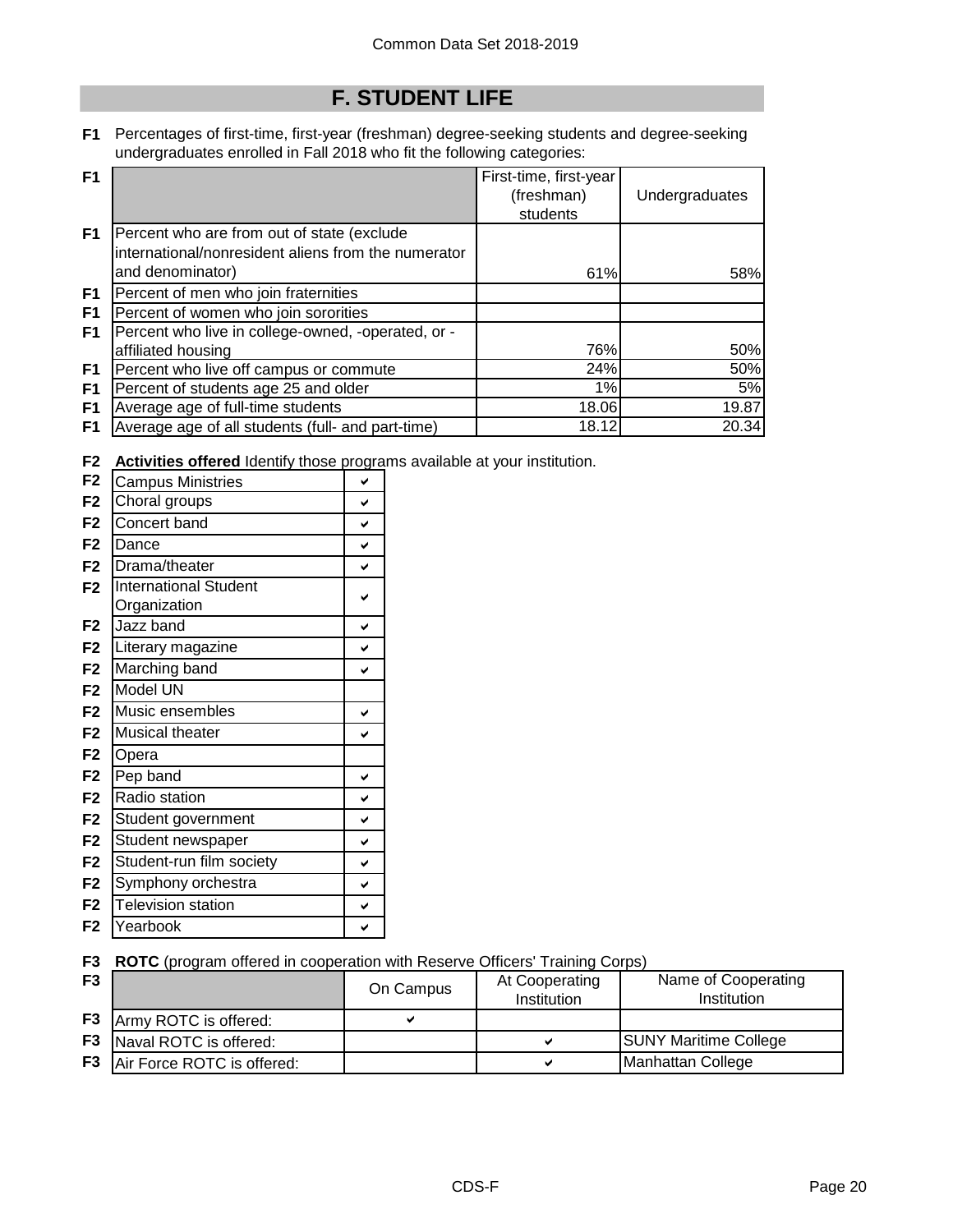**F4 Housing:** Check all types of college-owned, -operated, or -affiliated housing available for undergraduates at your institution.

| F4 | Coed dorms                        |  |
|----|-----------------------------------|--|
| F4 | Men's dorms                       |  |
| F4 | Women's dorms                     |  |
| F4 | Apartments for married students   |  |
| F4 | Apartments for single students    |  |
| F4 | Special housing for disabled      |  |
|    | students                          |  |
| F4 | Special housing for international |  |
|    | students                          |  |
| F4 | Fraternity/sorority housing       |  |
| F4 | Cooperative housing               |  |
| F4 | Theme housing                     |  |
| F4 | Wellness housing                  |  |
| F4 | Other housing options (specify):  |  |
|    |                                   |  |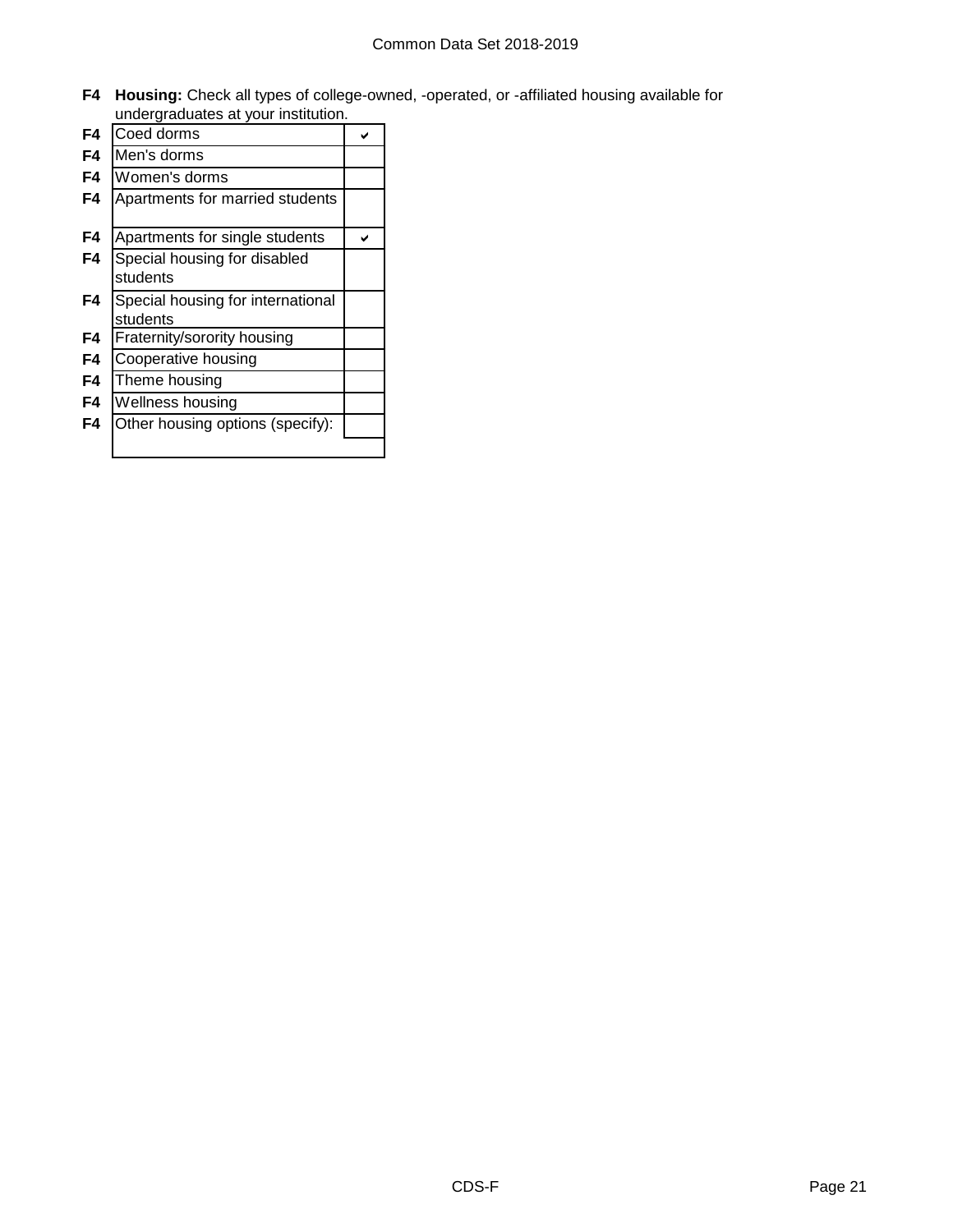# **G. ANNUAL EXPENSES**

**G0** Please provide the URL of your institution's net price calculator:

**Provide 2019-2020 academic year costs of attendance for the following categories that are applicable to your institution.**

Check here if your institution's 2019-2020 academic year costs of attendance are not available at this time and provide an approximate date (i.e., month/day) when your institution's final 2019-2020 academic year costs of attendance will be available:

**G1 Undergraduate full-time tuition, required fees, room and board List the typical tuition, required fees, and room and board for a full-time undergraduate student for the FULL 2019-2020 academic year (30 semester or 45 quarter hours for institutions that derive annual tuition by multiplying credit hour cost by number of credits). A full academic year refers to the period of time generally extending from September to June; usually equated to two semesters, two trimesters, three quarters, or the period covered by a four-one-four plan. Room and board is defined as double occupancy and 19 meals per week or the maximum meal plan. Required fees include only charges that all full-time students must pay that are not included in tuition (e.g., registration, health, or activity fees.) Do not include optional fees (e.g., parking, laboratory use).**

| G <sub>1</sub> |                                                       | First-Year | Undergraduates |
|----------------|-------------------------------------------------------|------------|----------------|
| G <sub>1</sub> | PRIVATE INSTITUTIONS                                  |            |                |
|                | Tuition:                                              | \$52,980   | \$52,980       |
| G1             | PUBLIC INSTITUTIONS                                   |            |                |
|                | Tuition:                                              |            |                |
|                | In-district                                           |            |                |
| G <sub>1</sub> | PUBLIC INSTITUTIONS                                   |            |                |
|                | In-state (out-of-district):                           |            |                |
| G1             | PUBLIC INSTITUTIONS                                   |            |                |
|                | Out-of-state:                                         |            |                |
| G1             | NONRESIDENT ALIENS                                    |            |                |
|                | Tuition:                                              |            |                |
|                |                                                       |            |                |
| G <sub>1</sub> | <b>REQUIRED FEES:</b>                                 | \$1,413    | \$1,028        |
|                |                                                       |            |                |
| G <sub>1</sub> | ROOM AND BOARD:                                       |            |                |
|                | (on-campus)                                           | \$18,510   | \$18,510       |
| G1             | <b>ROOM ONLY:</b>                                     |            |                |
|                | (on-campus)                                           |            |                |
| G1             | <b>BOARD ONLY:</b>                                    |            |                |
|                | (on-campus meal plan)                                 |            |                |
|                |                                                       |            |                |
| G <sub>1</sub> | Comprehensive tuition and room and board fee (if your |            |                |
|                | college cannot provide separate tuition and room and  |            |                |
|                | board fees):                                          |            |                |

**G1** Other: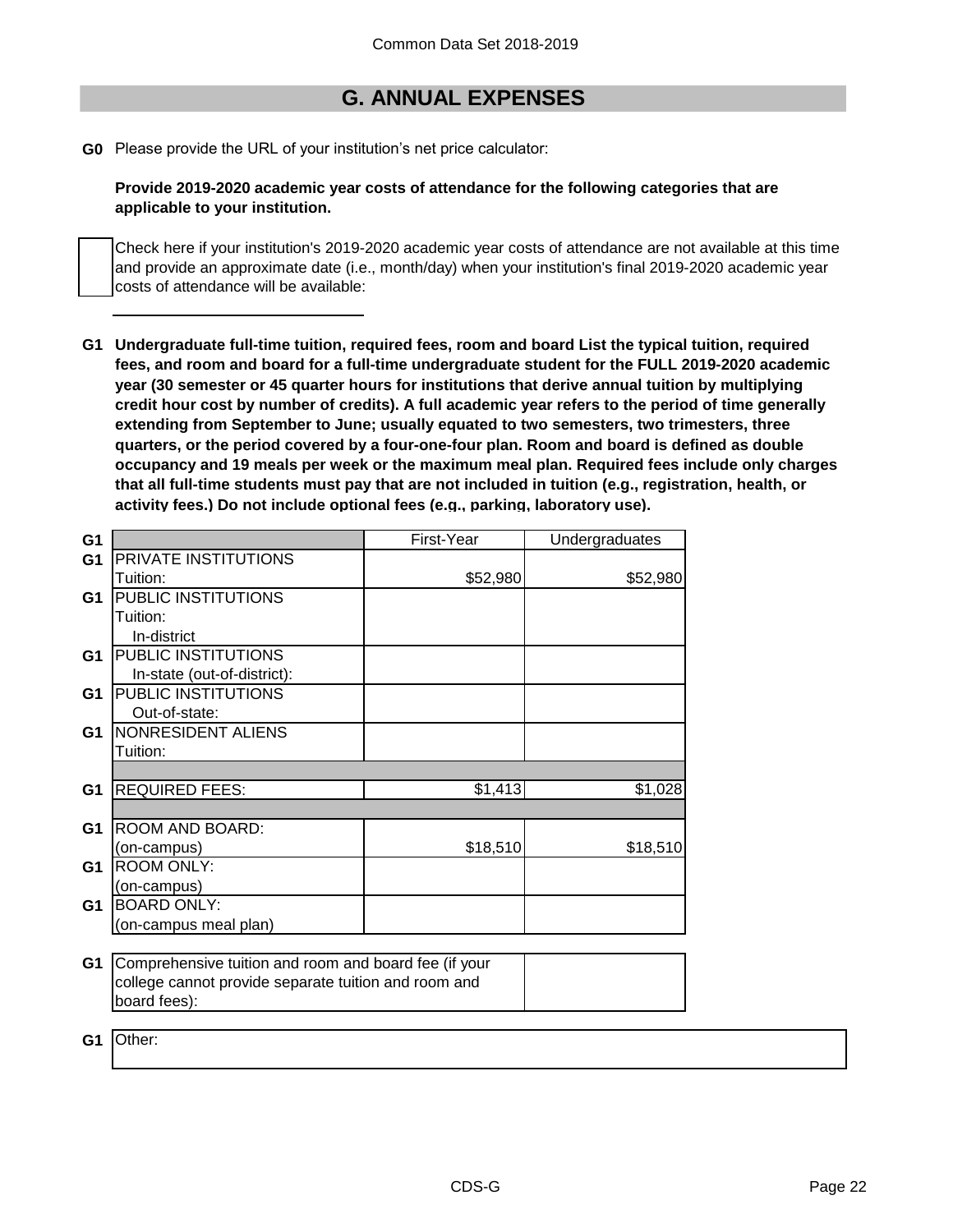| G <sub>2</sub> |                                                                                                           | Minimum | Maximum |
|----------------|-----------------------------------------------------------------------------------------------------------|---------|---------|
| G <sub>2</sub> | Number of credits per term a student can take for the                                                     |         |         |
|                | stated full-time tuition                                                                                  | 12      | 18      |
|                |                                                                                                           |         |         |
| G <sub>3</sub> |                                                                                                           | Yes     | No.     |
| G <sub>3</sub> | Do tuition and fees vary by year of study (e.g., sophomore,<br>junior, senior)?                           |         | X       |
|                |                                                                                                           |         |         |
| G <sub>4</sub> |                                                                                                           | Yes     | No      |
| G4             | Do tuition and fees vary by undergraduate instructional<br>program?                                       |         | x       |
| G <sub>4</sub> |                                                                                                           | $\%$    |         |
| G4             | If yes, what percentage of full-time undergraduates pay<br>more than the tuition and fees reported in G1? |         |         |

**G5** Provide the estimated expenses for a typical full-time undergraduate student:

| G <sub>5</sub> |                                 | Residents | Commuters<br>(living at home) | Commuters<br>(not living at home) |  |
|----------------|---------------------------------|-----------|-------------------------------|-----------------------------------|--|
| G <sub>5</sub> | Books and supplies              | \$1,039   | \$1,039                       | \$1,039                           |  |
| G <sub>5</sub> | Room only                       |           |                               |                                   |  |
| G <sub>5</sub> | Board only                      |           | \$3,060                       |                                   |  |
| G5             | Room and board total (if your   |           |                               |                                   |  |
|                | college cannot provide separate |           |                               |                                   |  |
|                | room and board figures for      |           |                               |                                   |  |
|                | commuters not living at home):  |           |                               | \$12,438                          |  |
| G5             | ransportation                   | \$1,039   | \$1,519                       | \$1,039                           |  |
| G5             | Other expenses                  | \$1,910   | \$1,368                       | \$1,880                           |  |

## **G6** Undergraduate per-credit-hour charges (tuition only)

| G <sub>6</sub> | <b>PRIVATE INSTITUTIONS:</b> |         |
|----------------|------------------------------|---------|
|                |                              | \$1,766 |
| G <sub>6</sub> | <b>PUBLIC INSTITUTIONS</b>   |         |
|                | In-district:                 |         |
| G <sub>6</sub> | <b>PUBLIC INSTITUTIONS</b>   |         |
|                | In-state (out-of-district):  |         |
| G <sub>6</sub> | <b>PUBLIC INSTITUTIONS</b>   |         |
|                | Out-of-state:                |         |
| G6             | NONRESIDENT ALIENS:          |         |
|                |                              |         |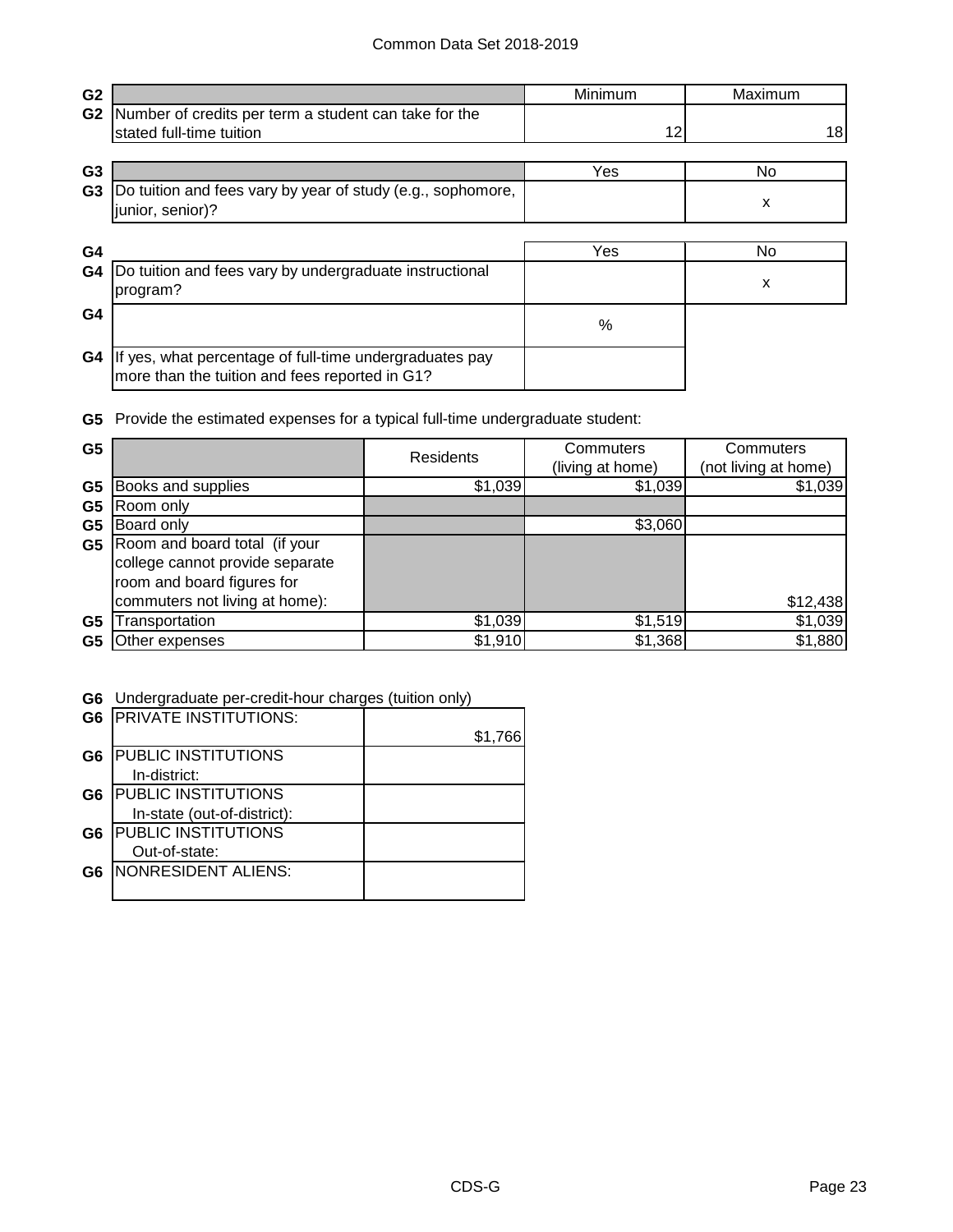# **H. FINANCIAL AID**

### **Aid Awarded to Enrolled Undergraduates**

Enter total dollar amounts awarded to enrolled full-time and less than full-time degree-seeking undergraduates (using the same cohort reported in CDS Question B1, "total degree-seeking" undergraduates) in the following categories. (Note: If the data being reported are final figures for the 2017- 2018 academic year (see the next item below), use the 2017-2018 academic year's CDS Question B1 cohort.) Include aid awarded to international students (i.e., those not qualifying for federal aid). Aid that is non-need-based but that was used to meet need should be reported in the need-based aid columns. (For a suggested order of precedence in assigning categories of aid to cover need, see the entry for "non-needbased scholarship or grant aid" on the last page of the definitions section.)

| H1 |                                                                                                                                      | 2018-2019 final | 2017-2018<br>final |
|----|--------------------------------------------------------------------------------------------------------------------------------------|-----------------|--------------------|
| H1 | Indicate the academic year for which data are reported for items H1,<br>H <sub>2</sub> , H <sub>2</sub> A, and H <sub>6</sub> below: |                 |                    |

**H3** Which needs-analysis methodology does your institution use in awarding institutional aid?

|           | ---                               |  |
|-----------|-----------------------------------|--|
| <b>H3</b> | Federal methodology (FM)          |  |
|           | H3 Institutional methodology (IM) |  |
| <b>H3</b> | <b>Both FM and IM</b>             |  |
|           |                                   |  |

| H1 |                                                                            |                                     | Non-need-                        |
|----|----------------------------------------------------------------------------|-------------------------------------|----------------------------------|
|    |                                                                            | Need-based \$<br>(Include non-need- | based \$                         |
|    |                                                                            | based aid used to                   | (Exclude non-need-               |
|    |                                                                            | meet need.)                         | based aid used to<br>meet need.) |
| H1 | <b>Scholarships/Grants</b>                                                 |                                     |                                  |
| H1 | Federal                                                                    | \$10,043,784                        | \$0                              |
| H1 | State (i.e., all states, not only the state in which your institution is   |                                     |                                  |
|    | located)                                                                   | \$7,203,146                         | \$565,374                        |
| H1 | Institutional: Endowed scholarships, annual gifts and tuition funded       |                                     |                                  |
|    | grants, awarded by the college, excluding athletic aid and tuition         |                                     |                                  |
|    | waivers (which are reported below).                                        | \$122,528,516                       | \$50,409,537                     |
| H1 | Scholarships/grants from external sources (e.g., Kiwanis, National         |                                     |                                  |
|    | Merit) not awarded by the college                                          | \$6,124,705                         | \$4,010,011                      |
| H1 | <b>Total Scholarships/Grants</b>                                           | \$145,900,151                       | \$54,984,922                     |
| H1 | Self-Help                                                                  |                                     |                                  |
| H1 | Student loans from all sources (excluding parent loans)                    | \$30,557,589                        | \$27,478,048                     |
| H1 | Federal Work-Study                                                         | \$3,641,449                         |                                  |
| H1 | State and other (e.g., institutional) work-study/employment (Note:         |                                     |                                  |
|    | Excludes Federal Work-Study captured above.)                               | \$0                                 | \$0                              |
| H1 | <b>Total Self-Help</b>                                                     | \$34,199,038                        | \$27,478,048                     |
| H1 | <b>Other</b>                                                               |                                     |                                  |
| H1 | Parent Loans                                                               | \$13,824,927                        | \$13,946,958                     |
| H1 | <b>Tuition Waivers</b>                                                     |                                     |                                  |
|    | Reporting is optional. Report tuition waivers in this row if you choose to |                                     |                                  |
|    | report them. Do not report tuition waivers elsewhere.                      | \$5,616,806                         | \$5,043,511                      |
| H1 | <b>Athletic Awards</b>                                                     | \$8,128,158                         | \$5,289,647                      |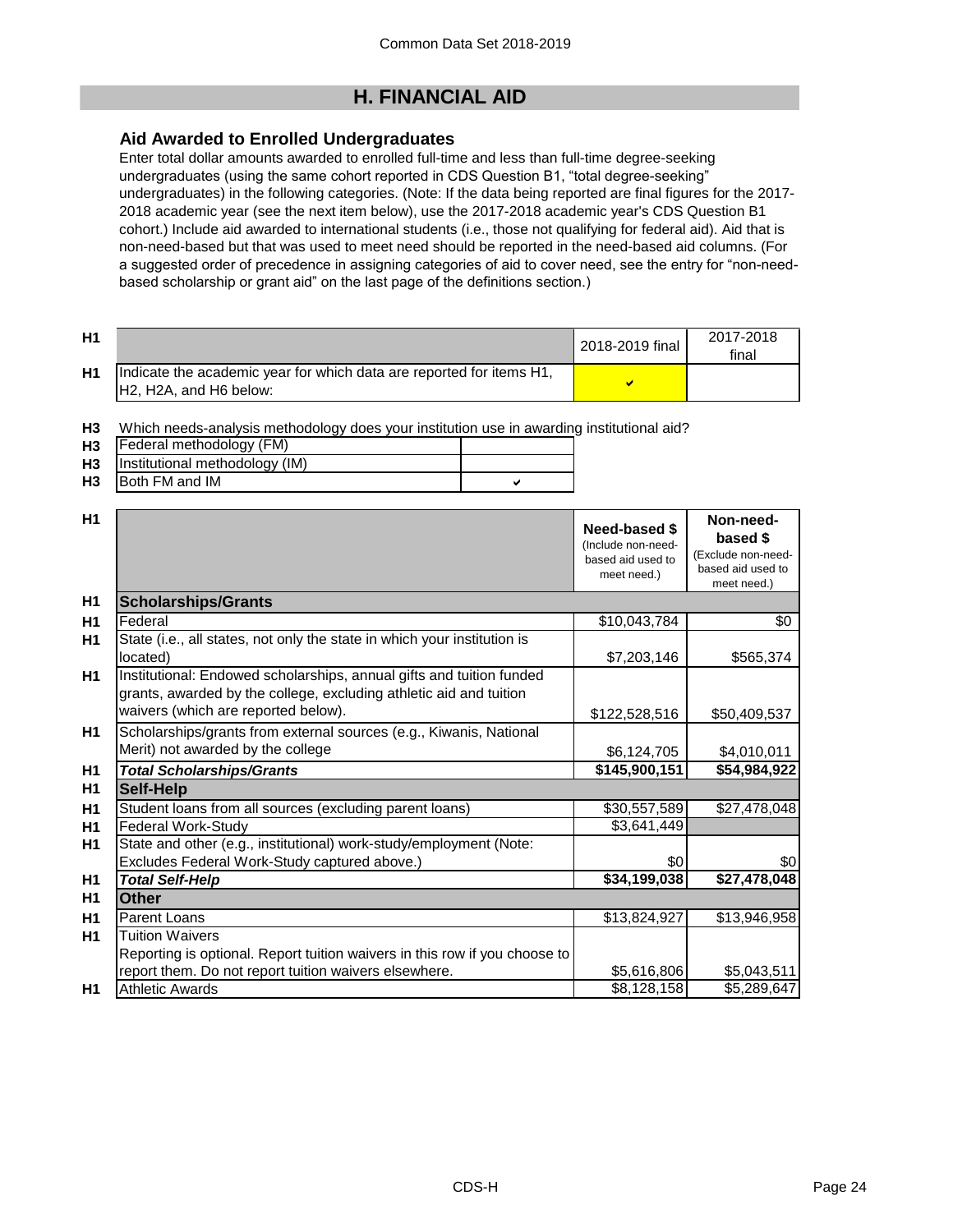**H2 Number of Enrolled Students Awarded Aid:** List the number of degree-seeking full-time and less-thanfull-time undergraduates who applied for and were awarded financial aid from any source. **Aid that is nonneed-based but that was used to meet need should be counted as need-based aid.** Numbers should reflect the cohort awarded the dollars reported in H1. Note: In the chart below, students may be counted in more than one row, and full-time freshmen should also be counted as full-time undergraduates.

| H <sub>2</sub> |    |                                                                                                                                                                                                                                                                                              | <b>First-time</b><br><b>Full-time</b> | <b>Full-time</b>                | <b>Less Than</b><br><b>Full-time</b> |
|----------------|----|----------------------------------------------------------------------------------------------------------------------------------------------------------------------------------------------------------------------------------------------------------------------------------------------|---------------------------------------|---------------------------------|--------------------------------------|
|                |    |                                                                                                                                                                                                                                                                                              | <b>Freshmen</b>                       | Undergraduate<br>(Incl. Fresh.) | Undergraduate                        |
| H <sub>2</sub> |    | a) Number of degree-seeking undergraduate students<br>(CDS Item B1 if reporting on Fall 2017 cohort)                                                                                                                                                                                         | 2285                                  | 9075                            | 317                                  |
| H <sub>2</sub> |    | b) Number of students in line a who applied for need-<br>based financial aid                                                                                                                                                                                                                 | 1979                                  | 7422                            | 168                                  |
| H <sub>2</sub> |    | c) Number of students in line <b>b</b> who were determined to<br>have financial need                                                                                                                                                                                                         | 1376                                  | 5378                            | 141                                  |
| H <sub>2</sub> |    | d) Number of students in line c who were awarded any<br>financial aid                                                                                                                                                                                                                        | 1375                                  | 5375                            | 140                                  |
| H <sub>2</sub> |    | e) Number of students in line d who were awarded any<br>need-based scholarship or grant aid                                                                                                                                                                                                  | 1310                                  | 5136                            | 124                                  |
| H <sub>2</sub> |    | Number of students in line d who were awarded any<br>need-based self-help aid                                                                                                                                                                                                                | 946                                   | 3844                            | 107                                  |
| H <sub>2</sub> |    | g) Number of students in line d who were awarded any<br>non-need-based scholarship or grant aid                                                                                                                                                                                              | 850                                   | 1160                            | $\overline{4}$                       |
| H <sub>2</sub> |    | h) Number of students in line <b>d</b> whose need was fully met<br>(exclude PLUS loans, unsubsidized loans, and private<br>alternative loans)                                                                                                                                                | 389                                   | 1463                            | 16                                   |
| H <sub>2</sub> |    | On average, the percentage of need that was met of<br>students who were awarded any need-based aid.<br>Exclude any aid that was awarded in excess of need as<br>well as any resources that were awarded to replace<br>EFC (PLUS loans, unsubsidized loans, and private<br>alternative loans) | 79.5%                                 | 77.1%                           | 58.7%                                |
| H <sub>2</sub> |    | The average financial aid package of those in line d.<br>Exclude any resources that were awarded to replace<br>EFC (PLUS loans, unsubsidized loans, and private<br>alternative loans)                                                                                                        | 40,069<br>\$                          | 38,509<br>\$                    | 16,703<br>\$                         |
| H <sub>2</sub> | k) | Average need-based scholarship and grant award of<br>those in line e                                                                                                                                                                                                                         | \$32,045                              | \$29,814                        | \$7,123                              |
| H <sub>2</sub> |    | Average need-based self-help award (excluding PLUS<br>loans, unsubsidized loans, and private alternative loans)<br>of those in line f                                                                                                                                                        | \$5,564                               | 6,727<br>\$                     | \$9,197                              |
| H <sub>2</sub> |    | m) Average need-based loan (excluding PLUS loans,<br>unsubsidized loans, and private alternative loans) of<br>those in line f who were awarded a need-based loan                                                                                                                             | \$5,011                               | \$6,259                         | \$9,166                              |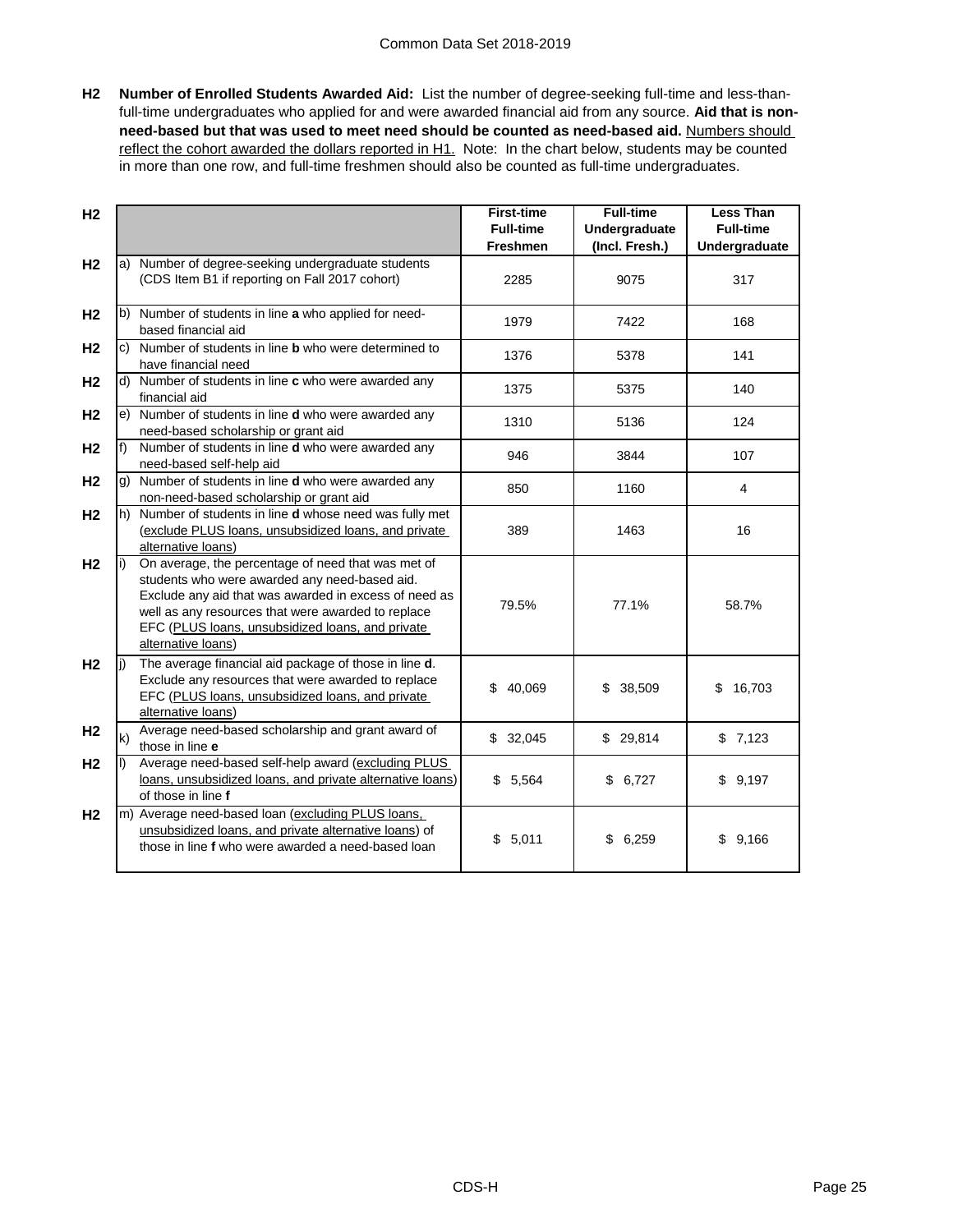**H2A Number of Enrolled Students Awarded Non-need-based Scholarships and Grants**: List the number of degree-seeking full-time and less-than-full-time undergraduates who had no financial need and who were awarded institutional non-need-based scholarship or grant aid. Numbers should reflect the cohort awarded the dollars reported in H1. Note: In the chart below, students may be counted in more than one row, and full-time freshmen should also be counted as full-time undergraduates.

| H2A               |                                                                                                                                                                                                                  | <b>First-time</b><br><b>Full-time</b><br><b>Freshmen</b> | <b>Full-time</b><br>Undergrad<br>(Incl. Fresh.) | <b>Less Than</b><br><b>Full-time</b><br><b>Undergrad</b> |
|-------------------|------------------------------------------------------------------------------------------------------------------------------------------------------------------------------------------------------------------|----------------------------------------------------------|-------------------------------------------------|----------------------------------------------------------|
| $H2A$ In)         | Number of students in line a who had no financial need<br>and who were awarded institutional non-need-based<br>scholarship or grant aid (exclude those who were<br>awarded athletic awards and tuition benefits) | 582                                                      | 1882                                            | 17                                                       |
| $H2A$ (0)         | Average dollar amount of institutional non-need-based<br>scholarship and grant aid awarded to students in line n                                                                                                 | \$20,744                                                 | \$<br>19,479                                    | 4.361<br>S                                               |
| $H2A$ $ p\rangle$ | Number of students in line a who were awarded an<br>institutional non-need-based athletic scholarship or<br>grant                                                                                                | 32                                                       | 149                                             |                                                          |
| $H2A$ $q$         | Average dollar amount of institutional non-need-based<br>athletic scholarships and grants awarded to students in<br>line <b>p</b>                                                                                | \$32,842                                                 | 35,329<br>\$.                                   | 25,691                                                   |

**H3** Incorporated into H1 above.

**Note:** These are the graduates and loan types to include and exclude in order to fill out CDS H4 and H5.

Include: \* 2018 undergraduate class: all

students who started at your institution as first-

time students and received a bachelor's degree

- between July 1, 2017 and June 30, 2018.
- \* only loans made to students who borrowed
- while enrolled at your institution.
- \* co-signed loans.

Exclude: \* students who transferred in.

- \* money borrowed at other institutions.
- \* parent loans
- \* students who did not graduate or who graduated with another degree or certificate (but no bachelor's degree)

**H4** Provide the number of students in the 2018 undergraduate class who started at your institution as first-time students and received a bachelor's degree between July 1, 2017 and June 30, 2018. Exclude students who transferred into your institution

**1837**

Number and percent of students in class (defined in H4 above) borrowing from federal, non-federal, and any loan sources, and the average (or mean) amount borrowed. NOTE: The "Average per-undergraduate-borrower cumulative principal borrowed," is designed to provide better information about student borrowing from federal and nonfederal (institutional, state, commercial) sources. The

**H5** numbers, percentages, and averages for each row should be based only on the loan source specified for the particular row. For example, the federal loans average (row b) should only be the cumulative average of federal loans and the private loans average (row e) should only be the cumulative average of private loans.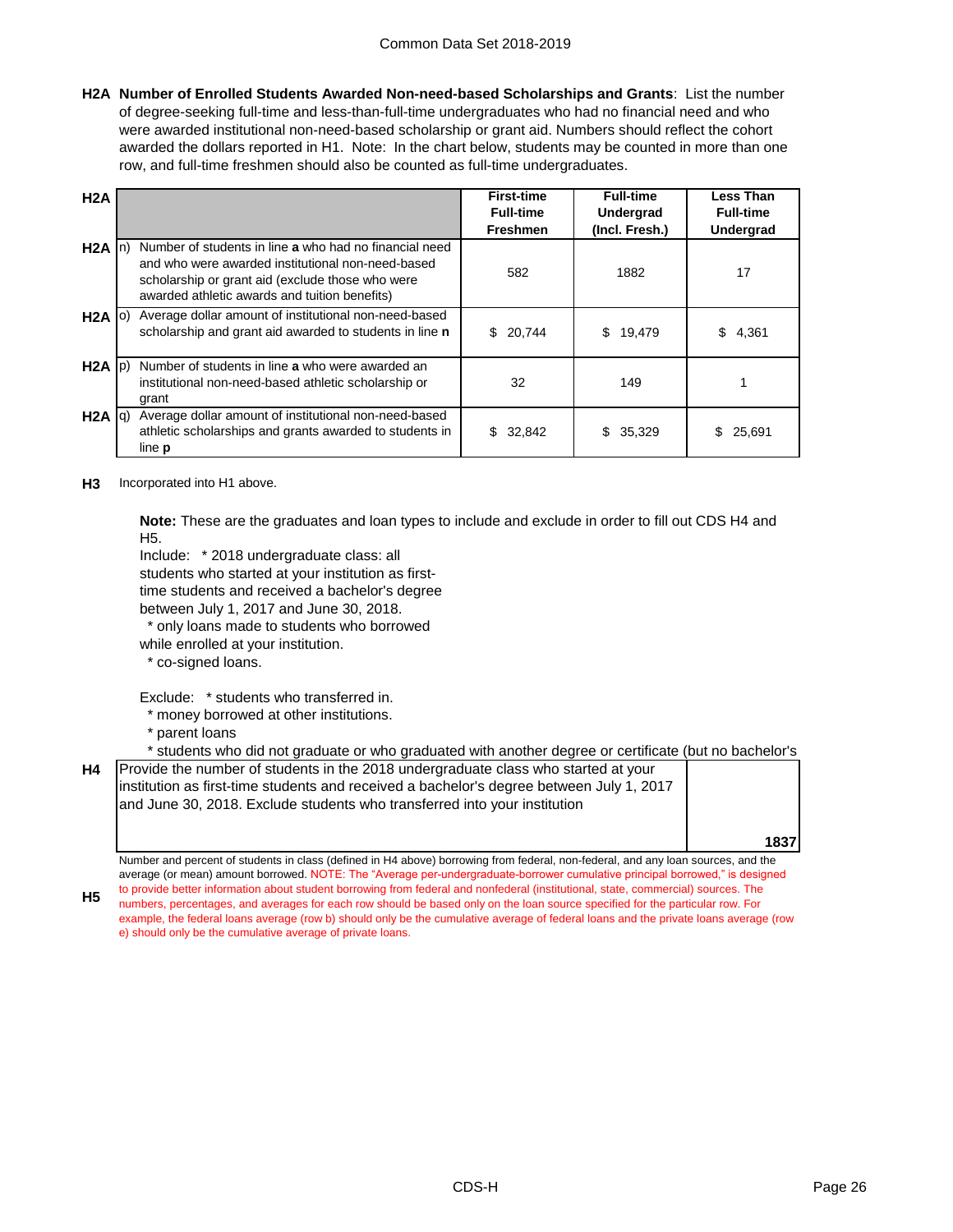| <b>Source/Type of Loan</b>                                                                                                                                                                                                                                | Number in the<br>class (defined in<br>H <sub>4</sub> above) who<br>borrowed from<br>the types of loans loans specified in<br>specified in the<br>first column | Percent of the<br>class (defined<br>above) who<br>borrowed from<br>the types of<br>the first column<br>(nearest $1\%$ ) | Average per-<br>undergraduate-<br>borrower<br>cumulative<br>principal<br>borrowed from<br>the types of loans<br>specified in the<br>first column<br>(nearest \$1) |
|-----------------------------------------------------------------------------------------------------------------------------------------------------------------------------------------------------------------------------------------------------------|---------------------------------------------------------------------------------------------------------------------------------------------------------------|-------------------------------------------------------------------------------------------------------------------------|-------------------------------------------------------------------------------------------------------------------------------------------------------------------|
| a) Any loan program: Federal Perkins, Federal Stafford<br>Subsidized and Unsubsidized, institutional, state,<br>private loans that your institution is aware of, etc.<br>Include both Federal Direct Student Loans and Federal<br>Family Education Loans. | 1,138                                                                                                                                                         | 61.90%                                                                                                                  | \$37,429                                                                                                                                                          |
| b) Federal loan programs: Federal Perkins, Federal<br>Stafford Subsidized and Unsubsidized. Include both<br>Federal Direct Student Loans and Federal Family<br><b>Education Loans.</b>                                                                    | 1,120                                                                                                                                                         | 61.00%                                                                                                                  | \$25,028                                                                                                                                                          |
| c) Institutional loan programs.                                                                                                                                                                                                                           |                                                                                                                                                               |                                                                                                                         |                                                                                                                                                                   |
| d) State loan programs.                                                                                                                                                                                                                                   | $\Omega$                                                                                                                                                      |                                                                                                                         |                                                                                                                                                                   |
| e) Private student loans made by a bank or<br>lender.                                                                                                                                                                                                     | 257                                                                                                                                                           | 14.00%                                                                                                                  | \$56,665                                                                                                                                                          |

**H5**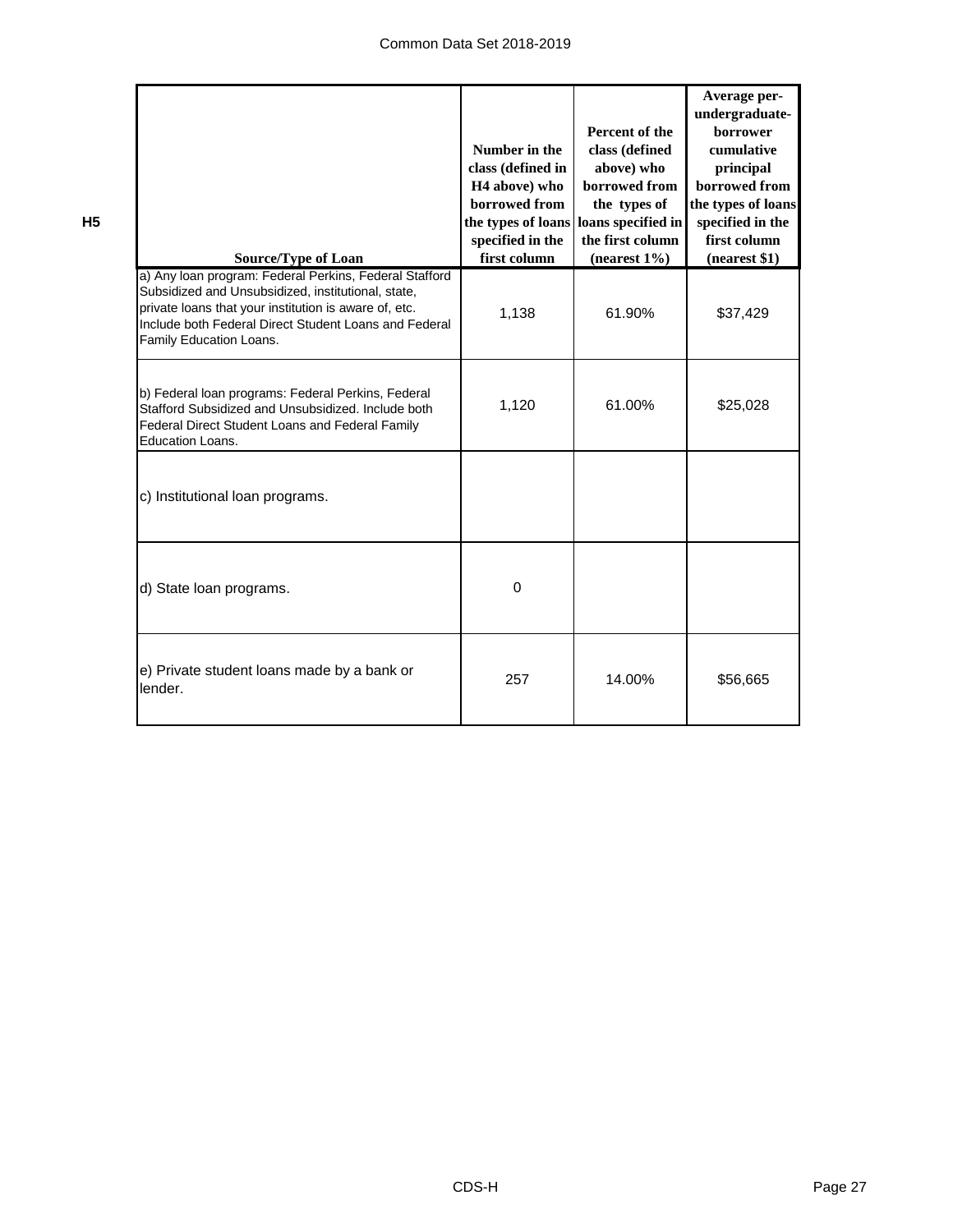**Aid to Undergraduate Degree-seeking Nonresident Aliens** (Note: Report numbers and dollar amounts for the same academic year checked in item H1.)

**H6** Indicate your institution's policy regarding institutional scholarship and grant aid for undergraduate degreeseeking nonresident aliens:

| <b>H6</b> | Institutional need-based scholarship or grant aid is available          |  |
|-----------|-------------------------------------------------------------------------|--|
|           | H6   Institutional non-need-based scholarship or grant aid is available |  |
|           | H6 Institutional scholarship or grant aid is not available              |  |

| H6   If institutional financial aid is available for undergraduate degree-seeking nonresident |     |
|-----------------------------------------------------------------------------------------------|-----|
| aliens, provide the number of undergraduate degree-seeking nonresident aliens who             |     |
| I were awarded need-based or non-need-based aid:                                              | 197 |

| H6 Average dollar amount of institutional financial aid awarded to undergraduate degree-<br>seeking nonresident aliens: | \$20,498.92 |
|-------------------------------------------------------------------------------------------------------------------------|-------------|
|                                                                                                                         |             |
| H6 Total dollar amount of institutional financial aid awarded to undergraduate degree-                                  |             |

| <b>H7</b> Check off all financial aid forms nonresident alien first-year financial aid applicants must submit: |
|----------------------------------------------------------------------------------------------------------------|

| <b>H7</b> | Institution's own financial aid form               |   |
|-----------|----------------------------------------------------|---|
| <b>H7</b> | <b>ICSS/Financial Aid PROFILE</b>                  |   |
| <b>H7</b> | International Student's Financial Aid Application  | ✔ |
| <b>H7</b> | IInternational Student's Certification of Finances | v |
| <b>H7</b> | Other (specify):                                   |   |
|           |                                                    |   |

## **Process for First-Year/Freshman Students**

seeking nonresident aliens:

**H8** Check off all financial aid forms domestic first-year (freshman) financial aid applicants must submit:

| H <sub>8</sub> | <b>FAFSA</b>                         | ✔ |
|----------------|--------------------------------------|---|
| H <sub>8</sub> | Institution's own financial aid form |   |
| H <sub>8</sub> | <b>CSS/Financial Aid PROFILE</b>     | ✔ |
| H <sub>8</sub> | State aid form                       | ✔ |
| H <sub>8</sub> | Noncustodial PROFILE                 | ✔ |
| H <sub>8</sub> | <b>Business/Farm Supplement</b>      | ✔ |
| H <sub>8</sub> | Other (specify):                     |   |
|                |                                      |   |

| H <sub>9</sub> | Indicate filing dates for first-year (freshman) students: |  |  |
|----------------|-----------------------------------------------------------|--|--|
|                |                                                           |  |  |

| <b>H9</b> | Priority date for filing required financial aid forms:             | 11/15 |
|-----------|--------------------------------------------------------------------|-------|
| H9        | Deadline for filing required financial aid forms:                  | 2/1   |
| H9        | No deadline for filing required forms (applications processed on a |       |
|           | rolling basis):                                                    |       |

**H10** Indicate notification dates for first-year (freshman) students (answer a or b):

|                 | H <sub>10</sub> a) Students notified on or about (date): |    |  |
|-----------------|----------------------------------------------------------|----|--|
| H <sub>10</sub> |                                                          | No |  |
|                 | H <sub>10</sub> b) Students notified on a rolling basis: |    |  |
| <b>H10</b>      | If yes, starting date:                                   |    |  |

| <b>H11</b> Indicate reply dates: |                                           |      |
|----------------------------------|-------------------------------------------|------|
|                                  | <b>H11</b> Students must reply by (date): |      |
| <b>H11</b> for within            | weeks of notification.                    | 2.00 |

\$4,038,28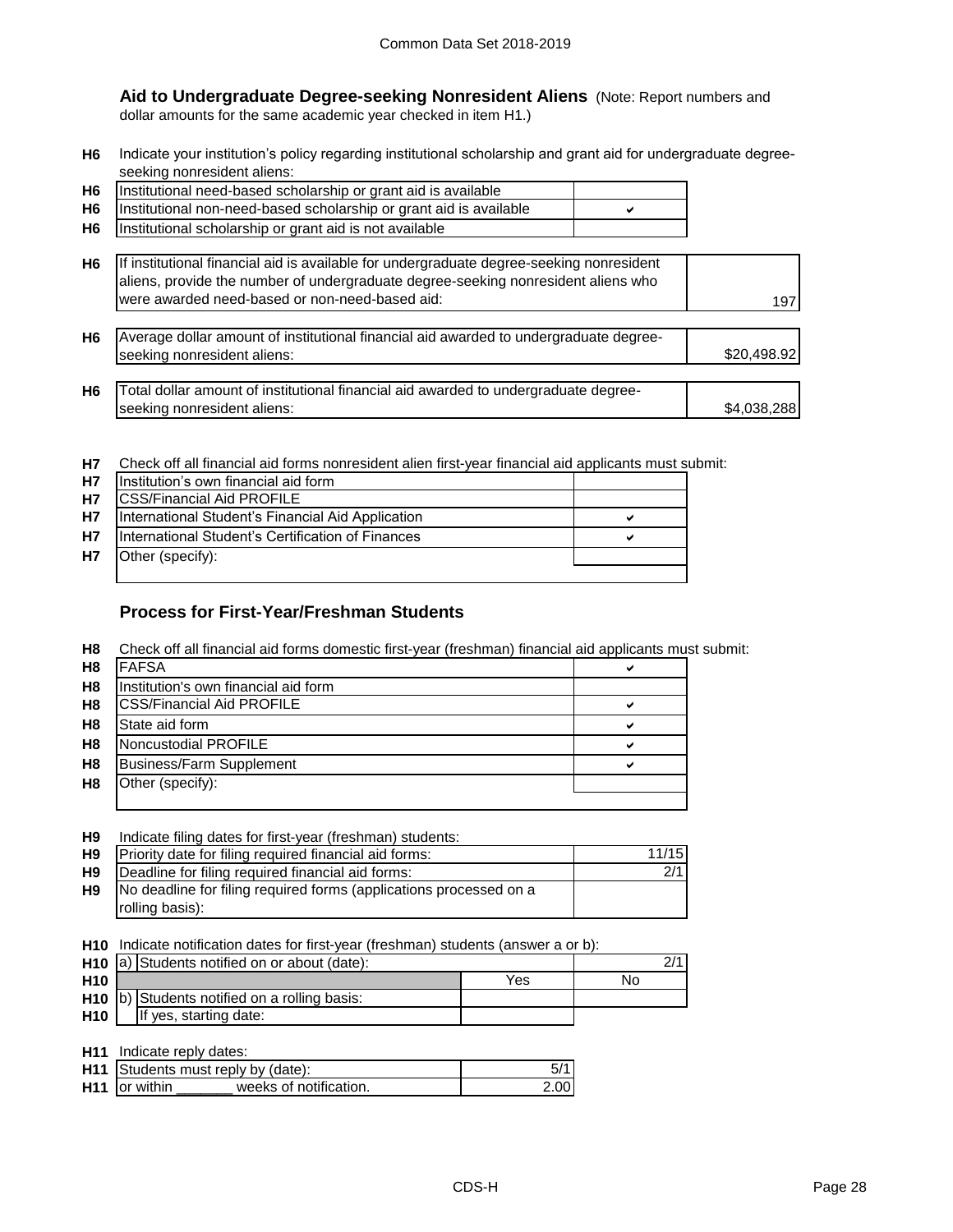## **Types of Aid Available**

Please check off all types of aid available to undergraduates at your institution:

**H12** Loans

|                 | H12 FEDERAL DIRECT STUDENT LOAN PROGRAM (DIRECT LOAN) |   |
|-----------------|-------------------------------------------------------|---|
| H <sub>12</sub> | <b>IDirect Subsidized Stafford Loans</b>              | ✔ |
| H <sub>12</sub> | Direct Unsubsidized Stafford Loans                    | ✔ |
| H <sub>12</sub> | Direct PLUS Loans                                     | ✔ |
|                 |                                                       |   |
| H12             | <b>Federal Perkins Loans</b>                          |   |
| H <sub>12</sub> | <b>Federal Nursing Loans</b>                          |   |
| H <sub>12</sub> | <b>State Loans</b>                                    |   |
| H <sub>12</sub> | College/university loans from institutional funds     |   |
| H <sub>12</sub> | Other (specify):                                      |   |
|                 |                                                       |   |

#### **H13** Scholarships and Grants

|                 | H <sub>13</sub> NEED-BASED:                                          |              |
|-----------------|----------------------------------------------------------------------|--------------|
|                 | <b>H13</b>   Federal Pell                                            | ✔            |
| H <sub>13</sub> | <b>SEOG</b>                                                          | $\checkmark$ |
|                 | H13 State scholarships/grants                                        | ✔            |
|                 | <b>H13</b> Private scholarships                                      | ✔            |
| H <sub>13</sub> | College/university scholarship or grant aid from institutional funds | ✔            |
| H13             | United Negro College Fund                                            |              |
|                 | H13 Federal Nursing Scholarship                                      |              |
| H <sub>13</sub> | Other (specify):                                                     |              |
|                 |                                                                      |              |

**H14** Check off criteria used in awarding institutional aid. Check all that apply.

| H14             |                          | Non-Need Based | Need-Based |
|-----------------|--------------------------|----------------|------------|
| H <sub>14</sub> | Academics                | ✔              | ✔          |
| H <sub>14</sub> | Alumni affiliation       |                |            |
| H <sub>14</sub> | Art                      |                |            |
| H <sub>14</sub> | <b>Athletics</b>         | ✔              | ✔          |
| H <sub>14</sub> | Job skills               |                |            |
| H <sub>14</sub> | <b>ROTC</b>              | ✔              |            |
| H <sub>14</sub> | Leadership               |                |            |
| H <sub>14</sub> | Minority status          |                |            |
| H <sub>14</sub> | Music/drama              |                |            |
| H <sub>14</sub> | Religious affiliation    |                |            |
| H <sub>14</sub> | State/district residency |                |            |

**H15** If your institution has recently implemented any major financial aid policy, program, or initiative to make your institution more affordable to incoming students such as replacing loans with grants, or waiving costs for families below a certain income level please provide details below: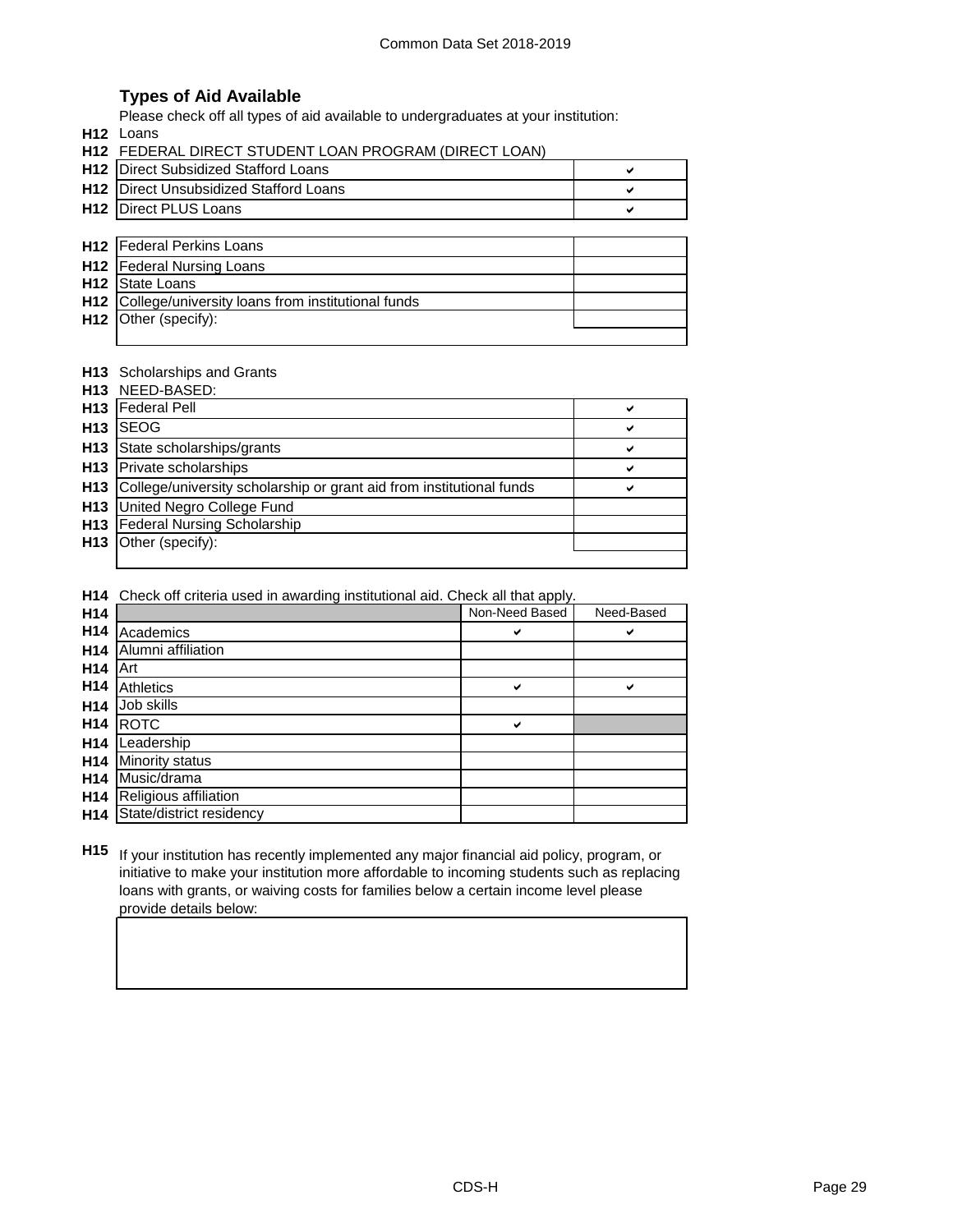# **I. INSTRUCTIONAL FACULTY AND CLASS SIZE**

## **Please report the number of instructional faculty members in each category for Fall 2018. Include faculty who are on your institution's payroll on the census date your institution uses for**

#### **I1 IPEDS/AAUP.**

The following definition of full-time instructional faculty is used by the American Association of University Professors (AAUP) in its annual Faculty Compensation Survey (the part time definitions are not used by AAUP). Instructional Faculty is defined as those members of the instructional-research staff whose major regular assignment is instruction, including those with released time for research. Use the chart below to determine inclusions and exclusions:

|                                                                                                                                                                                                                                          | Full-time | Part-time                                                                       |
|------------------------------------------------------------------------------------------------------------------------------------------------------------------------------------------------------------------------------------------|-----------|---------------------------------------------------------------------------------|
| (a) instructional faculty in preclinical and clinical medicine, faculty who are not paid (e.g.,<br>those who donate their services or are in the military), or research-only faculty, post-<br>doctoral fellows, or pre-doctoral fellows | Exclude   | Include only if<br>they teach one<br>or more non-<br>clinical credit<br>courses |
| (b) administrative officers with titles such as dean of students, librarian, registrar, coach,<br>and the like, even though they may devote part of their time to classroom instruction and<br>may have faculty status                   | Exclude   | Include if they<br>teach one or<br>more non-<br>clinical credit<br>courses      |
| (c) other administrators/staff who teach one or more non-clinical credit courses even<br>though they do not have faculty status                                                                                                          | Exclude   | Include                                                                         |
| (d) undergraduate or graduate students who assist in the instruction of courses, but have<br>titles such as teaching assistant, teaching fellow, and the like                                                                            | Exclude   | Exclude                                                                         |
| (e) faculty on sabbatical or leave with pay                                                                                                                                                                                              | Include   | Exclude                                                                         |
| (f) faculty on leave without pay                                                                                                                                                                                                         | Exclude   | Exclude                                                                         |
| (g) replacement faculty for faculty on sabbatical leave or leave with pay                                                                                                                                                                | Exclude   | Include                                                                         |

*Full-time instructional faculty:* faculty employed on a full-time basis for instruction (including those with released time for research)

*Part-time instructional faculty:* Adjuncts and other instructors being paid solely for part-time classroom instruction. Also includes full-time faculty teaching less than two semesters, three quarters, two trimesters, or two four-month sessions. Employees who are not considered full-time instructional faculty but who teach one or more non-clinical credit courses may be counted as part-time faculty.

*Minority faculty: includes faculty who designate themselves as Black, non-Hispanic; American Indian or Alaska Native; Asian, Native Hawaiian or other Pacific Islander, or Hispanic.* 

*Doctorate: includes such degrees as Doctor of Philosophy, Doctor of Education, Doctor of Juridical Science, and Doctor of Public Health in any field such as arts, sciences, education, engineering, business, and public administration. Also includes terminal degrees formerly designated as "first professional," including dentistry (DDS or DMD), medicine (MD), optometry (OD), osteopathic medicine (DO), pharmacy (DPharm or BPharm), podiatric medicine (DPM), veterinary medicine (DVM), chiropractic (DC or DCM), or law (JD).*

*Terminal degree:* the highest degree in a field: example, M. Arch (architecture) and MFA (master of fine arts).

| 11           |                |                                                                    | Full-Time | Part-Time | Total   |
|--------------|----------------|--------------------------------------------------------------------|-----------|-----------|---------|
| $\mathsf{I}$ | a)             | Total number of instructional faculty                              | 742       | 1058      | 1800    |
| $\mathsf{I}$ | b)             | Total number who are members of minority groups                    | 158       | 220       | 378     |
| $\mathsf{I}$ |                | Total number who are women                                         | 328       | 501       | 829     |
| $\mathsf{I}$ | d)             | Total number who are men                                           | 414       | 557       | 971     |
| $\mathsf{I}$ | e)             | Total number who are nonresident aliens (international)            | 55        | 34        | 89      |
|              |                | Total number with doctorate, or other terminal degree              |           |           |         |
| $\mathsf{I}$ |                |                                                                    | 682       | 508       | 1189.84 |
|              | $\mathfrak{g}$ | Total number whose highest degree is a master's but not a terminal |           |           |         |
| $\mathsf{I}$ |                | master's                                                           | 50        | 434       | 483.78  |
| $\mathsf{I}$ | lh)            | Total number whose highest degree is a bachelor's                  | 10        | 116       | 126.38  |
|              |                | Total number whose highest degree is unknown or other (Note:       |           |           |         |
| $\mathsf{I}$ |                | Items f, g, h, and i must sum up to item a.)                       |           | 0         |         |
|              |                | Total number in stand-alone graduate/ professional programs in     |           |           |         |
| $\mathsf{I}$ |                | which faculty teach virtually only graduate-level students         | 146       | 272       | 418     |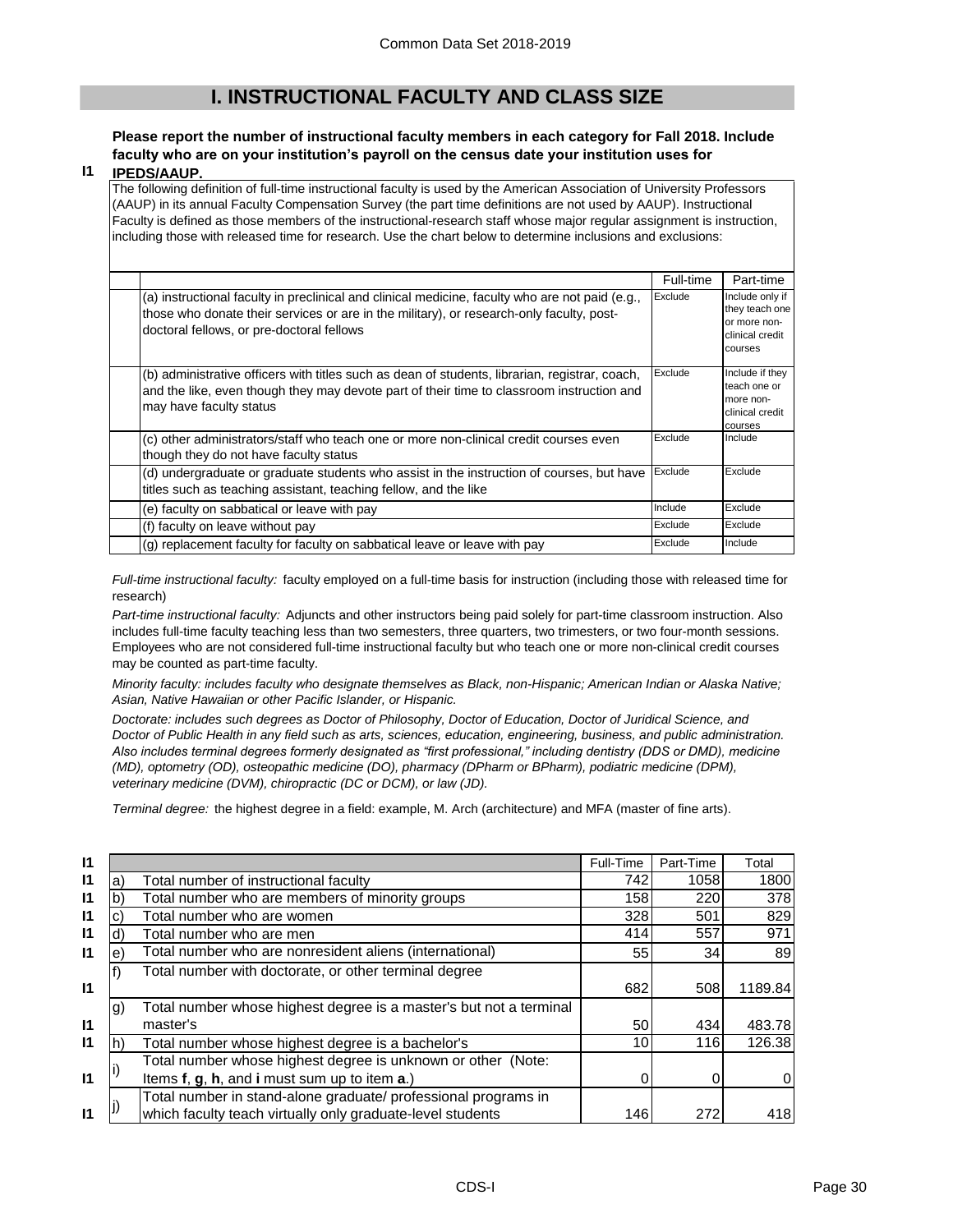#### **I2 Student to Faculty Ratio**

Report the Fall 2018 ratio of full-time equivalent students (full-time plus 1/3 part time) to full-time equivalent instructional faculty (full time plus 1/3 part time). In the ratio calculations, exclude both faculty and students in stand-alone graduate or professional programs such as medicine, law, veterinary, dentistry, social work, business, or public health in which faculty teach virtually only graduate-level students. Do not count undergraduate or graduate student teaching assistants as faculty.

| <b>12 Fall 2016 Student to Faculty ratio</b> | 14.94 Ito | (based on | 12821.67 students |               |
|----------------------------------------------|-----------|-----------|-------------------|---------------|
|                                              |           | and       |                   | 858 faculty). |

#### **I3 Undergraduate Class Size**

**I3**

In the table below, please use the following definitions to report information about the size of classes and class sections offered in the Fall 2018 term.

*Class Sections:* A class section is an organized course offered for credit, identified by discipline and number, meeting at a stated time or times in a classroom or similar setting, and not a subsection such as a laboratory or discussion session. Undergraduate class sections are defined as any sections in which at least one degree-seeking undergraduate student is enrolled for credit. Exclude distance learning classes and noncredit classes and individual instruction such as dissertation or thesis research, music instruction, or one-to-one readings. Exclude students in independent study, co-operative programs, internships, foreign language taped tutor sessions, practicums, and all students in one-on-one classes. Each class section should be counted only once and should not be duplicated because of course catalog crosslistings.

*Class Subsections:* A class subsection includes any subsection of a course, such as laboratory, recitation, and discussion subsections that are supplementary in nature and are scheduled to meet separately from the lecture portion of the course. Undergraduate subsections are defined as any subsections of courses in which degree-seeking undergraduate students enrolled for credit. As above, exclude noncredit classes and individual instruction such as dissertation or thesis research, music instruction, or one-to-one readings. Each class subsection should be counted only once and should not be duplicated because of cross-listings.

Using the above definitions, please report for each of the following class-size intervals the number of class sections and class subsections offered in Fall 2018. For example, a lecture class with 800 students who met at another time in 40 separate labs with 20 students should be counted once in the "100+" column in the class section column and 40 times under the "20-29" column of the class subsections table.

| $\mathbf{13}$ |                   |         |       |           | Undergraduate Class Size (provide numbers) |       |       |        |       |
|---------------|-------------------|---------|-------|-----------|--------------------------------------------|-------|-------|--------|-------|
| 13            | <b>CLASS</b>      | 2-9     | 10-19 | $20 - 29$ | $30 - 39$                                  | 40-49 | 50-99 | $100+$ | Total |
| 13            | <b>SECTIONS</b>   | 146     | 856   | 349       | 597                                        | 17    | 18    |        | 1986  |
|               |                   |         |       |           |                                            |       |       |        |       |
| $\mathsf{I}3$ | <b>CLASS SUB-</b> | $2 - 9$ | 10-19 | $20 - 29$ | $30 - 39$                                  | 40-49 | 50-99 | $100+$ | Total |
| $\mathsf{I}3$ | <b>SECTIONS</b>   | 13      | 64    | 31        | 5                                          |       |       |        | 120   |

#### **Number of Class Sections with Undergraduates Enrolled**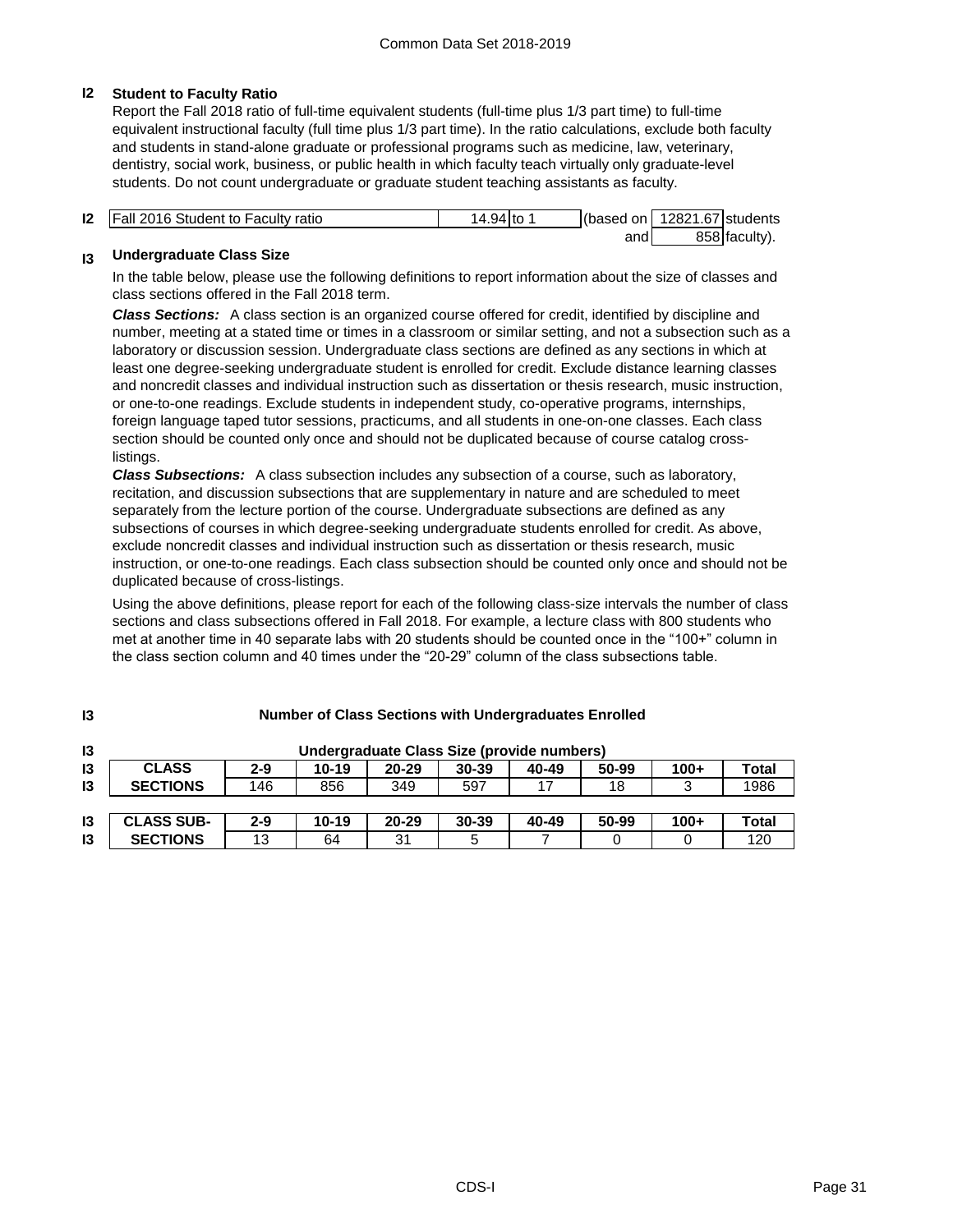# **J. DEGREES CONFERRED**

#### **J1 Degrees conferred between July 1, 2017 and June 30, 2018**

**J1** For each of the following discipline areas, provide the percentage of diplomas/certificates, associate, and bachelor's degrees awarded. To determine the percentage, use majors, not headcount (e.g., students with one degree but a double major will be represented twice). Calculate the percentage from your institution's IPEDS Completions by using the sum of 1st and 2nd majors for each CIP code as the numerator and the sum of the Grand Total by 1st Majors and the Grand Total by 2nd major as the denominator. If you prefer, you can compute the percentages using 1st majors only.

| J <sub>1</sub> | Category                                              | <b>Diploma/Certificates</b> | <b>Associate</b> | Bachelor's | CIP 2010 Categories<br>to Include |
|----------------|-------------------------------------------------------|-----------------------------|------------------|------------|-----------------------------------|
| J1             | Agriculture                                           |                             |                  |            |                                   |
| J1             | Natural resources and conservation                    |                             |                  | 1.1        | 3                                 |
| J1             | Architecture                                          |                             |                  |            | $\overline{4}$                    |
| J1             | Area, ethnic, and gender studies                      |                             |                  | 1.0        | 5                                 |
| J1             | Communication/journalism                              |                             |                  | 12.6       | 9                                 |
| J1             | Communication technologies                            |                             |                  |            | 10                                |
| J1             | Computer and information sciences                     |                             |                  | 3.4        | 11                                |
| J1             | Personal and culinary services                        |                             |                  |            | 12                                |
| J1             | Education                                             |                             |                  |            | 13                                |
| J1             | Engineering                                           |                             |                  | 1.2        | 14                                |
| J1             | Engineering technologies                              |                             |                  |            | 15                                |
| J1             | Foreign languages, literatures, and linguistics       |                             |                  | 0.6        | 16                                |
| J1             | Family and consumer sciences                          |                             |                  |            | 19                                |
| J1             | Law/legal studies                                     |                             |                  |            | $\overline{22}$                   |
| J1             | English                                               |                             |                  | 3.7        | 23                                |
| J1             | Liberal arts/general studies                          |                             |                  | 0.5        | 24                                |
| J1             | Library science                                       |                             |                  |            | $\overline{25}$                   |
| J1             | <b>Biological/life sciences</b>                       |                             |                  | 5.3        | 26                                |
| J1             | Mathematics and statistics                            |                             |                  | 2.0        | $\overline{27}$                   |
| J1             | Military science and military technologies            |                             |                  |            | 28 & 29                           |
| J1             | Interdisciplinary studies                             |                             |                  | 3.1        | 30                                |
| J1             | Parks and recreation                                  |                             |                  |            | 31                                |
| J1             | Philosophy and religious studies                      |                             |                  | 1.4        | 38                                |
| J1             | Theology and religious vocations                      |                             |                  |            | 39                                |
| J1             | Physical sciences                                     |                             |                  | 1.0        | 40                                |
| J1             | Science technologies                                  |                             |                  |            | 41                                |
| J1             | Psychology                                            |                             |                  | 6.5        | 42                                |
| J1             | Homeland Security, law enforcement, firefighting, and |                             |                  |            | 43                                |
|                | protective services                                   |                             |                  |            |                                   |
| J1             | Public administration and social services             |                             |                  | 0.6        | 44                                |
| J1             | Social sciences                                       |                             |                  | 19.0       | 45                                |
| J1             | Construction trades                                   |                             |                  |            | 46                                |
| J1             | Mechanic and repair technologies                      |                             |                  |            | 47                                |
| J1             | Precision production                                  |                             |                  |            | 48                                |
| J1             | Transportation and materials moving                   |                             |                  |            | 49                                |
| J1             | Visual and performing arts                            |                             |                  | 6.2        | 50                                |
| J1             | Health professions and related programs               |                             |                  |            | 51                                |
| J1             | Business/marketing                                    |                             |                  | 29.1       | 52                                |
| J1             | History                                               |                             |                  | 1.7        | 54                                |
| J1             | Other                                                 |                             |                  |            |                                   |
| J1             | TOTAL (should = 100%)                                 | 0.00%                       | 0.00%            | 100.00%    |                                   |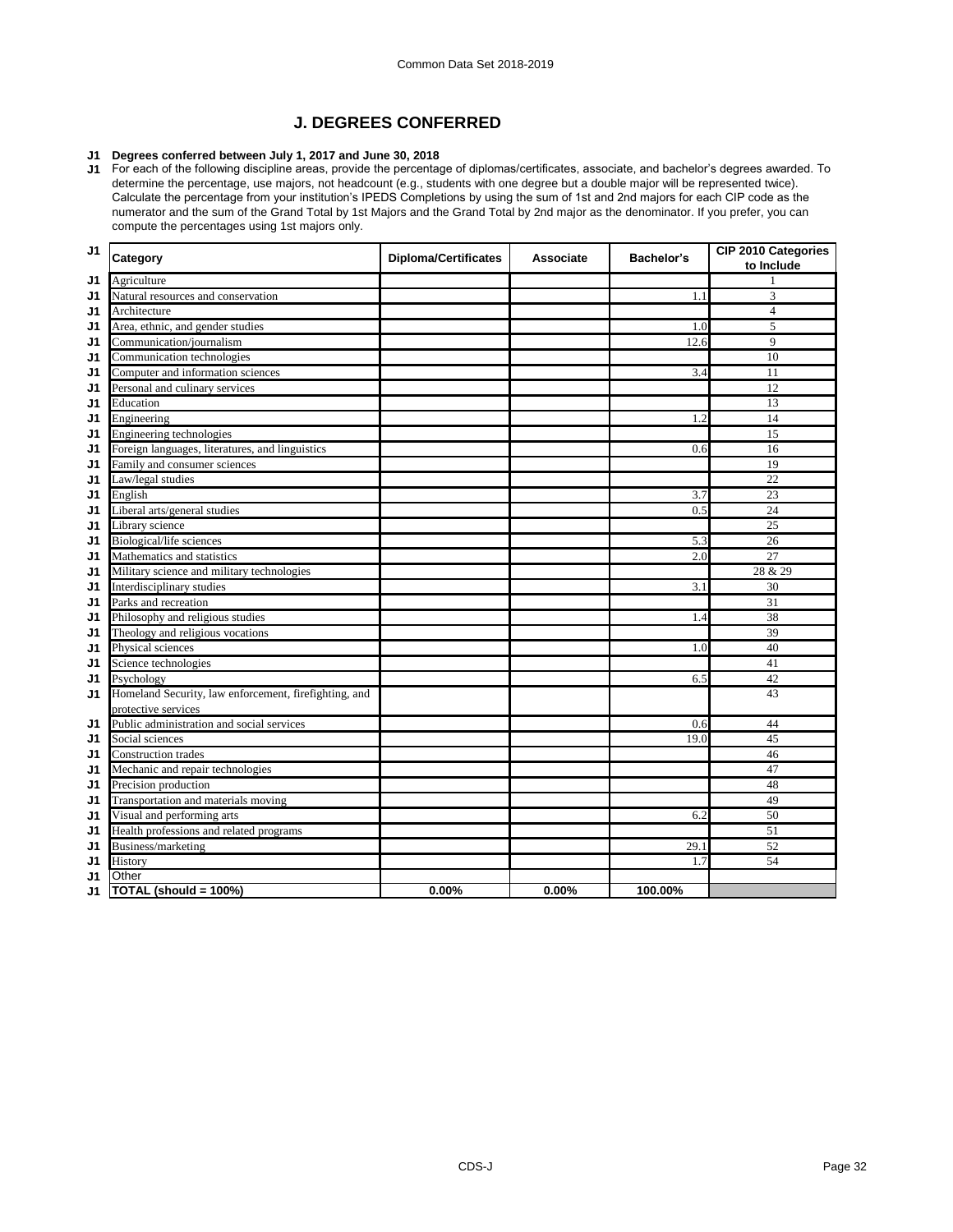# **Common Data Set Definitions**

**All definitions related to the financial aid section appear at the end of the Definitions document.**

**Items preceded by an asterisk (\*) represent definitions agreed to among publishers which do not appear on the CDS document but may be present on individual publishers' surveys.** 

**\* Academic advisement:** Plan under which each student is assigned to a faculty member or a trained adviser, who, through regular meetings, helps the student plan and implement immediate and long-term academic and vocational goals.

**Accelerated program:** Completion of a college program of study in fewer than the usual number of years, most often by attending summer sessions and carrying extra courses during the regular academic term**.**

**Admitted student:** Applicant who is offered admission to a degree-granting program at your institution.

**\* Adult student services:** Admission assistance, support, orientation, and other services expressly for adults who have started college for the first time, or who are re-entering after a lapse of a few years.

**American Indian or Alaska Native:** A person having origins in any of the original peoples of North and South America (including Central America) and maintaining tribal affiliation or community attachment.

**Applicant (first-time, first year):** An individual who has fulfilled the institution's requirements to be considered for admission (including payment or waiving of the application fee, if any) and who has been notified of one of the following actions: admission, nonadmission, placement on waiting list, or application withdrawn (by applicant or institution).

**Application fee:** That amount of money that an institution charges for processing a student's application for acceptance. This amount is *not* creditable toward tuition and required fees, nor is it refundable if the student is not admitted to the institution.

**Asian:** A person having origins in any of the original peoples of the Far East, Southeast Asia, or the Indian subcontinent, including, for example, Cambodia, China, India, Japan, Korea, Malaysia, Pakistan, the Philippine Islands, Thailand, and Vietnam.

**Associate degree:** An award that normally requires at least two but less than four years of full-time equivalent college work.

**Bachelor's degree:** An award (baccalaureate or equivalent degree, as determined by the Secretary of the U.S. Department of Education) that normally requires at least four years but *not* more than five years of fulltime equivalent college-level work. This includes ALL bachelor's degrees conferred in a five-year cooperative (work-study plan) program. (A cooperative plan provides for alternate class attendance and employment in business, industry, or government; thus, it allows students to combine actual work experience with their college studies.) Also, it includes bachelor's degrees in which the normal four years of work are completed in three years.

**Black or African American:** A person having origins in any of the black racial groups of Africa.

**Board (charges):** Assume average cost for 19 meals per week or the maximum meal plan.

**Books and supplies (costs):** Average cost of books and supplies. Do not include unusual costs for special groups of students (e.g., engineering or art majors), unless they constitute the majority of students at your institution.

**Calendar system:** The method by which an institution structures most of its courses for the academic year.

**Campus Ministry:** Religious student organizations (denominational or nondenominational) devoted to fostering religious life on college campuses. May also refer to Campus Crusade for Christ, an interdenominational Christian organization.

**\* Career and placement services:** A range of services, including (often) the following: coordination of visits of employers to campus; aptitude and vocational testing; interest inventories, personal counseling; help in resume writing, interviewing, launching the job search; listings for those students desiring employment and those seeking permanent positions; establishment of a permanent reference folder; career resource materials.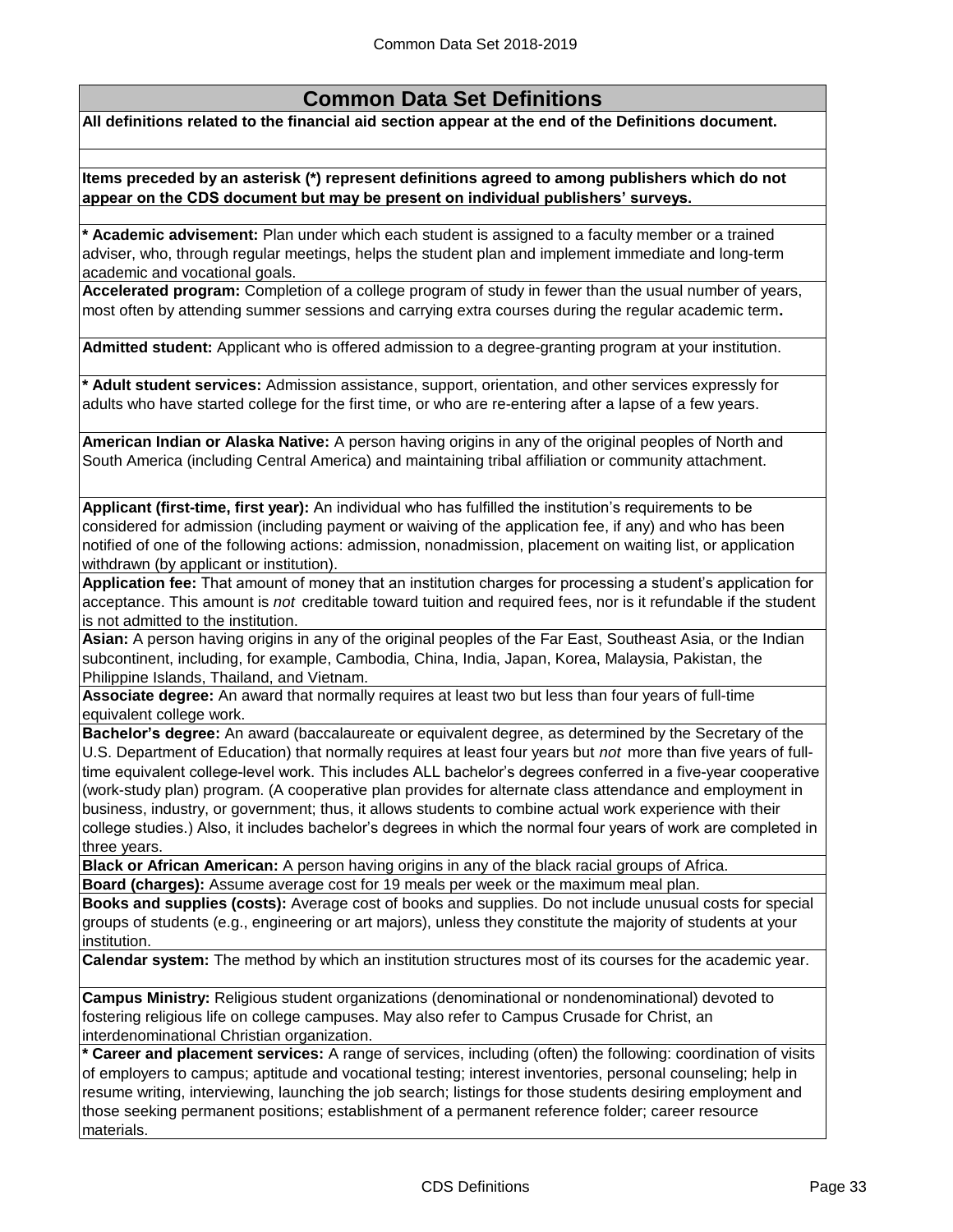**Carnegie units:** One year of study or the equivalent in a secondary school subject.

**Certificate:** See **Postsecondary award, certificate, or diploma.**

**Class rank:** The relative numerical position of a student in his or her graduating class, calculated by the high school on the basis of grade-point average, whether weighted or unweighted.

**College-preparatory program:** Courses in academic subjects (English, history and social studies, foreign languages, mathematics, science, and the arts) that stress preparation for college or university study.

**Common Application:** The standard application form distributed by the National Association of Secondary School Principals for a large number of private colleges who are members of the Common Application Group.

**\* Community service program:** Referral center for students wishing to perform volunteer work in the community or participate in volunteer activities coordinated by academic departments.

**Commuter:** A student who lives off campus in housing that is not owned by, operated by, or affiliated with the college. This category includes students who commute from home and students who have moved to the area to attend college.

**Contact hour:** A unit of measure that represents an hour of scheduled instruction given to students. Also referred to as clock hour.

**Continuous basis (for program enrollment):** A calendar system classification that is used by institutions that enroll students at any time during the academic year. For example, a cosmetology school or a word processing school might allow students to enroll and begin studies at various times, with no requirement that classes begin on a certain date.

**Cooperative education program:** A program that provides for alternate class attendance and employment in business, industry, or government.

**Cooperative housing:** College-owned, -operated, or -affiliated housing in which students share room and board expenses and participate in household chores to reduce living expenses.

**\* Counseling service:** Activities designed to assist students in making plans and decisions related to their education, career, or personal development.

**Credit:** Recognition of attendance or performance in an instructional activity (course or program) that can be applied by a recipient toward the requirements for a degree, diploma, certificate, or other formal award.

**Credit course:** A course that, if successfully completed, can be applied toward the number of courses required for achieving a degree, diploma, certificate, or other formal award.

**Credit hour:** A unit of measure representing an hour (50 minutes) of instruction over a 15-week period in a semester or trimester system or a 10-week period in a quarter system. It is applied toward the total number of hours needed for completing the requirements of a degree, diploma, certificate, or other formal award.

**Cross-registration:** A system whereby students enrolled at one institution may take courses at another institution without having to apply to the second institution.

**Deferred admission:** The practice of permitting admitted students to postpone enrollment, usually for a period of one academic term or one year.

**Degree:** An award conferred by a college, university, or other postsecondary education institution as official recognition for the successful completion of a program of studies.

**Degree-seeking students:** Students enrolled in courses for credit who are recognized by the institution as seeking a degree or formal award. At the undergraduate level, this is intended to include students enrolled in vocational or occupational programs.

**Differs by program (calendar system):** A calendar system classification that is used by institutions that have occupational/vocational programs of varying length. These schools may enroll students at specific times depending on the program desired. For example, a school might offer a two-month program in January, March, May, September, and November; and a three-month program in January, April, and October.

## **Diploma:** See **Postsecondary award, certificate, or diploma.**

**Distance learning:** An option for earning course credit at off-campus locations via cable television, internet, satellite classes, videotapes, correspondence courses, or other means.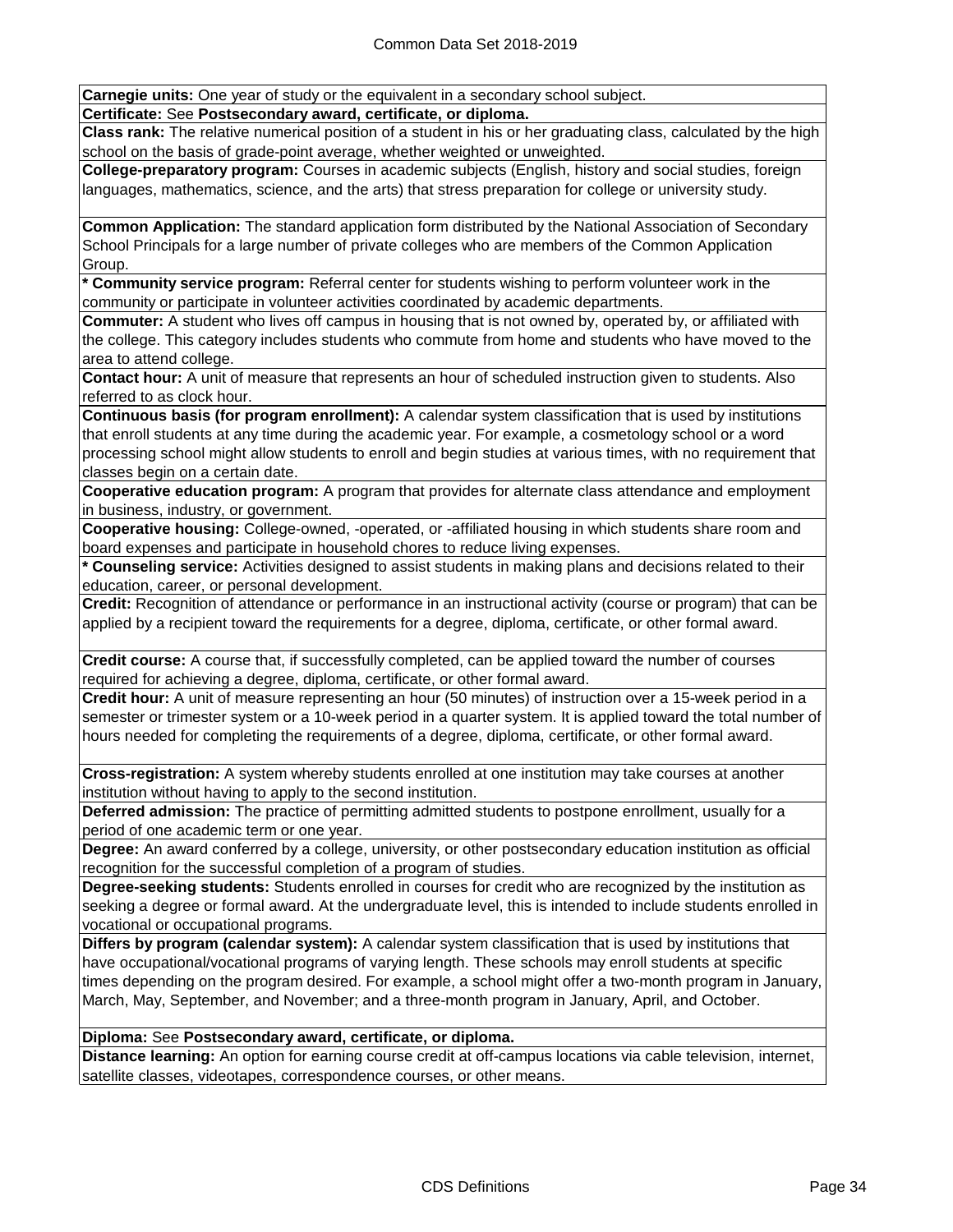**Doctor's degree-research/scholarship:** A Ph.D. or other doctor's degree that requires advanced work beyond the master's level, including the preparation and defense of a dissertation based on original research, or the planning and execution of an original project demonstrating substantial artistic or scholarly achievement. Some examples of this type of degree may include Ed.D., D.M.A., D.B.A., D.Sc., D.A., or D.M, and others, as designated by the awarding institution.

**Doctor's degree-professional practice:** A doctor's degree that is conferred upon completion of a program providing the knowledge and skills for the recognition, credential, or license required for professional practice. The degree is awarded after a period of study such that the total time to the degree, including both pre-professional and professional preparation, equals at least six full-time equivalent academic years. Some of these degrees were formerly classified as "first-professional" and may include: Chiropractic (D.C. or D.C.M.); Dentistry (D.D.S. or D.M.D.); Law (L.L.B. or J.D.); Medicine (M.D.); Optometry (O.D.); Osteopathic Medicine (D.O); Pharmacy (Pharm.D.); Podiatry (D.P.M., Pod.D., D.P.); or, Veterinary Medicine (D.V.M.), and others, as designated by the awarding institution.

**Doctor's degree-other:** A doctor's degree that does not meet the definition of a doctor's degree research/scholarship or a doctor's degree - professional practice.

**Double major:** Program in which students may complete two undergraduate programs of study simultaneously.

**Dual enrollment:** A program through which high school students may enroll in college courses while still enrolled in high school. Students are not required to apply for admission to the college in order to participate.

**Early action plan:** An admission plan that allows students to apply and be notified of an admission decision well in advance of the regular notification dates. If admitted, the candidate is not committed to enroll; the student may reply to the offer under the college's regular reply policy.

**Early admission:** A policy under which students who have not completed high school are admitted and enroll full time in college, usually after completion of their junior year.

**Early decision plan:** A plan that permits students to apply and be notified of an admission decision (and financial aid offer if applicable) well in advance of the regular notification date. Applicants agree to accept an offer of admission and, if admitted, to withdraw their applications from other colleges. There are three possible decisions for early decision applicants: admitted, denied, or not admitted but forwarded for consideration with the regular applicant pool, without prejudice.

**English as a Second Language (ESL):** A course of study designed specifically for students whose native language is not English.

**Exchange student program-domestic:** Any arrangement between a student and a college that permits study for a semester or more at another college **in the United States** without extending the amount of time required for a degree. **See also Study abroad**.

**External degree program:** A program of study in which students earn credits toward a degree through independent study, college courses, proficiency examinations, and personal experience. External degree programs require minimal or no classroom attendance.

**Extracurricular activities (as admission factor):** Special consideration in the admissions process given for participation in both school and nonschool-related activities of interest to the college, such as clubs, hobbies, student government, athletics, performing arts, etc.

**First-time student:** A student attending any institution for the first time at the level enrolled. Includes students enrolled in the fall term who attended a postsecondary institution for the first time at the same level in the prior summer term. Also includes students who entered with advanced standing (college credit earned before graduation from high school).

**First-time, first-year (freshman) student:** A student attending any institution for the first time at the undergraduate level. Includes students enrolled in the fall term who attended college for the first time in the prior summer term. Also includes students who entered with advanced standing (college credits earned before graduation from high school).

**First-year student:** A student who has completed less than the equivalent of 1 full year of undergraduate work; that is, less than 30 semester hours (in a 120-hour degree program) or less than 900 contact hours.

**Freshman:** A first-year undergraduate student.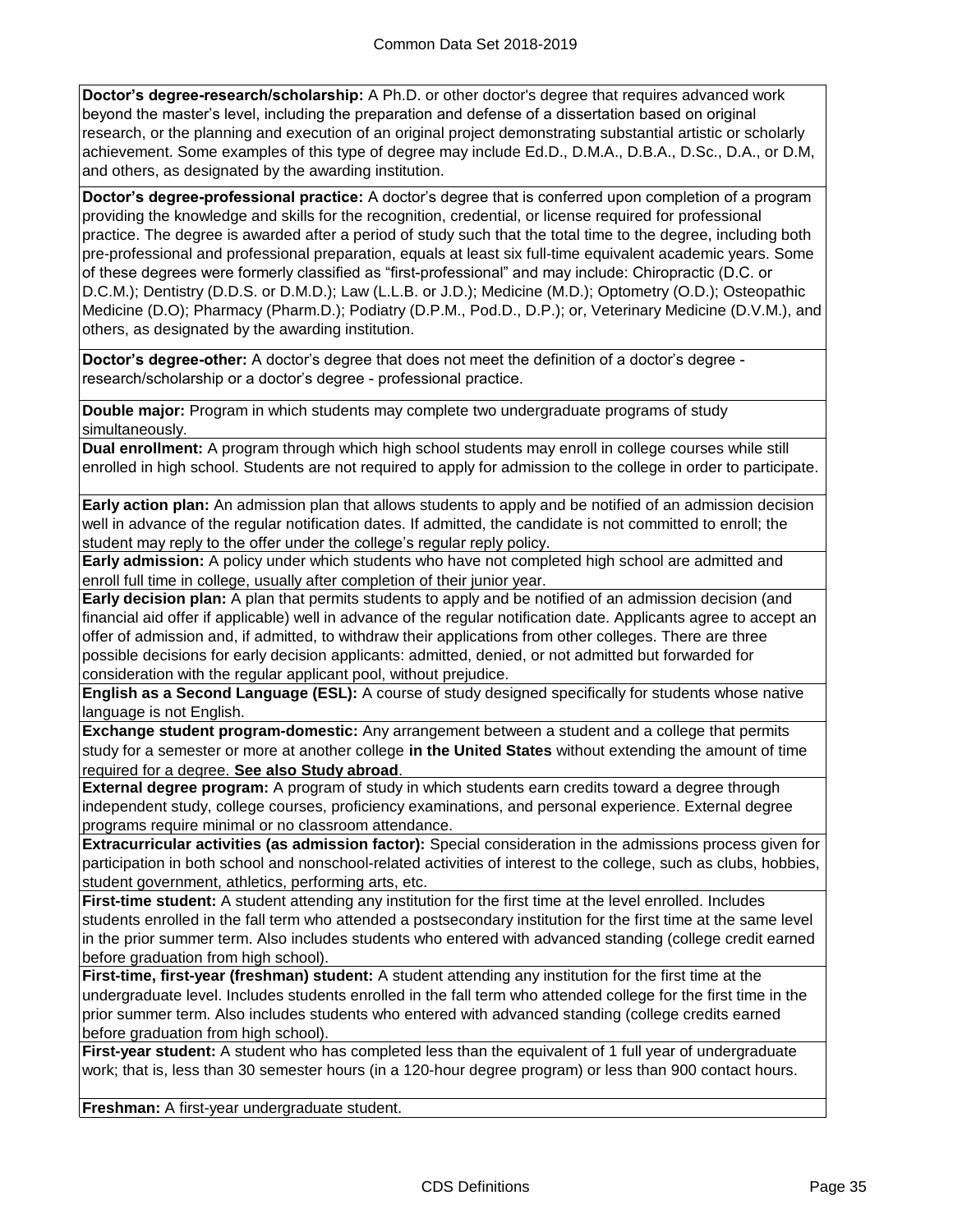**\*Freshman/new student orientation:** Orientation addressing the academic, social, emotional, and intellectual issues involved in beginning college. May be a few hours or a few days in length; at some colleges, there is a fee.

**Full-time student (undergraduate):** A student enrolled for 12 or more semester credits, 12 or more quarter credits, or 24 or more contact hours a week each term.

**Geographical residence (as admission factor):** Special consideration in the admission process given to students from a particular region, state, or country of residence.

**Grade-point average (academic high school GPA):** The sum of grade points a student has earned in secondary school divided by the number of courses taken. The most common system of assigning numbers to grades counts four points for an A, three points for a B, two points for a C, one point for a D, and no points for an E or F. Unweighted GPA's assign the same weight to each course. Weighting gives students additional points for their grades in advanced or honors courses.

**Graduate student:** A student who holds a bachelor's or equivalent, and is taking courses at the postbaccalaureate level.

**\* Health services:** Free or low cost on-campus primary and preventive health care available to students.

**High school diploma or recognized equivalent:** A document certifying the successful completion of a prescribed secondary school program of studies, or the attainment of satisfactory scores on the Tests of General Educational Development (GED), or another state-specified examination.

**Hispanic or Latino:** A person of Mexican, Puerto Rican, Cuban, South or Central American, or other Spanish culture or origin, regardless of race.

**Honors program:** Any special program for very able students offering the opportunity for educational enrichment, independent study, acceleration, or some combination of these.

**Independent study:** Academic work chosen or designed by the student with the approval of the department concerned, under an instructor's supervision, and usually undertaken outside of the regular classroom structure.

**In-state tuition:** The tuition charged by institutions to those students who meet the state's or institution's residency requirements.

**International student:** See **Nonresident alien.**

**International student group:** Student groups that facilitate cultural dialogue, support a diverse campus, assist international students in acclimation and creating a social network.

**Internship:** Any short-term, supervised work experience usually related to a student's major field, for which the student earns academic credit. The work can be full- or part-time, on- or off-campus, paid or unpaid.

**\* Learning center:** Center offering assistance through tutors, workshops, computer programs, or audiovisual equipment in reading, writing, math, and skills such as taking notes, managing time, taking tests.

**\* Legal services:** Free or low cost legal advice for a range of issues (personal and other).

**Liberal arts/career combination:** Program in which a student earns undergraduate degrees in two separate fields, one in a liberal arts major and the other in a professional or specialized major, whether on campus or through cross‑registration.

**Master's degree:** An award that requires the successful completion of a program of study of generally one or two full-time equivalent academic years of work beyond the bachelor's degree. Some of these degrees, such as those in Theology (M.Div., M.H.L./Rav) that were formerly classified as "first-professional", may require more than two full-time equivalent academic years of work.

**Minority affiliation (as admission factor):** Special consideration in the admission process for members of designated racial/ethnic minority groups.

**\* Minority student center:** Center with programs, activities, and/or services intended to enhance the college experience of students of color.

**Model United Nations:** A simulation activity focusing on conflict resolution, globalization, and diplomacy. Assuming roles as foreign ambassadors and "delegates," students conduct research, engage in debate, draft resolutions, and may participate in a national Model UN conference.

**Native Hawaiian or Other Pacific Islander:** A person having origins in any of the original peoples of Hawaii, Guam, Samoa, or other Pacific Islands.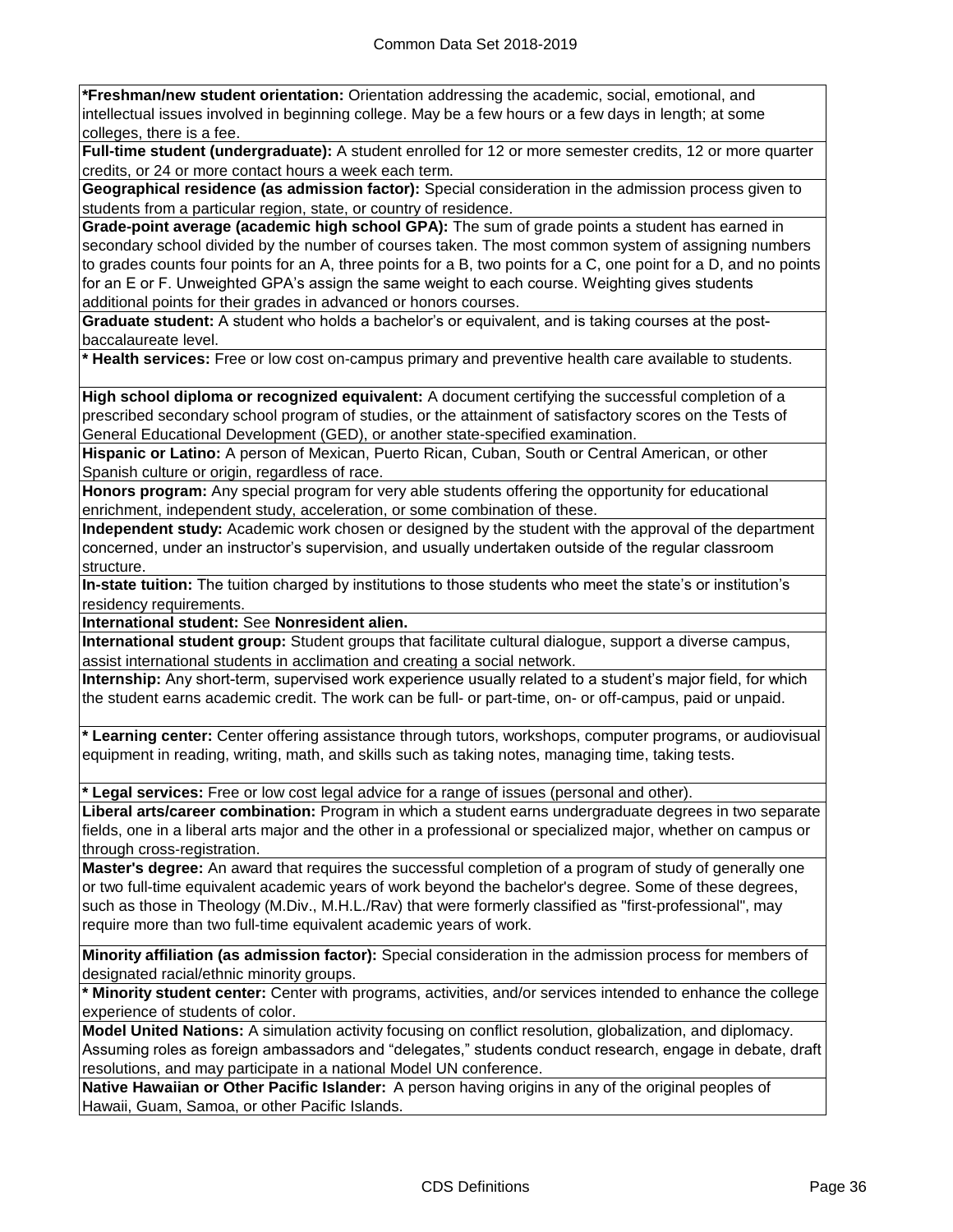**Nonresident alien:** A person who is not a citizen or national of the United States and who is in this country on a visa or temporary basis and does not have the right to remain indefinitely.

**\* On-campus day care:** Licensed day care for students' children (usually age 3 and up); usually for a fee.

**Open admission:** Admission policy under which virtually all secondary school graduates or students with GED equivalency diplomas are admitted without regard to academic record, test scores, or other qualifications.

**Other expenses (costs):** Include average costs for clothing, laundry, entertainment, medical (if not a required fee), and furnishings.

**Out-of-state tuition:** The tuition charged by institutions to those students who do not meet the institution's or state's residency requirements.

**Part-time student (undergraduate):** A student enrolled for fewer than 12 credits per semester or quarter, or fewer than 24 contact hours a week each term.

**\* Personal counseling**: One-on-one or group counseling with trained professionals for students who want to explore personal, educational, or vocational issues.

**Post-baccalaureate certificate:** An award that requires completion of an organized program of study requiring 18 credit hours beyond the bachelor's; designed for persons who have completed a baccalaureate degree but do not meet the requirements of academic degrees carrying the title of master.

**Post-master's certificate:** An award that requires completion of an organized program of study of 24 credit hours beyond the master's degree but does not meet the requirements of academic degrees at the doctoral level.

**Postsecondary award, certificate, or diploma:** Includes the following three IPEDS definitions for postsecondary awards, certificates, and diplomas of varying durations and credit/contact hour requirements—

**Less Than 1 Academic Year:** Requires completion of an organized program of study at the postsecondary level (below the baccalaureate degree) in less than 1 academic year (2 semesters or 3 quarters) or in less than 900 contact hours by a student enrolled full-time.

**At Least 1 But Less Than 2 Academic Years:** Requires completion of an organized program of study at the postsecondary level (below the baccalaureate degree) in at least 1 but less than 2 full-time equivalent academic years, or designed for completion in at least 30 but less than 60 credit hours, or in at least 900 but less than 1,800 contact hours.

**At Least 2 But Less Than 4 Academic Years:** Requires completion of an organized program of study at the postsecondary level (below the baccalaureate degree) in at least 2 but less than 4 full-time equivalent academic years, or designed for completion in at least 60 but less than 120 credit hours, or in at least 1,800 but less than 3,600 contact hours.

**Private institution:** An educational institution controlled by a private individual(s) or by a nongovernmental agency, usually supported primarily by other than public funds, and operated by other than publicly elected or appointed officials.

**Private for-profit institution:** A private institution in which the individual(s) or agency in control receives compensation, other than wages, rent, or other expenses for the assumption of risk.

**Private nonprofit institution:** A private institution in which the individual(s) or agency in control receives no compensation, other than wages, rent, or other expenses for the assumption of risk. These include both independent nonprofit schools and those affiliated with a religious organization.

**Proprietary institution:** See **Private for-profit institution.**

**Public institution:** An educational institution whose programs and activities are operated by publicly elected or appointed school officials, and which is supported primarily by public funds.

**Quarter calendar system:** A calendar system in which the academic year consists of three sessions called quarters of about 12 weeks each. The range may be from 10 to 15 weeks. There may be an additional quarter in the summer.

**Race/ethnicity:** Category used to describe groups to which individuals belong, identify with, or belong in the eyes of the community. The categories do not denote scientific definitions of anthropological origins. A person may be counted in only one group.

**Race/ethnicity unknown:** Category used to classify students or employees whose race/ethnicity is not known and whom institutions are unable to place in one of the specified racial/ethnic categories.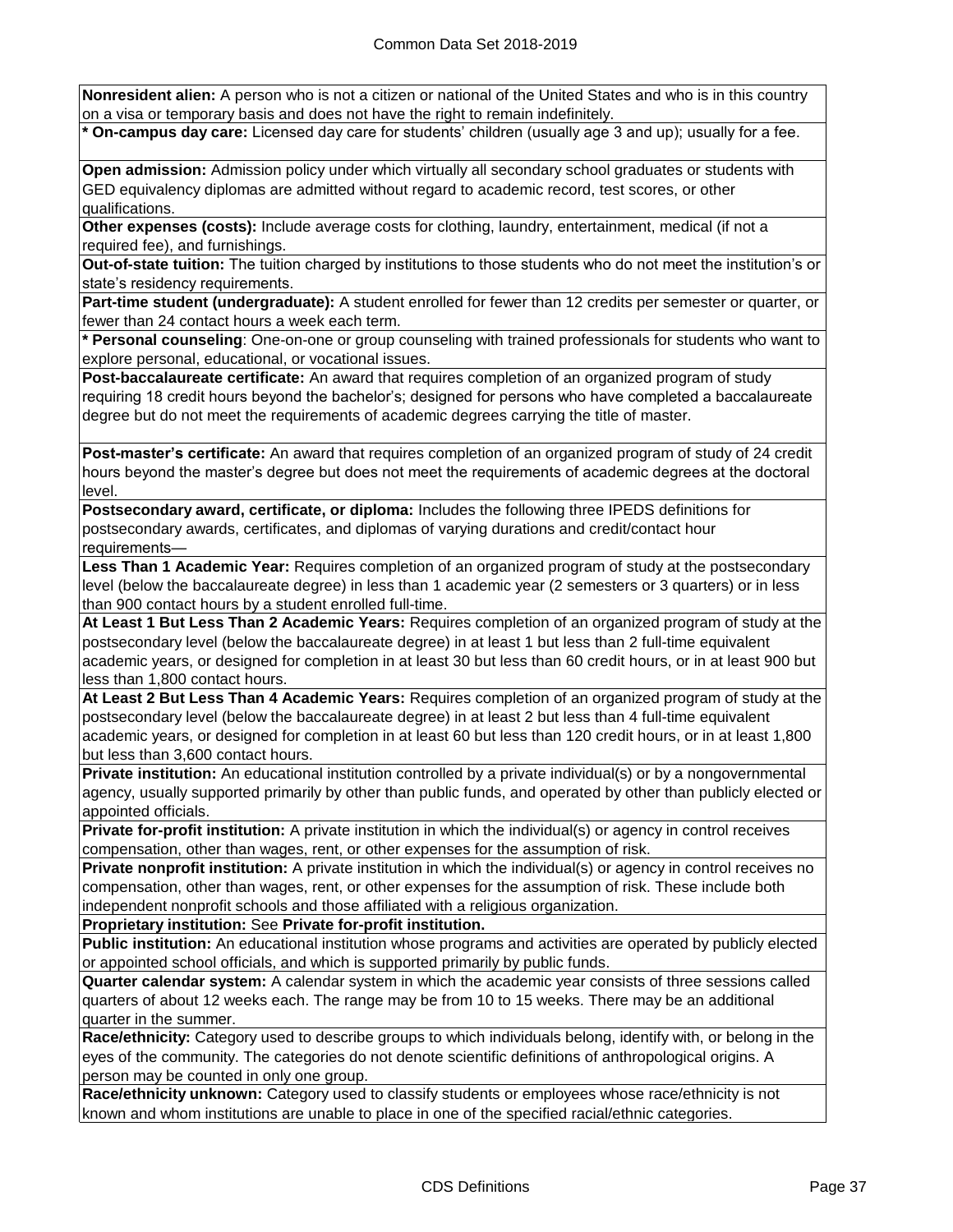**Religious affiliation/commitment (as admission factor):** Special consideration given in the admission process for affiliation with a certain church or faith/religion, commitment to a religious vocation, or observance of certain religious tenets/lifestyle.

**\* Religious counseling:** One-on-one or group counseling with trained professionals for students who want to explore religious problems or issues.

**\* Remedial services:** Instructional courses designed for students deficient in the general competencies necessary for a regular postsecondary curriculum and educational setting.

**Required fees:** Fixed sum charged to students for items not covered by tuition and required of such a large proportion of all students that the student who does NOT pay is the exception. Do not include application fees or optional fees such as lab fees or parking fees.

**Resident alien or other eligible non-citizen:** A person who is not a citizen or national of the United States and who has been admitted as a legal immigrant for the purpose of obtaining permanent resident alien status (and who holds either an alien registration card [Form I-551 or I-151], a Temporary Resident Card [Form I-688], or an Arrival-Departure Record [Form I-94] with a notation that conveys legal immigrant status, such as Section 207 Refugee, Section 208 Asylee, Conditional Entrant Parolee or Cuban-Haitian).

**Room and board (charges)—on campus:** Assume double occupancy in institutional housing and 19 meals per week (or maximum meal plan).

**Secondary school record (as admission factor):** Information maintained by the secondary school that may include such things as the student's high school transcript, class rank, GPA, and teacher and counselor recommendations.

**Semester calendar system:** A calendar system that consists of two semesters during the academic year with about 16 weeks for each semester of instruction. There may be an additional summer session.

**Student-designed major:** A program of study based on individual interests, designed with the assistance of an adviser.

**Study abroad:** Any arrangement by which a student completes part of the college program studying in another country. Can be at a campus abroad or through a cooperative agreement with some other U.S. college or an institution of another country.

**\* Summer session:** A summer session is shorter than a regular semester and not considered part of the academic year. It is not the third term of an institution operating on a trimester system or the fourth term of an institution operating on a quarter calendar system. The institution may have 2 or more sessions occurring in the summer months. Some schools, such as vocational and beauty schools, have year-round classes with no separate summer session.

**Talent/ability (as admission factor):** Special consideration given to students with demonstrated talent/abilities in areas of interest to the institution (e.g., sports, the arts, languages, etc.).

**Teacher certification program:** Program designed to prepare students to meet the requirements for certification as teachers in elementary, middle/junior high, and secondary schools.

**Transfer applicant:** An individual who has fulfilled the institution's requirements to be considered for admission (including payment or waiving of the application fee, if any) and who has previously attended another college or university and earned college-level credit.

**Transfer student:** A student entering the institution for the first time but known to have previously attended a postsecondary institution at the same level (e.g., undergraduate). The student may transfer with or without credit.

**Transportation (costs):** Assume two round trips to student's hometown per year for students in institutional housing or daily travel to and from your institution for commuter students.

**Trimester calendar system:** An academic year consisting of 3 terms of about 15 weeks each.

**Tuition:** Amount of money charged to students for instructional services. Tuition may be charged per term, per course, or per credit.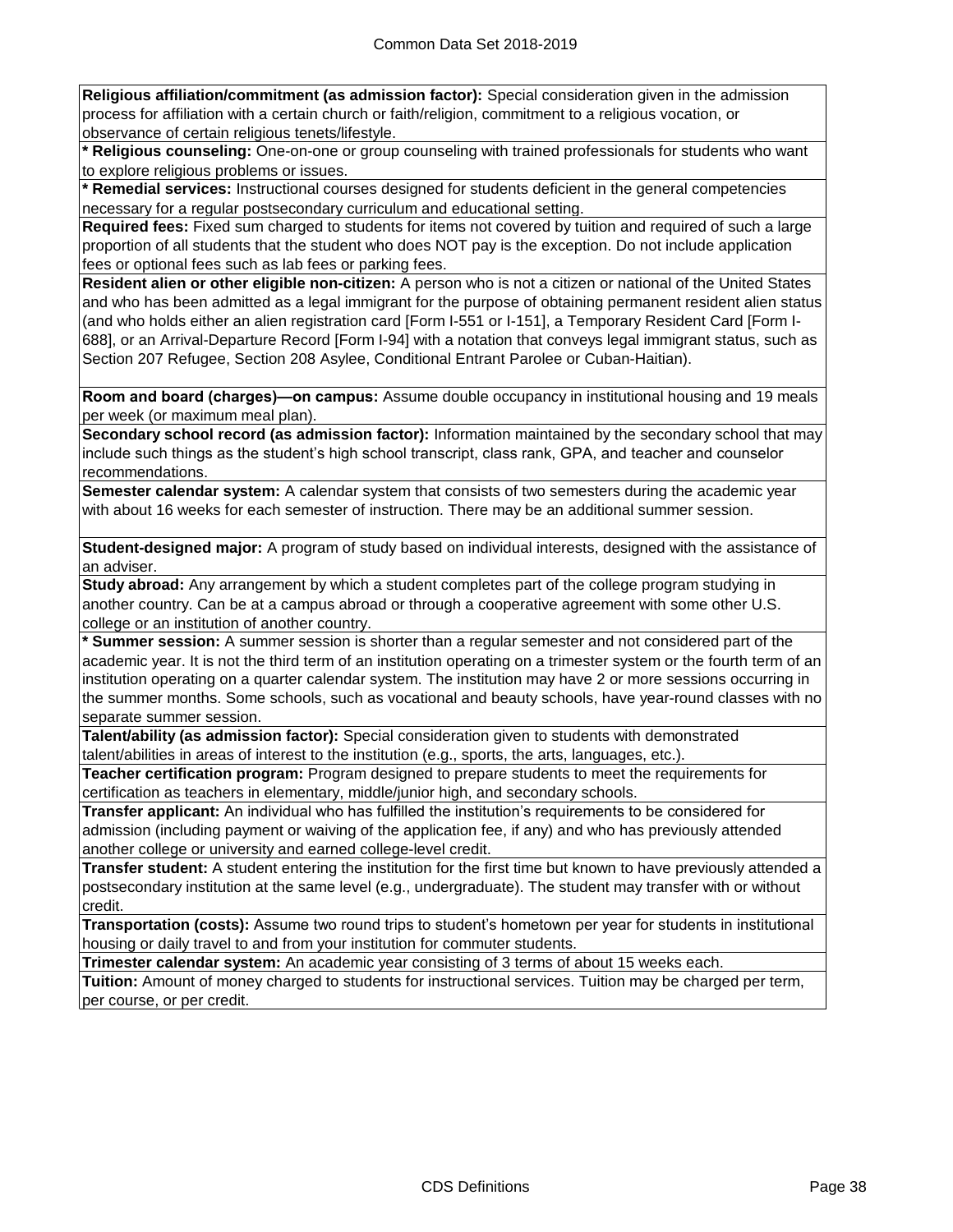**\* Tutoring:** May range from one-on-one tutoring in specific subjects to tutoring in an area such as math, reading, or writing. Most tutors are college students; at some colleges, they are specially trained and certified.

**Unit:** a standard of measurement representing hours of academic instruction (e.g., semester credit, quarter credit, contact hour).

**Undergraduate:** A student enrolled in a four- or five-year bachelor's degree program, an associate degree program, or a vocational or technical program below the baccalaureate.

**\* Veteran's counseling:** Helps veterans and their dependents obtain benefits for their selected program and provides certifications to the Veteran's Administration. May also provide personal counseling on the transition from the military to a civilian life.

**\* Visually impaired:** Any person whose sight loss is not correctable and is sufficiently severe as to adversely affect educational performance.

**Volunteer work (as admission factor):** Special consideration given to students for activity done on a volunteer basis (e.g., tutoring, hospital care, working with the elderly or disabled) as a service to the community or the public in general.

**Wait list:** List of students who meet the admission requirements but will only be offered a place in the class if space becomes available.

**Weekend college:** A program that allows students to take a complete course of study and attend classes only on weekends.

**White:** A person having origins in any of the original peoples of Europe, the Middle East, or North Africa.

**\* Women's center:** Center with programs, academic activities, and/or services intended to promote an understanding of the evolving roles of women.

**Work experience (as admission factor):** Special consideration given to students who have been employed prior to application, whether for relevance to major, demonstration of employment-related skills, or as explanation of student's academic and extracurricular record.

## **Financial Aid Definitions**

**Awarded aid**: The dollar amounts offered to financial aid applicants.

**External scholarships and grants:** Scholarships and grants received from outside (private) sources that students bring with them (e.g., Kiwanis, National Merit scholarships). The institution may process paperwork to receive the dollars, but it has no role in determining the recipient or the dollar amount awarded.

**Financial aid applicant**: Any applicant who submits **any one of** the institutionally required financial aid applications/forms, such as the FAFSA.

**Indebtedness**: Aggregate dollar amount borrowed through any loan program (federal, state, subsidized, unsubsidized, private, etc.; excluding parent loans) while the student was enrolled at an institution. Student loans co-signed by a parent are assumed to be the responsibility of the student and **should** be included.

**Institutional scholarships and grants**: Endowed scholarships, annual gifts and tuition funded grants for which the institution determines the recipient.

**Financial need**: As determined by your institution using the federal methodology and/or your institution's own standards.

**Need-based aid**: College-funded or college-administered award from institutional, state, federal, or other sources for which a student must have financial need to qualify. This includes both institutional and noninstitutional student aid (grants, jobs, and loans).

**Need-based scholarship or grant aid**: Scholarships and grants from institutional, state, federal, or other sources for which a student must have financial need to qualify.

**Need-based self-help aid**: Loans and jobs from institutional, state, federal, or other sources for which a student must demonstrate financial need to qualify.

**Non-need-based scholarship or grant aid**: Scholarships and grants, gifts, or merit-based aid from institutional, state, federal, or other sources (including unrestricted funds or gifts and endowment income) awarded solely on the basis of academic achievement, merit, or any other non-need-based reason. When reporting questions H1 and H2, non-need-based aid that is used to meet need should be counted as needbased aid.